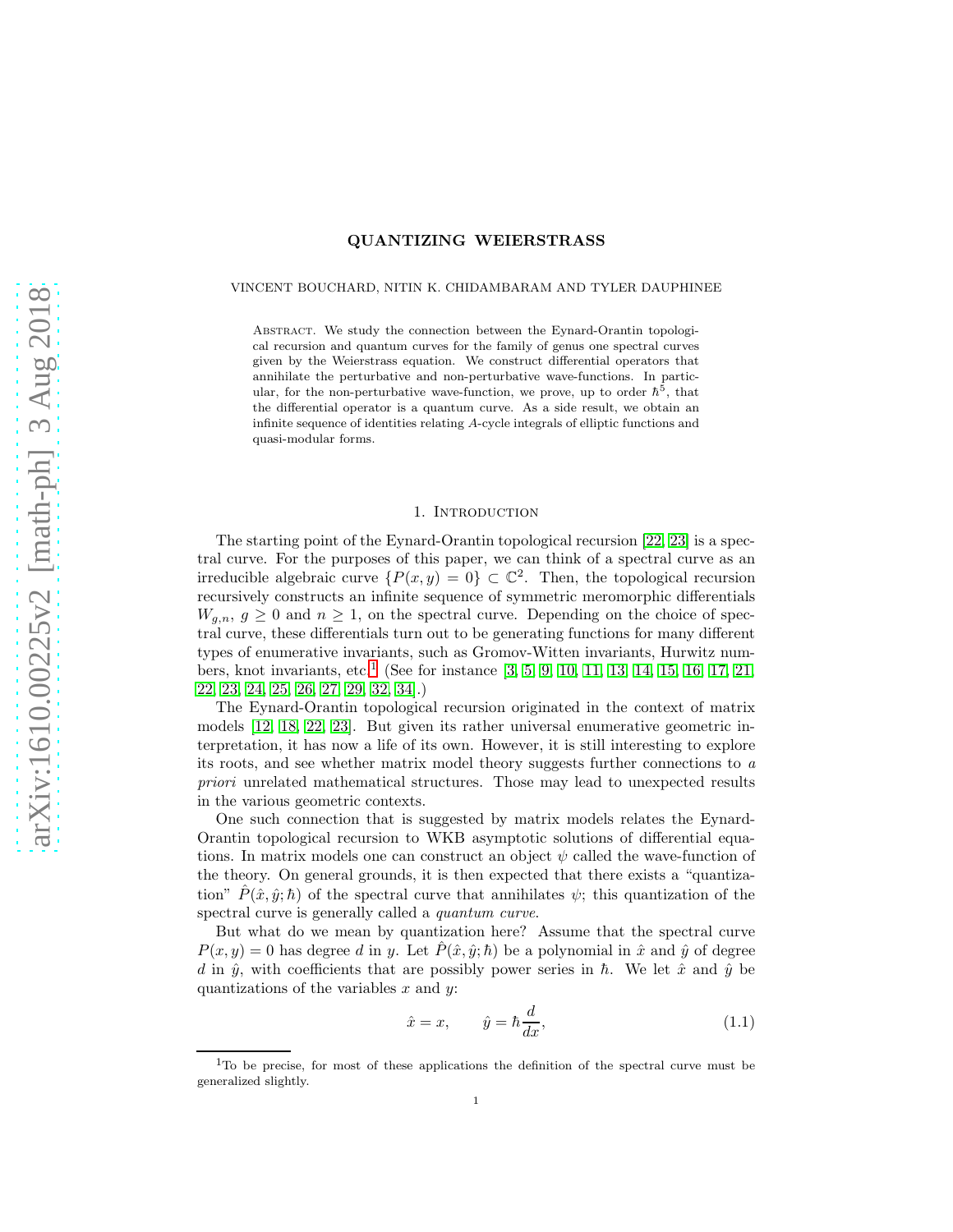such that  $[\hat{y}, \hat{x}] = \hbar$ . This makes  $\hat{P}(\hat{x}, \hat{y}; \hbar)$  into an order d differential operator in x, with coefficients that are polynomial in x and possibly power series in  $\hbar$ . We then say that  $\hat{P}(\hat{x}, \hat{y}; \hbar)$  is a *quantum curve* (of the original spectral curve) if, after normal ordering (that is bringing all the  $\hat{x}$ 's to the left of the  $\hat{y}$ 's), it takes the form

$$
\hat{P}(\hat{x}, \hat{y}; \hbar) = P(\hat{x}, \hat{y}) + \sum_{n \ge 1} \hbar^n P_n(\hat{x}, \hat{y}),
$$
\n(1.2)

where the leading order term  $P(\hat{x}, \hat{y})$  recovers the original spectral curve (normal ordered), and the  $P_n(\hat{x}, \hat{y})$  are differential operators in x of order at most  $d-1$ .

With this definition, the expectation from matrix models is that the wavefunction  $\psi$  should be the WKB asymptotic solution of the differential equation

$$
\hat{P}(\hat{x}, \hat{y}; \hbar)\psi = 0,\tag{1.3}
$$

for some quantum curve  $\hat{P}(\hat{x}, \hat{y}; \hbar)$ . This expectation follows from determinantal formulae in matrix models [\[1,](#page-34-5) [2\]](#page-34-6).

The question of existence of quantum curves can be explored without reference to matrix models. Indeed, one can construct a wave-function  $\psi$  in a natural way from the meromorphic differentials  $W_{q,n}$  obtained from the topological recursion, without reference to any underlying matrix model. The question is then: for arbitrary spectral curves, does there exist a quantization that kills the wave function? And if so, can we construct this quantum curve explicitly from the topological recursion?

It should be noted here that this connection also has a deep relation with integrable systems. As explained in [\[4\]](#page-34-7), one can think of the wave-function as the Schlesinger transform of the partition function of the theory. If one assumes that the partition function is a  $\tau$ -function, *i.e.* that it satisfies the Hirota equations, then it follows that the wave-function should be annihilated by a quantization of the spectral curve. However, it is not known whether the partition function constructed from the topological recursion is a  $\tau$ -function in general.

An answer to the question above about the existence of quantum curves was provided in [\[6\]](#page-34-8) for a very large class of genus zero spectral curves. More precisely, using the global topological recursion constructed in [\[7,](#page-34-9) [8\]](#page-34-10), it was proven that there exists a quantization that kills the wave-function for all spectral curves whose Newton polygons have no interior point and that are smooth as affine curves. For any such spectral curve, the quantum curve was reconstructed explicitly from the topological recursion. In fact, the quantum curve is not unique; one obtains different quantum curves (corresponding to different choices of ordering) depending on how one integrates the  $W_{g,n}$  to construct the wave-function. More details can be found in [\[6\]](#page-34-8).

The goal of this paper is to study the relation between the topological recursion and quantum curves for genus one spectral curves. More precisely, we will focus on the family of spectral curves given by the Weierstrass equation

$$
y^2 = 4x^3 - g_2(\tau)x - g_3(\tau). \tag{1.4}
$$

We can apply the Eynard-Orantin topological recursion to this family of curves; the meromorphic differentials  $W_{g,n}$  are elliptic and quasi-modular, while the free energies  $F_g$  obtained from the recursion are quasi-modular forms. An interesting open question is whether these  $W_{g,n}$  and  $F_g$  have an enumerative interpretation for some geometric problem. We do not have an answer to this question. Nevertheless, this spectral curve is an interesting playground to study the connection between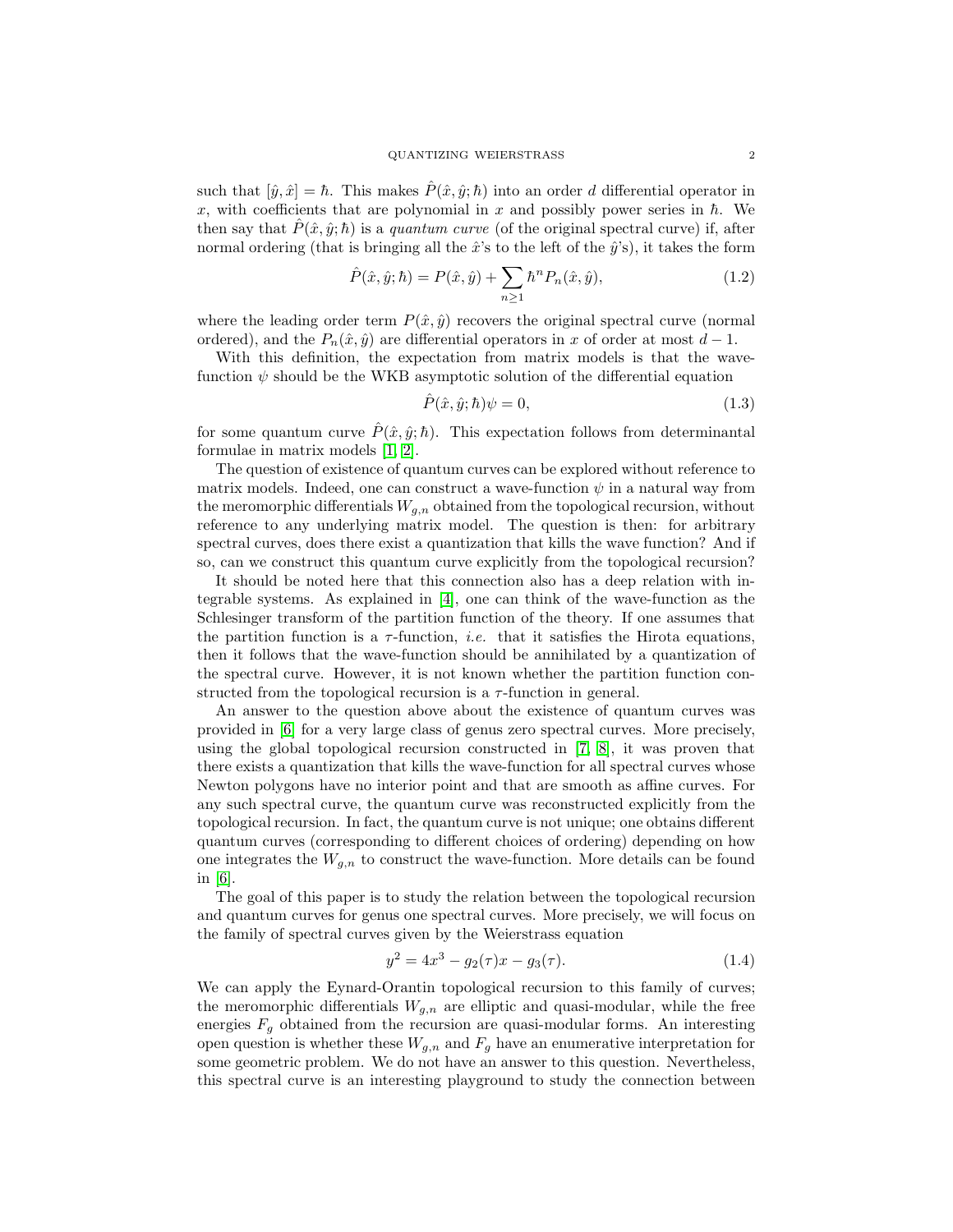the topological recursion and quantum curves for spectral curves of genus greater than zero, since everything can be calculated very explicitly in terms of Weierstrass  $\wp$  and  $\wp'$  functions and Eisenstein series.

We initially study the wave-function  $\psi$  constructed as in [\[6\]](#page-34-8); this is known as the perturbative wave-function. For the Weierstrass spectral curve, it is obtained from the  $W_{q,n}$  through the standard equation

$$
\psi(z) = \exp\left(\frac{1}{\hbar} \sum_{2g-1+n\geq 0} \frac{\hbar^{2g+n-1}}{n!} \int_0^z \cdots \int_0^z \left(W_{g,n}(z_1,\ldots,z_n) -\delta_{g,0}\delta_{n,2} \frac{dx(z_1)dx(z_2)}{(x(z_1)-x(z_2))^2}\right)\right).
$$
(1.5)

For this  $\psi(z)$  we follow the steps in [\[6\]](#page-34-8), suitably generalized for our genus one curve, and construct an order two differential operator that annihilates  $\psi$ ; however, it is not a quantum curve as defined above. But this was to be expected; from matrix model theory, when the spectral curve has genus greater than zero, the right wavefunction to consider is not the perturbative wave-function. Rather, it needs to be corrected non-perturbatively.

A non-perturbative partition function was defined in [\[19,](#page-35-17) [20\]](#page-35-18) from the topological recursion directly, without reference to matrix models. The idea was to make the partition function modular invariant, which requires non-perturbative corrections. From the non-perturbative partition function one can define a non-perturbative wave-function as the Schlesinger transform [\[3,](#page-34-0) [4\]](#page-34-7). This non-perturbative wavefunction is the object that should be annihilated by a quantum curve.

We study the non-perturbative wave-function for the Weierstrass spectral curve. To obtain a well defined power series expansion in  $\hbar$ , it turns out that a quantization condition must be satisfied. The simplest elliptic curve that satisfies the quantization condition is:

$$
y^2 = 4(x^3 - 1),
$$

which is of course a very special elliptic curve — for instance, its j-invariant vanishes. Focusing on this spectral curve, through extensive symbolic calculations on Mathematica we calculate the wave-function up to order 5 in  $\hbar$ . Remarkably, while the  $W_{q,n}$  become extremely complicated, they somehow combine into very nice and simple elliptic functions in the non-perturbative wave-function. Using these calculations we are able to construct a quantum curve that annihilates the nonperturbative wave-function up to order  $\hbar^5$ . Perhaps unexpectedly, the quantization of the spectral curve includes non-trivial  $\hbar$  corrections — in fact probably an infinite number of such corrections. Nonetheless, the quantum curve is a true quantization of the spectral curve according to the definition above, as suggested by matrix model arguments. Therefore we obtain a proof of the existence of the quantum curve for the non-perturbative wave-function up to order  $\hbar^5$ , for this particular elliptic curve.

Going back to the perturbative wave-function, we perform the calculation of the differential operator in two different ways. It turns out that equivalence of the two approaches implies an infinite sequence of identities for A-cycle integrals of elliptic functions with quasi-modular properties. In particular, an infinite sub-sequence relates A-cycle integrals of elliptic functions to quasi-modular forms. In this paper, we write down explicitly only the first few identities, but it would certainly be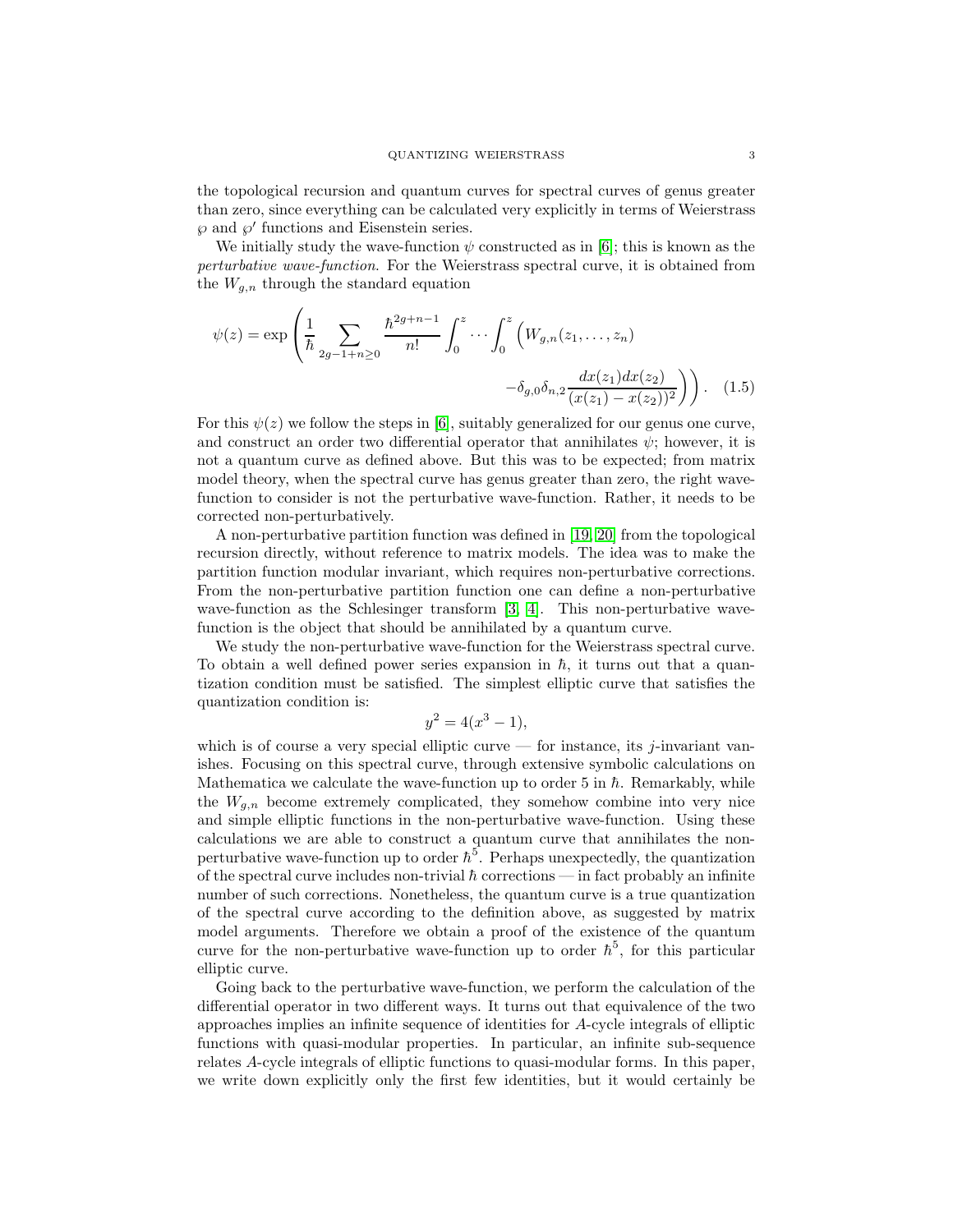interesting to study whether these identities are interesting from the point of view of elliptic functions and quasi-modular forms. For instance, they may be related to the results on quasi-modular forms obtained in [\[28\]](#page-35-19). We hope to report on that in the near future.

Outline. In Section [2](#page-3-0) we review background material on elliptic functions and quasi-modular forms that will be needed in this paper. We also define the Eynard-Orantin topological recursion. In Section [3,](#page-8-0) we generalize the approach of [\[6\]](#page-34-8) to construct an order two differential operator that annihilates the perturbative wavefunction. In Section [4,](#page-16-0) we construct the same differential operator using a different approach, via the Riemann bilinear identity. We explore the connection and equivalence between the two approaches, which leads to the proof of an infinite sequence of identities for elliptic functions and quasi-modular forms. We briefly explore the first few of these identities in Section [5.](#page-21-0) Then in Section [6](#page-22-0) we study the non-perturbative wave-function and construct a quantum curve up to order  $\hbar^5$ . We conclude in Section [7,](#page-30-0) with open questions and research avenues. Finally, we record in [A](#page-31-0)ppendix A the first few  $W_{g,n}$  constructed from the Weierstrass spectral curve, and in Appendix [B](#page-33-0) we provide an independent proof of the simplest identity that we obtained for elliptic functions, without reference to the topological recursion.

Acknowledgments. We would like to thank G. Borot, T. Bridgeland, M. Mariño, M. Mulase, P. Norbury and N. Orantin for interesting discussions, and especially B. Eynard for many enlightening discussions on related topics in recent years. We would also like to thank M. Westerholt-Raum for pointing out the paper [\[28\]](#page-35-19) to us, and the referee for insightful comments. V.B. acknowledges the support of the Natural Sciences and Engineering Research Council of Canada.

### 2. Topological recursion on Weierstrass spectral curve

<span id="page-3-0"></span>2.1. Elliptic functions and modular forms. We start by defining standard objects that will be useful in this paper.

Let  $\mathcal{H} = {\tau \in \mathbb{C}|\Im(\tau) > 0}$  be the upper half-plane, and define the lattice  $\Lambda = \mathbb{Z} + \mathbb{Z}\tau$ . The quotient  $\mathbb{C}/\Lambda$  is topologically a torus. Functions on  $\mathbb{C}/\Lambda$  are given by doubly periodic functions, known as elliptic functions.

The Weierstrass function  $\varphi(z;\tau)$  is an example of an elliptic function. It is defined by

$$
\wp(z;\tau) = \frac{1}{z^2} + \sum_{\omega \in \Lambda^*} \left( \frac{1}{(z-\omega)^2} - \frac{1}{\omega^2} \right),\tag{2.1}
$$

where  $\Lambda^* = \Lambda \setminus \{0\}$ . The Weierstrass function  $\wp'(z;\tau)$  is the derivative of  $\wp(z;\tau)$ with respect to  $z$ ; it is given by

$$
\wp'(z;\tau) = -2\sum_{\omega \in \Lambda} \frac{1}{(z-\omega)^3}.\tag{2.2}
$$

We also define the Weierstrass function  $\zeta(z;\tau)$  by

$$
\zeta(z;\tau) = \frac{1}{z} + \sum_{\omega \in \Lambda^*} \left( \frac{1}{z - \omega} + \frac{1}{\omega} + \frac{z}{\omega^2} \right). \tag{2.3}
$$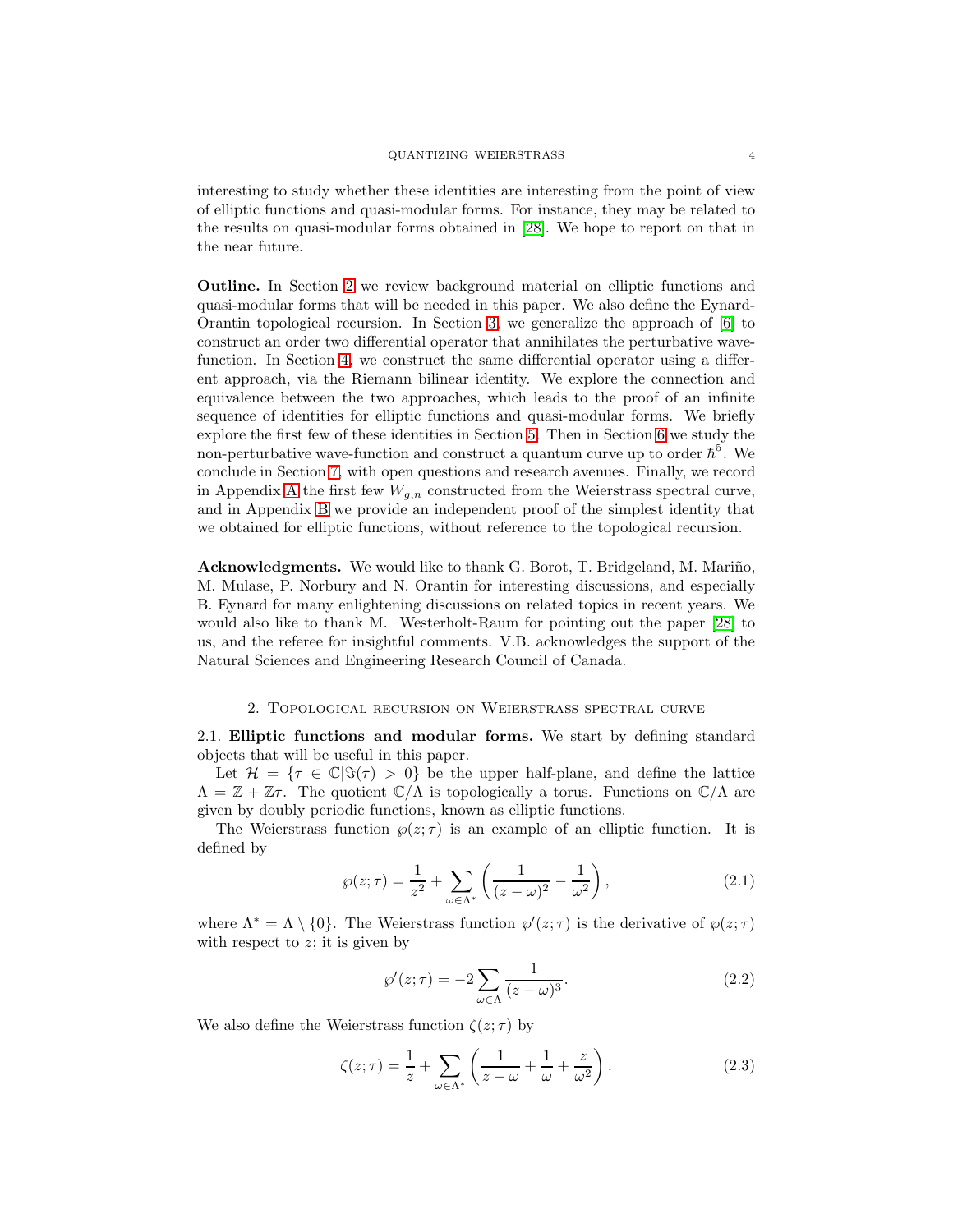This function is not elliptic; rather, it is quasi-elliptic, since  $\zeta(z+1;\tau) = \zeta(z;\tau) + \zeta(z;\tau)$  $2\zeta(1/2;\tau)$  and  $\zeta(z+\tau;\tau) = \zeta(z;\tau) + 2\zeta(\tau/2;\tau)$ . It is clear that

$$
\wp(z;\tau) = -\frac{d}{dz}\zeta(z;\tau). \tag{2.4}
$$

The Eisenstein series  $G_{2n}(\tau)$ , for  $n \geq 2$ , are defined by the uniformly convergent series

$$
G_{2n}(\tau) = \sum_{\omega \in \Lambda^*} \frac{1}{\omega^{2n}}.
$$
\n(2.5)

They are weight  $2n$  modular forms, which means that they transform as

$$
G_{2n}(\gamma \tau) = (c\tau + d)^{2n} G_{2n}(\tau), \quad \forall \gamma = \begin{pmatrix} a & b \\ c & d \end{pmatrix} \in SL(2, \mathbb{Z}), \tag{2.6}
$$

with

$$
\gamma \tau = \frac{a\tau + b}{c\tau + d}.\tag{2.7}
$$

We can extend this definition to  $n = 1$ , but then the series is not absolutely convergent anymore, so the order of summation matters. We define the second Eisenstein series  $G_2(\tau)$ 

$$
G_2(\tau) = \sum_{m \neq 0} \frac{1}{m^2} + \sum_{n \neq 0} \sum_{m \in \mathbb{Z}} \frac{1}{(m + n\tau)^2}.
$$
 (2.8)

Because of the non-absolute convergence, we cannot change the order of summation, and it can be shown that it implies that  $G_2(\tau)$  is not a modular form, but is rather a quasi-modular form of weight 2. This means that it transforms with a shift, as

$$
G_2(\gamma \tau) = (c\tau + d)^2 G_2(\tau) - 2\pi i c (c\tau + d). \tag{2.9}
$$

We define the invariants

$$
g_2(\tau) = 60G_4(\tau), \qquad g_3(\tau) = 140G_6(\tau). \tag{2.10}
$$

It is well known that the Weierstrass functions satisfy the equation

<span id="page-4-1"></span>
$$
\wp'(z;\tau)^2 = 4\wp(z;\tau)^3 - g_2(\tau)\wp(z;\tau) - g_3(\tau). \tag{2.11}
$$

In other words,  $x = \wp(z;\tau)$  and  $y = \wp'(z;\tau)$  parameterize the Weierstrass curve

$$
y^3 = 4x^3 - g_2(\tau)x - g_3(\tau). \tag{2.12}
$$

The Weierstrass  $\wp'(z;\tau)$  has three simple zeros at the half-periods

$$
w_1 = \frac{1}{2}
$$
,  $w_2 = \frac{\tau}{2}$ ,  $w_3 = -\frac{1}{2}(1+\tau)$ . (2.13)

As is customary, we denote by

$$
e_1 = \wp(w_1; \tau), \qquad e_2 = \wp(w_2; \tau), \qquad e_3 = \wp(w_3; \tau)
$$
 (2.14)

the value of the  $\varphi(z;\tau)$  function at the half-periods. We introduce the discriminant

$$
\Delta(\tau) = g_2(\tau)^3 - 27g_3(\tau)^2 = 16(e_1 - e_2)^2(e_2 - e_3)^2(e_3 - e_1)^2,
$$
\n(2.15)

which is a modular form of weight 12.

The Weierstrass  $\varphi(z;\tau)$  function has a double pole at  $z=0$ . Its expansion near  $z = 0$  has a nice form; it is given by

<span id="page-4-0"></span>
$$
\wp(z;\tau) = \frac{1}{z^2} + \sum_{k=1}^{\infty} (2k+1) G_{2k+2}(\tau) z^{2k}.
$$
 (2.16)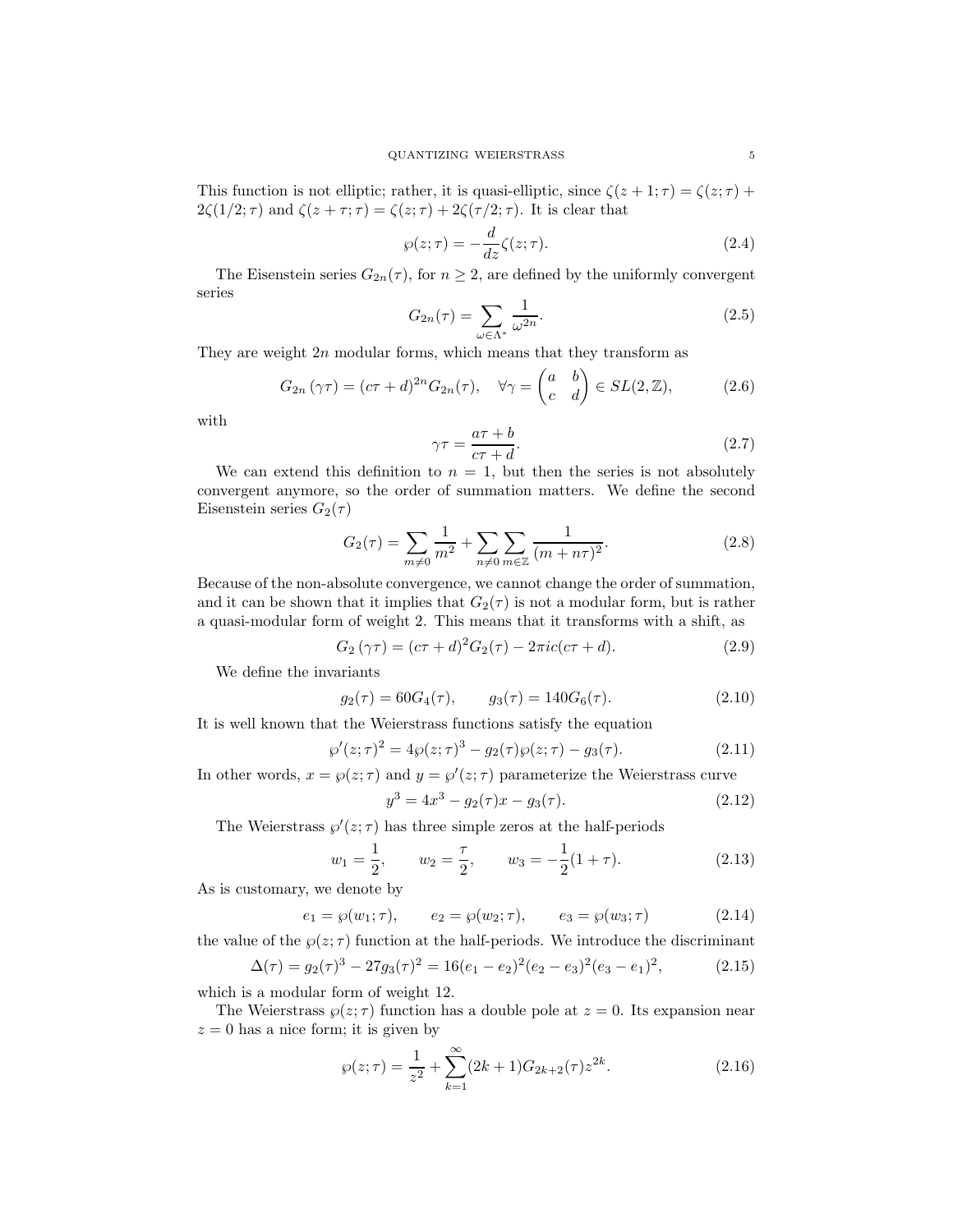Following, for instance, [\[33\]](#page-35-20), let us define a new function  $P_2(z;\tau)$  by including the  $k = 0$  term in the sum above:

<span id="page-5-1"></span>
$$
P_2(z; \tau) = \wp(z; \tau) + G_2(\tau). \tag{2.17}
$$

Of course  $P_2(z;\tau)$  is not modular anymore, it is quasi-modular, because of  $G_2(\tau)$ . It is straightforward to show that it can be rewritten as

$$
P_2(z;\tau) = (2\pi i)^2 \sum_{n \in \mathbb{Z}^*} \frac{n q_z^n}{1 - q^n},\tag{2.18}
$$

where  $q_z = \exp(2\pi i z)$  and  $q = \exp(2\pi i \tau)$ .

We also introduce  $P_1(z;\tau)$  such that  $\frac{dP_1(z;\tau)}{dz} = P_2(z;\tau)$ . It follows that

$$
P_1(z;\tau) = 2\pi i \sum_{n \in \mathbb{Z}^*} \frac{q_z^n}{1 - q^n} + A,\tag{2.19}
$$

for some constant A. We fix A such that  $P_1(-z;\tau) = -P_1(z;\tau)$ . It follows that  $A = \pi i$ , that is,

$$
P_1(z; \tau) = 2\pi i \left( \sum_{n \in \mathbb{Z}^*} \frac{q_2^n}{1 - q^n} + \frac{1}{2} \right).
$$
 (2.20)

In terms of standard elliptic functions, we get

$$
P_1(z; \tau) = -\zeta(z; \tau) + G_2(\tau)z.
$$
 (2.21)

 $P_1(z;\tau)$  is not elliptic anymore, but its transformation properties can be calculated. It is straightforward to show that

$$
P_1(z+1;\tau) = P_1(z), \qquad P_1(z+\tau;\tau) = P_1(z) + 2\pi i. \tag{2.22}
$$

The second transformation is of course what makes it not quite elliptic.

2.2. Spectral curve. To define the topological recursion we need to introduce the notion of spectral curve.

**Definition 2.1.** A spectral curve is a triple  $(\Sigma, x, y)$  where  $\Sigma$  is a Torelli marked genus  $\hat{g}$  compact Riemann surface<sup>[2](#page-5-0)</sup> and x and y are meromorphic functions on  $\Sigma$ , such that the zeros of  $dx$  do not coincide with the zeros of  $dy$ .

In this paper we will focus on one particular family of spectral curves, which we call the Weierstrass spectral curve.

**Definition 2.2.** The *Weierstrass spectral curve* is defined by the triple  $(\Sigma, x, y)$ , where,  $\Sigma = \mathbb{C}/\Lambda$  with lattice  $\Lambda = \mathbb{Z} \oplus \tau \mathbb{Z}$ ,  $x = \wp(z; \tau)$  and  $y = \wp'(z; \tau)$ . Then the meromorphic functions  $x$  and  $y$  identically satisfy the Weierstrass equation

$$
y^2 = 4x^3 - g_2(\tau)x - g_3(\tau). \tag{2.23}
$$

This is of course a genus one spectral curve, since  $\Sigma$  is a torus. In fact, it is a family of curves, parametrized by the complex modulus  $\tau$ .

As usual in topological recursion we are interested in the branched covering  $\pi : \Sigma \to \mathbb{P}^1$  given by the meromorphic function x. For the Weierstrass spectral curve,  $\pi$  is a double cover. The deck transformation that exchanges the two sheets is simply given by  $z \mapsto \tau(z) = -z$ , since  $\wp(z; \tau)$  is an even function in z.

<span id="page-5-0"></span><sup>&</sup>lt;sup>2</sup>A Torelli marked compact Riemann surface  $\Sigma$  is a genus  $\hat{g}$  Riemann surface  $\Sigma$  with a choice of symplectic basis of cycles  $(A_1, \ldots, A_{\hat{q}}, B_1, \ldots, B_{\hat{q}}) \in H_1(\Sigma, \mathbb{Z})$ .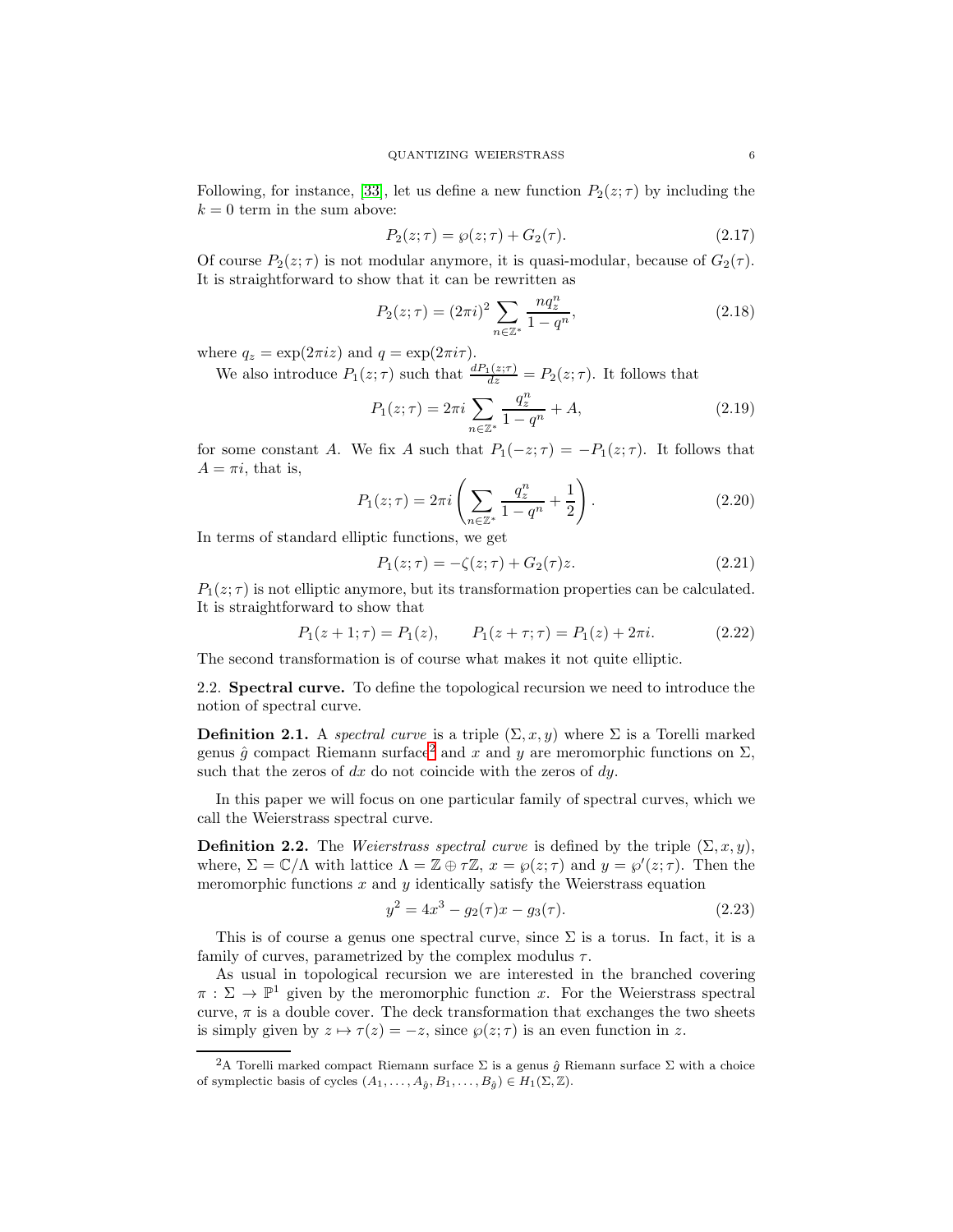We denote by R the set of ramification points of  $\pi$ , which is given by the zeros of dx and the poles of x of order  $\geq 2$ . For the Weierstrass spectral curve, since

$$
dx = \wp'(z; \tau)dz,\tag{2.24}
$$

the zeros of dx are given by the half-periods  $w_i$ ,  $i = 1, 2, 3$  introduced earlier. Moreover,  $x = \wp(z; \tau)$  has a double pole at  $z = 0$ . Therefore  $R = \{w_1, w_2, w_3, 0\}$ .

2.3. Geometric objects. For the topological recursion we also need the following objects that are canonically defined on a genus  $\hat{g}$  compact Riemann surface  $\Sigma$  with a symplectic basis of cycles for  $H_1(\Sigma, \mathbb{Z})$ .

**Definition 2.3.** Let  $a, b \in \Sigma$ . The canonical differential of the third kind  $\omega^{a-b}(z)$ is a meromorphic one-form on  $\Sigma$  such that:

- it is holomorphic away from  $z = a$  and  $z = b$ ;
- it has a simple pole at  $z = a$  with residue  $+1$ ;
- it has a simple pole at  $z = b$  with residue  $-1$ ;
- it is normalized on A-cycles:

$$
\oint_{z \in A_i} \omega^{a-b}(z) = 0, \quad \text{for } i = 1, \dots, \hat{g}.
$$
\n(2.25)

**Definition 2.4.** The canonical bilinear differential of the second kind  $B(z_1, z_2)$  is the unique bilinear differential on  $\Sigma^2$  satisfying the conditions:

- It is symmetric,  $B(z_1, z_2) = B(z_2, z_1);$
- It has its only pole, which is double, along the diagonal  $z_1 = z_2$ , with leading order term (in any local coordinate  $z$ )

$$
B(z_1, z_2) \underset{z_1 \to z_2}{\to} \frac{dz_1 dz_2}{(z_1 - z_2)^2} + \dots; \tag{2.26}
$$

• It is normalized on A-cycles:

$$
\oint_{z_1 \in A_i} B(z_1, z_2) = 0, \quad \text{for } i = 1, \dots, \hat{g}.
$$
\n(2.27)

Remark. It follows from the definition that

$$
B(z_1, z_2) = d_1 \omega^{z_1 - b}(z_2). \tag{2.28}
$$

Equivalently,

<span id="page-6-1"></span>
$$
\omega^{a-b}(z) = \int_{z_1=b}^{a} B(z_1, z), \qquad (2.29)
$$

where the integral is taken over the unique homology chain with boundary  $[a] - [b]$ that doesn't intersect the homology basis.

It is not too difficult to identify what these objects are on the Weierstrass spectral curve. Recall that  $\Sigma = \mathbb{C}/\Lambda$  with lattice  $\Lambda = \mathbb{Z} \oplus \tau \mathbb{Z}$ . We fix the A-cycle to be given by  $z \in [0, 1),$ <sup>[3](#page-6-0)</sup> and the B-cycle to be given by  $z \in [0, \tau)$ . The canonical bilinear differential of the second kind is given by

$$
B(z_1, z_2) = P_2(z_1 - z_2; \tau) dz_1 dz_2, \qquad (2.30)
$$

<span id="page-6-0"></span> $3$ To be precise, to integrate elliptic functions over A-cycles we need to shift it by  $i\epsilon$  to avoid poles on the contour. For the same reason, a similar shift by a purely real  $\epsilon$  must be done when evaluating B-cycle integrals.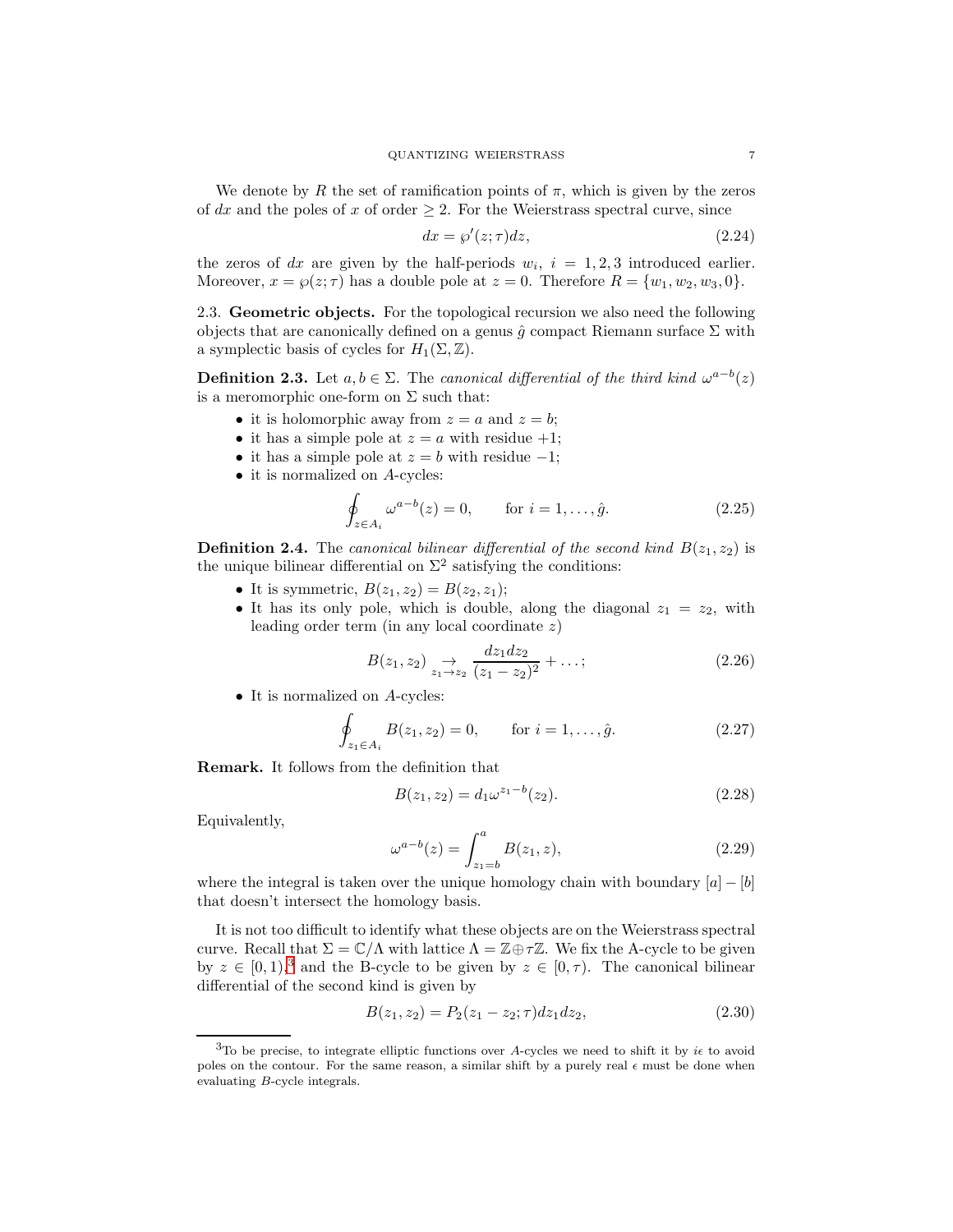where  $P_2(z;\tau)$  was introduced in [\(2.17\)](#page-5-1). First, it is symmetric, since  $P_2(z;\tau)$  is an even function of  $z$ . Second, it is clear from  $(2.16)$  that it has a double pole on the diagonal with the right leading behavior. It has no other poles. As for normalization, one can check that it is normalized on the A-cycle.

The canonical differential of the third kind is then given by

$$
\omega^{a-b}(z) = (P_1(z - b; \tau) - P_1(z - a; \tau)) dz.
$$
\n(2.31)

2.4. Topological recursion. We now introduce the topological recursion formalism, which was first proposed in [\[12,](#page-35-15) [18,](#page-35-16) [22,](#page-35-0) [23\]](#page-35-1). For clarity of presentation, we will only introduce the formalism in the context of the Weierstrass spectral curve.

Let  $(\Sigma, x, y)$  be a spectral curve. The topological recursion constructs an infinite tower of symmetric meromorphic differentials  $W_{q,n}(z_1,\ldots,z_n)$ , known as *correla*tion functions, on  $\Sigma^n$ . We now consider the special case where  $(\Sigma, x, y)$  is the Weierstrass spectral curve.

Definition 2.5 (Topological recursion). We first define the initial conditions

$$
W_{0,1}(z) = y(z)dx(z) = \wp'(z;\tau)^2 dz,
$$
\n(2.32)

$$
W_{0,2}(z_1, z_2) = B(z_1, z_2) = P_2(z_1 - z_2; \tau) dz_1 dz_2.
$$
\n(2.33)

Let  $\mathbf{z} = \{z_1, \ldots, z_n\} \in \Sigma^n$ . For  $n \geq 0$ ,  $g \geq 0$  and  $2g - 2 + n \geq 0$ , we uniquely construct symmetric meromorphic differentials  $W_{g,n}$  on  $\Sigma^n$  with poles along R via the Eynard-Orantin topological recursion:

<span id="page-7-1"></span>
$$
W_{g,n+1}(z_0, \mathbf{z}) = \sum_{a \in R} \text{Res}_{z=a} K(z_0; z) \mathcal{R}^{(2)} W_{g,n+1}(z, -z; \mathbf{z}), \tag{2.34}
$$

where the recursion kernel is given by

$$
K(z_0; z) = \frac{\omega^{z-\alpha}(z_0)}{(y(z) - y(-z))dx(z)} = \frac{(P_1(z_0 - \alpha; \tau) - P_1(z_0 - z; \tau)) dz_0}{2\wp'(z; \tau)^2 dz},
$$
(2.35)

with  $\alpha$  an arbitrary base point on  $\Sigma$  (it can be checked that the definition is independent of the choice of  $\alpha$ , as a long as it is generic). The recursive structure is given by

$$
\mathcal{R}^{(2)}W_{g,n+1}(z,-z;\mathbf{z}) = W_{g-1,n+2}(z,-z,\mathbf{z}) + \sum_{g_1+g_2=g} \sum_{I\cup J=\mathbf{z}}' W_{g_1,|I|+1}(z,I)W_{g_2,|J|+1}(-z,J). \quad (2.36)
$$

In the second sum we are summing over all disjoint subsets  $I, J \subset \mathbf{z}$  whose union is **z**, and the prime means that we exclude the cases  $(g_1, |I|) = (0, 0)$  and  $(g_2, |J|) =$  $(0, 0).$ 

We can compute the first few correlation functions explicitly for the Weierstrass spectral curve. Those are presented in Appendix A.

For later reference we also introduce the free energies  $F_g := W_{g,0}, g \geq 2$ , for the spectral curve. Those are obtained via the auxiliary equation

<span id="page-7-2"></span><span id="page-7-0"></span>
$$
F_g = \frac{1}{2 - 2g} \sum_{a \in R} \text{Res}_{z=a} \phi(z) W_{g,1}(z), \tag{2.37}
$$

with  $\phi(z) = \int y(z)dx(z)$  an arbitrary antiderivative of the one-form  $ydx$ .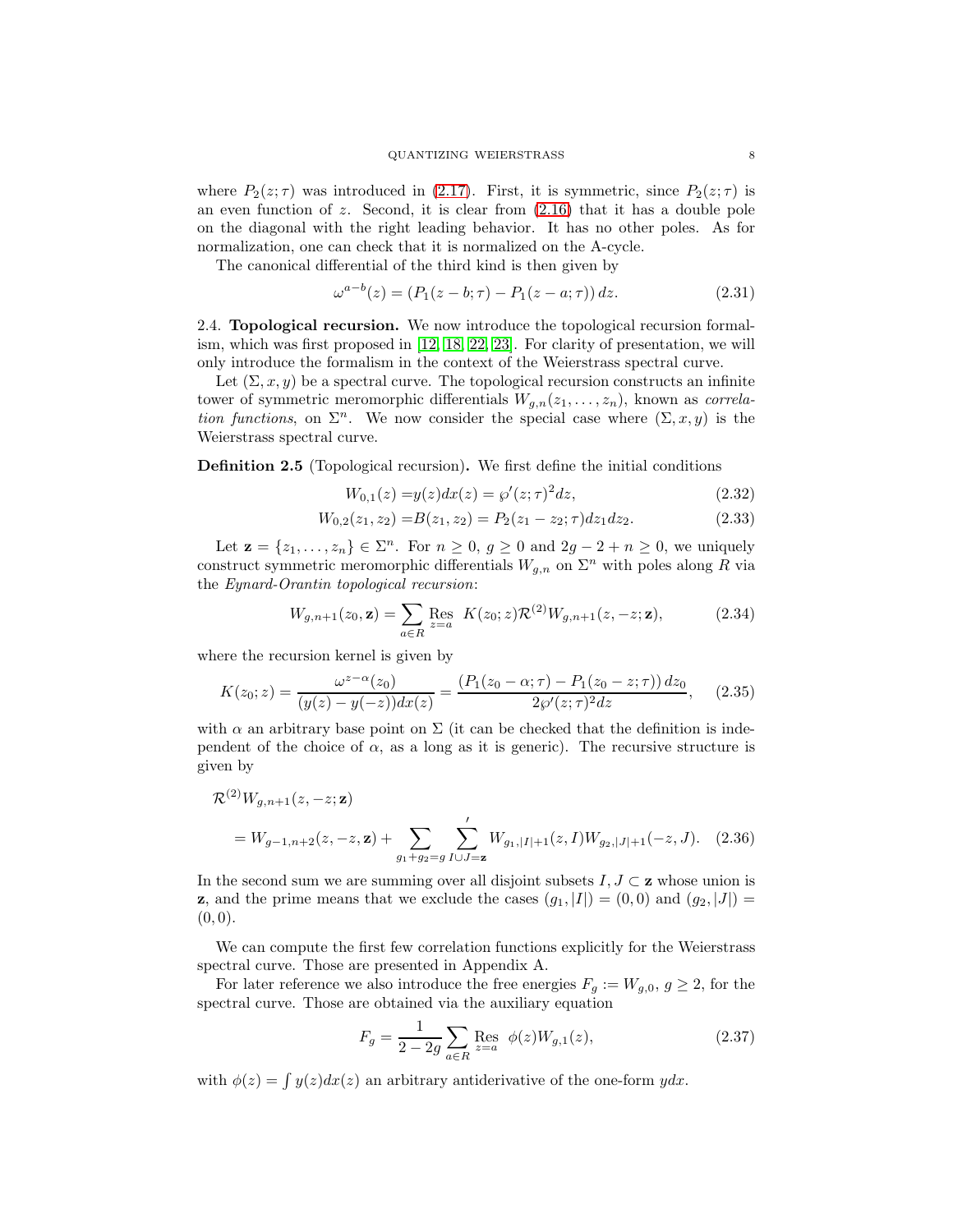2.5. Quantum curve. The purpose of this paper is to related the meromorphic differentials  $W_{q,n}$  constructed from the topological recursion to the WKB asymptotic solution of a differential operator, known as a quantum curve. The connection will be explored in more detail later on in this paper, but for clarity and further reference let us define here what we mean by quantum curve.

Consider a spectral curve  $(\Sigma, x, y)$ . Let  $P(x, y) = 0$  be the minimal irreducible polynomial equation satisfied by x and y. Assume that it has degree d in y.

Define the quantization of the variables  $x$  and  $y$  as:

$$
\hat{x} = x, \qquad \hat{y} = \hbar \frac{d}{dx}, \tag{2.38}
$$

such that  $[\hat{y}, \hat{x}] = \hbar$ .

<span id="page-8-1"></span>**Definition 2.6** (Quantum curve). Let  $\hat{P}(\hat{x}, \hat{y}; \hbar)$  be a polynomial in  $\hat{x}$  and  $\hat{y}$  of degree d in  $\hat{y}$ , with coefficients that are possibly power series in  $\hbar$ .  $\hat{P}(\hat{x}, \hat{y}; \hbar)$  is an order d differential operator in x, with polynomial coefficients in x that are possibly power series in  $\hbar$ . We say that  $\hat{P}(\hat{x}, \hat{y}; \hbar)$  is a *quantum curve* (of the original spectral curve) if, after normal ordering (that is bringing all the  $\hat{x}$ 's to the left of the  $\hat{y}$ 's), it takes the form

$$
\hat{P}(\hat{x}, \hat{y}; \hbar) = P(\hat{x}, \hat{y}) + \sum_{n \ge 1} \hbar^n P_n(\hat{x}, \hat{y}),
$$
\n(2.39)

where the leading order term  $P(\hat{x}, \hat{y})$  recovers the original spectral curve (normal ordered), and the  $P_n(\hat{x}, \hat{y})$  are differential operators in x of order at most  $d-1$ .

We note here that the requirement that the  $P_n(\hat{x}, \hat{y})$  have order at most  $d-1$  is equivalent to requiring that the coefficient of the highest degree  $\hat{y}^d$  term in  $\hat{P}(\hat{x}, \hat{y}; \hbar)$ does not depend on  $\hbar$ .

As an example that will be particularly relevant later on, consider the elliptic spectral curve  $y^2 = 4(x^3 - 1)$ . According to the definition above, a quantum curve for this spectral curve must take the form

<span id="page-8-2"></span>
$$
\hat{P}(\hat{x}, \hat{y}; \hbar) = \hbar^2 \frac{d^2}{dx^2} - 4(x^3 - 1) + \sum_{i \ge 2} \hbar^i A_i(x) \frac{d}{dx} + \sum_{j \ge 1} \hbar^j B_j(x), \tag{2.40}
$$

<span id="page-8-0"></span>with the  $A_i(x)$  and  $B_j(x)$  polynomials in x.

# 3. Perturbative wave-function: first approach

In this section we approach the problem of constructing the quantum curve for the Weierstrass spectral curve naively. We apply the method of [\[6\]](#page-34-8) directly with a few modifications. The idea here is to construct the wave-function as in  $[6]$ , which is what we will call the "perturbative wave-function", and then show that it is annihilated by an order two differential operator. However, this differential operator is not a quantum curve, according to Definition [2.6.](#page-8-1) But this is because, as we will see in section [6,](#page-22-0) and as is already expected from matrix models (see for instance [\[3\]](#page-34-0)), the perturbative wave-function is not the right object to look at. For spectral curves of genus  $\geq 1$ , one should use the non-perturbative wave-function to construct the quantum curve. We will study that in more detail in section [6.](#page-22-0)

Coming back to the goal of this section, recall that in [\[6\]](#page-34-8) quantum curves were obtained for all spectral curves whose Newton polygons have no interior point and that are smooth as affine curves. Of course, the Weierstrass spectral curve does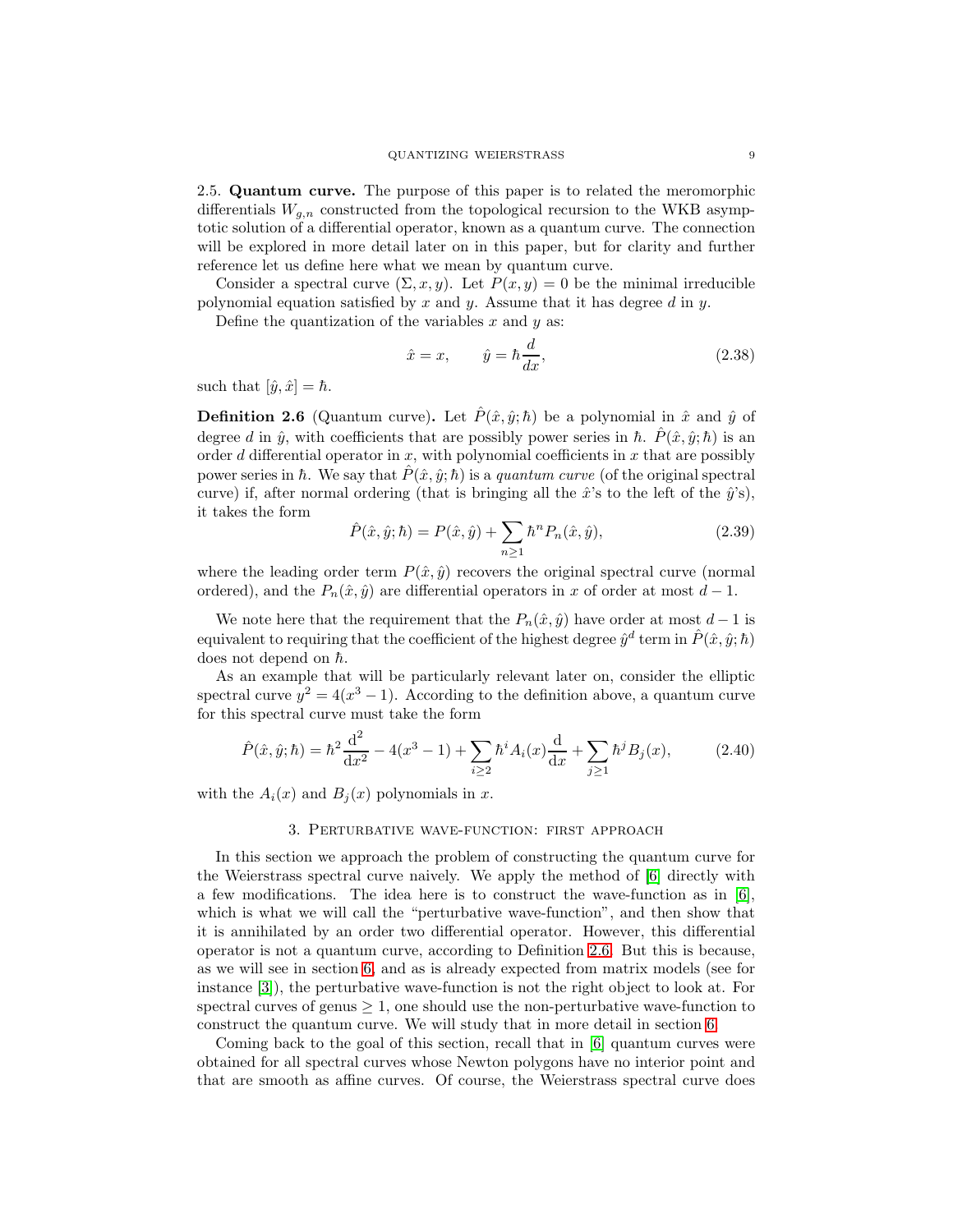not fall into that class, since its Newton polygon has an interior point (it has genus one). However, the main results of [\[6\]](#page-34-8) can be adapted for this particular case, which is what we do in this section.

In this section we borrow heavily on the notation and calculations of [\[6\]](#page-34-8), even though the calculations are much simpler in the case at hand. The reader may want to refer to this paper for more detail.

3.1. Reconstructing loop equations. The first step in [\[6\]](#page-34-8) is to reconstruct some sort of "loop equations" from the topological recursion. This is the content of Lemma 4.7 in [\[6\]](#page-34-8). Let us recall the notation. Here we focus on the Weierstrass spectral curve with the branched covering  $\pi$ . Since  $\pi$  is a double cover and the deck transformation is given by  $z \mapsto -z$ , the objects introduced in [\[6\]](#page-34-8) simplify drastically.

We first define

 $(2)$ 

$$
Q_{g,n+1}^{(2)}(z; \mathbf{z}) = W_{g-1,n+2}(z, -z, \mathbf{z}) + \sum_{g_1+g_2=g} \sum_{I \cup J=\mathbf{z}} W_{g_1,|I|+1}(z, I) W_{g_2,|J|+1}(-z, J). \quad (3.1)
$$

This is just like the recursive structure  $\mathcal{R}^{(2)}W_{g,n+1}(z,-z;\mathbf{z})$  introduced in [\(2.36\)](#page-7-0), but with the  $(g_1, |I|) = (0, 0)$  and  $(g_2, |J|) = (0, 0)$  terms included.

In our context, Lemma 4.7 of [\[6\]](#page-34-8) becomes the following statement:

**Lemma 3.1.** For  $2g - 2 + n \geq 0$ , the meromorphic one-forms (in z)

$$
dz\left(\frac{Q_{g,n+1}^{(2)}(z;\mathbf{z})}{dx(z)^2}\right).
$$
\n(3.2)

can only have poles (in z) at  $z = \pm z_i$ ,  $i = 1, \ldots, n$ .

Proof. The proof of Lemma 4.7 presented in [\[6\]](#page-34-8) only requires the spectral curve to be smooth as an affine curve; it does not require the property that the Newton polygon has no interior point. Since the Weierstrass spectral curve is generically smooth as an affine curve, the proof goes through untouched.  $\Box$ 

The next step in the approach of [\[6\]](#page-34-8) is to prove Lemma 4.8, Lemma 4.9 and Theorem 4.12. Here the proofs need to be modified, and the results will differ. So let us go through these statements carefully.

The first lemma is

Lemma 3.2. For the Weierstrass spectral curve,

$$
\frac{Q_{0,1}^{(2)}(z)}{dx(z)^2} = -4x(z)^3 + g_2(\tau)x(z) + g_3(\tau). \tag{3.3}
$$

Proof. This is straightforward since  $(2)$ 

$$
\frac{Q_{0,1}^{(2)}(z)}{dx(z)^2} = \frac{W_{0,1}(z)W_{0,1}(-z)}{dx(z)^2} = y(z)y(-z) = -y(z)^2.
$$
 (3.4)

 $\Box$ 

The second lemma is a little more involved: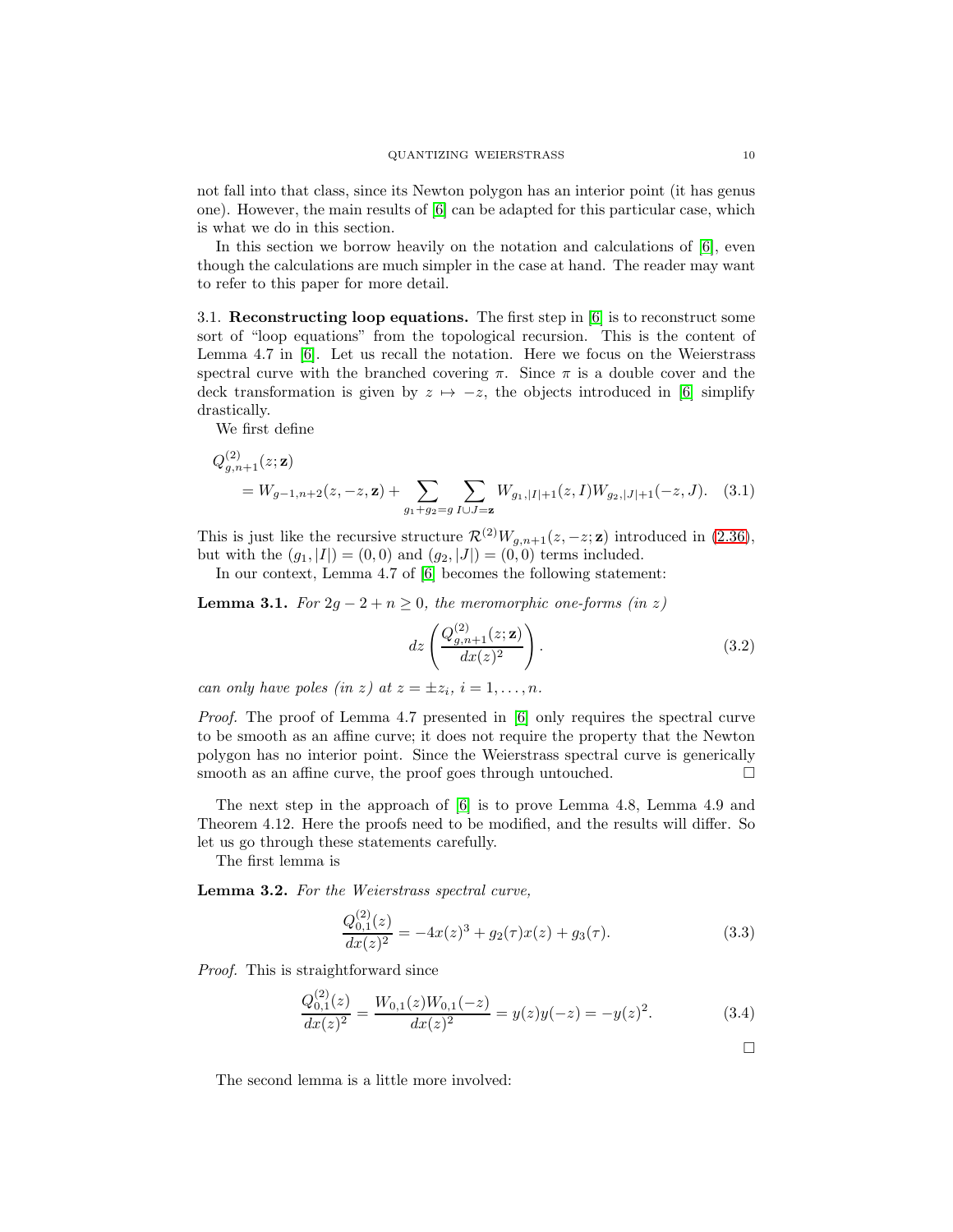<span id="page-10-1"></span>Lemma 3.3. For the Weierstrass spectral curve,

$$
\frac{Q_{0,2}^{(2)}(z;z_1)}{dx(z)^2} = -d_{z_1} \left( \frac{1}{(x(z) - x(z_1))} \frac{W_{0,1}(z_1)}{dx(z_1)} \right) - 2P_2(z_1;\tau)dz_1.
$$
 (3.5)

Proof. Here the proof from [\[6\]](#page-34-8) needs to be modified, so let us do it carefully. We have:  $(2)$ 

$$
\frac{Q_{0,2}^{(2)}(z;z_1)}{dx(z)^2} = \frac{B(z,z_1)}{dx(z)} \frac{W_{0,1}(-z)}{dx(z)} + \frac{B(-z,z_1)}{dx(z)} \frac{W_{0,1}(z)}{dx(z)}
$$
\n
$$
= -\frac{B(z,z_1)}{dx(z)} \frac{W_{0,1}(z)}{dx(z)} - \frac{B(-z,z_1)}{dx(z)} \frac{W_{0,1}(-z)}{dx(z)}
$$
\n
$$
= -\operatorname{Res}_{z'=z} \frac{B(z',z_1)}{x(z') - x(z)} \frac{W_{0,1}(z')}{dx(z')} - \operatorname{Res}_{z'=-z} \frac{B(z',z_1)}{x(z') - x(z)} \frac{W_{0,1}(z')}{dx(z')}.
$$
\n(3.6)

Now the expression

$$
\frac{B(z', z_1)}{x(z') - x(z)} \frac{W_{0,1}(z')}{dx(z')}
$$
\n(3.7)

is a meromorphic one-form in  $z'$  on the compact Riemann surface  $\Sigma$ . Therefore, the sum of its residues must vanish. Its only poles are at  $z' = z_1, z' = \pm z$ , and at the pole of  $\frac{W_{0,1}(z')}{dx(z')}$  $\frac{dV_{0,1}(z')}{dx(z')} = y(z')$ , that is, at  $z' = 0.4$  $z' = 0.4$  Thus we get

$$
\frac{Q_{0,2}^{(2)}(z;z_1)}{dx(z)^2} = -\operatorname{Res}_{z'=z_1} \frac{B(z',z_1)}{x(z) - x(z')} \frac{W_{0,1}(z')}{dx(z')} - \operatorname{Res}_{z'=0} \frac{B(z',z_1)}{x(z) - x(z')} \frac{W_{0,1}(z')}{dx(z')}
$$

$$
= -d_{z_1} \left( \frac{1}{x(z) - x(z_1)} \frac{W_{0,1}(z_1)}{dx(z_1)} \right) - 2P_2(z_1;\tau)dz_1, \tag{3.8}
$$

where we used the fact that  $\wp(z;\tau) \sim \frac{1}{z^2}$  near  $z = 0$ ,  $\wp'(z;\tau) \sim -\frac{2}{z^3}$ , and  $B(z_1,z_2) =$  $P_2(z_1 - z_2; \tau) dz_1 dz_2$ .

Remark. Note that by replacing both the left-hand-side and right-hand-side of Lemma [3.3](#page-10-1) in terms of elliptic functions, one can show that the statement above reduces to the well known identity:

$$
P_2(z-z_1;\tau) + P_2(z+z_1;\tau) = \frac{\wp''(z_1;\tau)}{\wp(z;\tau) - \wp(z_1;\tau)} + \frac{\wp'(z_1;\tau)^2}{(\wp(z;\tau) - \wp(z_1;\tau))^2} + 2P_2(z_1;\tau). \quad (3.9)
$$

And finally, the main result that replaces Theorem 4.12 of [\[6\]](#page-34-8) is the following theorem:

**Proposition 3.4.** For the Weierstrass spectral curve, for  $2g - 2 + n \geq 0$ ,

$$
\frac{Q_{g,n+1}^{(2)}(z;\mathbf{z})}{dx(z)^2} = -\sum_{i=1}^n d_{z_i} \left( \frac{1}{x(z) - x(z_i)} \frac{W_{g,n}(\mathbf{z})}{dx(z_i)} \right) - 2 \left( \frac{W_{g,n+1}(z',\mathbf{z})}{dz'} \right)_{z'=0} .
$$
 (3.10)

For  $(g, n) = (0, 1),$ 

$$
\frac{Q_{0,2}^{(2)}(z;z_1)}{dx(z)^2} = -d_{z_1} \left( \frac{1}{(x(z) - x(z_1))} \frac{W_{0,1}(z_1)}{dx(z_1)} \right) - 2P_2(z_1;\tau)dz_1, \tag{3.11}
$$

<span id="page-10-0"></span><sup>&</sup>lt;sup>4</sup>This is where the proof differs from [\[6\]](#page-34-8). When the Newton polygon has no interior point, the only poles are at  $z' = z_1$  and at  $z' = \tau_i(z)$  where  $\tau_i(z)$  indexes the sheets of the branched covering π.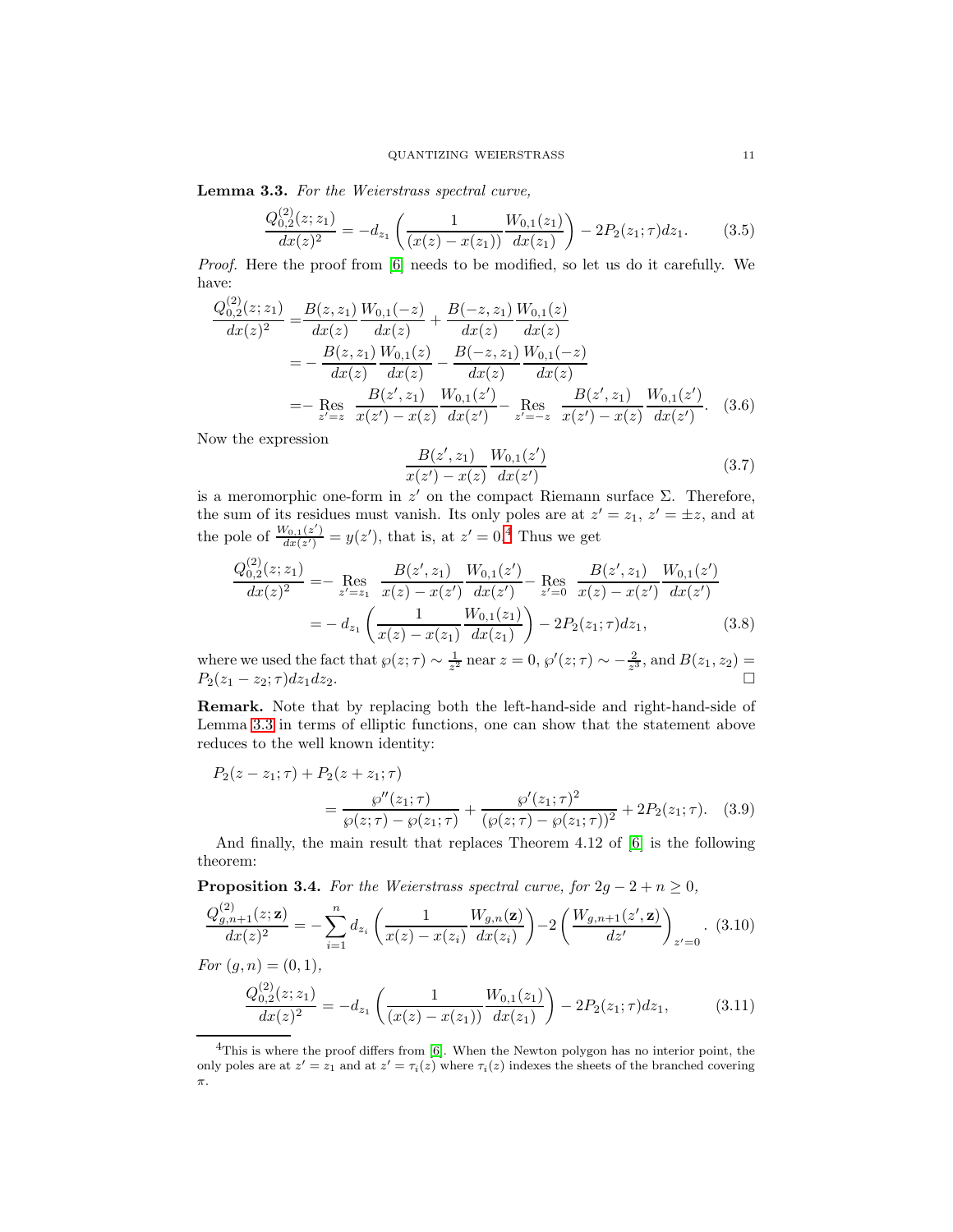while for  $(g, n) = (0, 0),$ 

$$
\frac{Q_{0,1}^{(2)}(z)}{dx(z)^2} = -4x(z)^3 + g_2(\tau)x(z) + g_3(\tau). \tag{3.12}
$$

*Proof.* The cases  $(g, n) = (0, 0)$  and  $(g, n) = (0, 1)$  were proven in the two previous lemmas. So let us focus on  $2g - 2 + n \geq 0$ .

First, notice that we can write

$$
\frac{Q_{g,n+1}^{(2)}(z;\mathbf{z})}{dx(z)^2} = \frac{y(z)dz}{dx(z)} \frac{Q_{g,n+1}^{(2)}(z;\mathbf{z})}{dx(z)^2}
$$
\n
$$
= \frac{1}{2} \left( -\frac{y(-z)dz}{dx(z)} \frac{Q_{g,n+1}^{(2)}(-z;\mathbf{z})}{dx(z)^2} + \frac{y(z)dz}{dx(z)} \frac{Q_{g,n+1}^{(2)}(z;\mathbf{z})}{dx(z)^2} \right)
$$
\n
$$
= \frac{1}{2} \left( \text{Res}_{z'=z} \frac{y(z')dz'}{x(z') - x(z)} \frac{Q_{g,n+1}^{(2)}(z';\mathbf{z})}{dx(z')^2} + \text{Res}_{z'=-z} \frac{y(z')dz'}{x(z') - x(z)} \frac{Q_{g,n+1}^{(2)}(z';\mathbf{z})}{dx(z')^2} \right). \tag{3.13}
$$

The expression

$$
\frac{y(z')dz'}{x(z') - x(z)} \frac{Q_{g,n+1}^{(2)}(z';\mathbf{z})}{dx(z')^2}
$$
(3.14)

is a meromorphic one-form in  $z'$  on a compact Riemann surface, hence the sum of its residues must be zero. But recall that the one-forms

$$
dz'\left(\frac{Q_{g,n+1}^{(2)}(z';\mathbf{z})}{dx(z')^2}\right) \tag{3.15}
$$

can only have poles (in z') at  $z' = \pm z_i$ ,  $i = 1, ..., n$ . Therefore, the expression

$$
\frac{y(z')dz'}{x(z') - x(z)} \frac{Q_{g,n+1}^{(2)}(z';\mathbf{z})}{dx(z')^2}
$$
(3.16)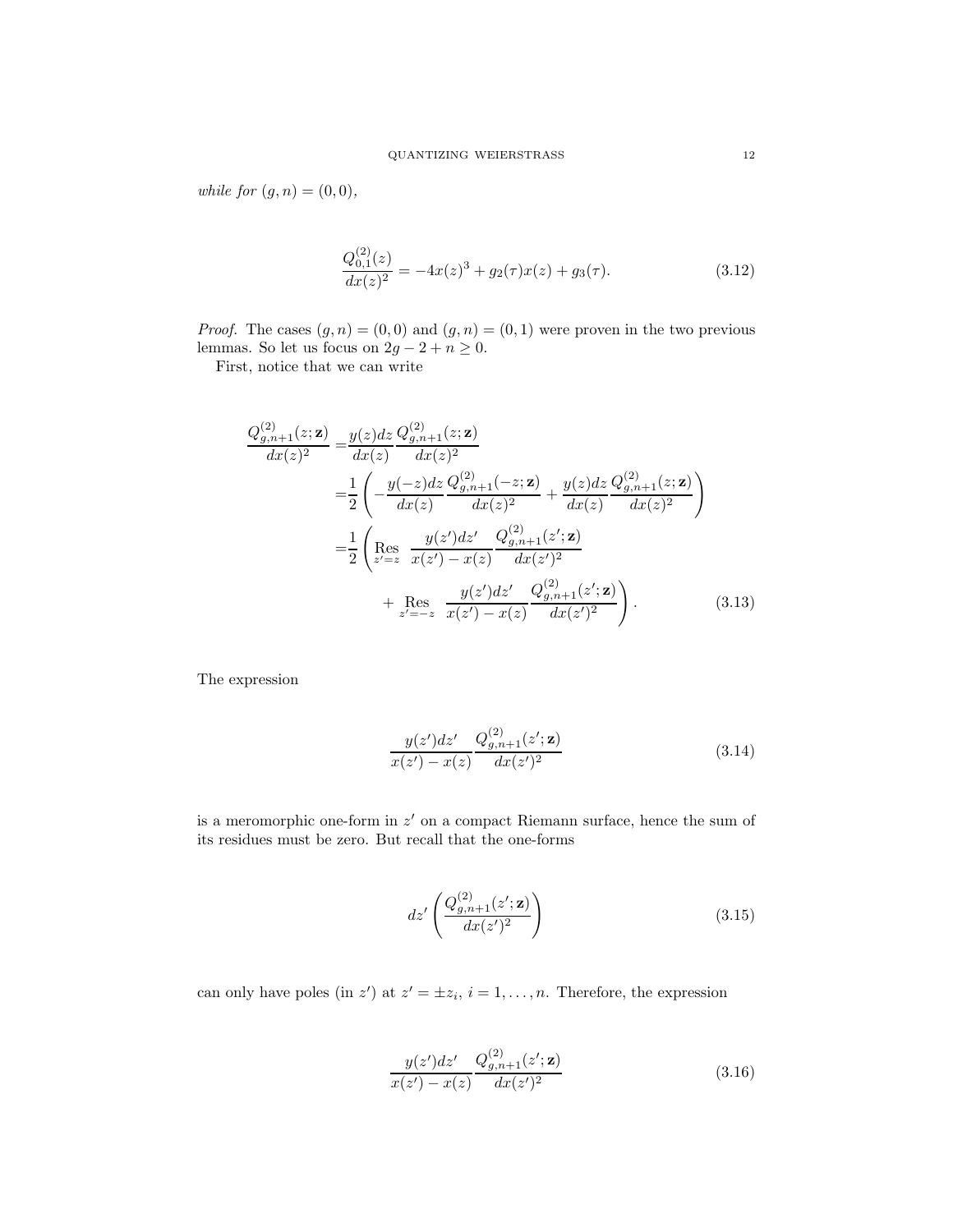can only have poles (in z') at  $z' = \pm z$ ,  $z' = \pm z_i$ ,  $i = 1, ..., n$ , and at the pole of  $y(z')$ , that is, at  $z' = 0.5$  $z' = 0.5$  Thus we get

$$
\frac{Q_{g,n+1}^{(2)}(z;\mathbf{z})}{dx(z)^{2}} = \frac{1}{2} \left( \sum_{i=1}^{n} \underset{z'=z}^{\text{Res}} \underset{z'=z}^{\text{Res}} \frac{y(z')dz'}{x(z) - x(z')} \frac{Q_{g,n+1}^{(2)}(z';\mathbf{z})}{dx(z')^{2}} + \underset{z'=0}^{\text{Res}} \frac{y(z')dz'}{x(z) - x(z')} \frac{Q_{g,n+1}^{(2)}(z';\mathbf{z})}{dx(z')^{2}} \right)
$$
\n
$$
= \frac{1}{2} \sum_{i=1}^{n} \left( \underset{z'=z_{i}}{\text{Res}} \frac{y(z')dz'}{x(z) - x(z')} \frac{B(z',z_{i})W_{g,n}(-z',\mathbf{z} \setminus \{z_{i}\})}{dx(z')^{2}} + \underset{z'=-z_{i}}{\text{Res}} \frac{y(z')dz'}{x(z) - x(z')} \frac{B(-z',z_{i})W_{g,n}(z',\mathbf{z} \setminus \{z_{i}\})}{dx(z')^{2}} \right) + \left( \frac{Q_{g,n+1}^{(2)}(z';\mathbf{z})}{dx(z')^{2}} \right)_{z'=0}
$$
\n
$$
= -\sum_{i=1}^{n} d_{z_{i}} \left( \frac{y(z_{i})dz_{i}}{x(z) - x(z_{i})} \frac{W_{g,n}(\mathbf{z})}{dx(z_{i})^{2}} \right) - 2 \left( \frac{W_{g,n+1}(z';\mathbf{z})}{dz'} \right)_{z'=0}
$$
\n
$$
= -\sum_{i=1}^{n} d_{z_{i}} \left( \frac{1}{x(z) - x(z_{i})} \frac{W_{g,n}(\mathbf{z})}{dx(z_{i})} \right) - 2 \left( \frac{W_{g,n+1}(z';\mathbf{z})}{dz'} \right)_{z'=0}.
$$
\n(3.17)

Here we used the fact that as  $z' \to 0$ , we have that

$$
\frac{Q_{g,n+1}^{(2)}(z';\mathbf{z})}{dx(z')^2} \to \frac{W_{0,1}(z')W_{g,n+1}(-z';\mathbf{z}) + W_{0,1}(-z')W_{g,n+1}(z';\mathbf{z})}{dx(z')^2},\tag{3.18}
$$

since all other terms vanish because  $z' = 0$  is a pole of  $dx(z')$ .

<span id="page-12-2"></span>
$$
\Box
$$

The following corrollary then follows directly from the definition of  $Q_{g,n+1}^{(2)}(z;\mathbf{z})$ and the fact that

$$
W_{0,2}(z, z_1) + W_{0,2}(-z, z_1) = \frac{dx(z)dx(z_1)}{(x(z) - x(z_1))^2}.
$$
\n(3.19)

<span id="page-12-1"></span>Corollary 3.1. For  $2g - 2 + n \geq 0$ ,

$$
-\frac{W_{g-1,n+2}(-z,z,\mathbf{z})}{dx(z)^{2}} + \sum_{g_1+g_2=g} \sum_{I\cup J=\mathbf{z}} \frac{W_{g_1,|I|+1}(-z,I)}{dx(z)} \frac{W_{g_2,|J|+1}(-z,J)}{dx(z)}
$$

$$
-\sum_{i=1}^{n} \left(\frac{dx(z_i)}{(x(z)-x(z_i))^2} \frac{W_{g,n}(-z,\mathbf{z})\{z_i\}}{dx(z)}\right)
$$

$$
-d_{z_i} \left(\frac{1}{x(z)-x(z_i)} \frac{W_{g,n}(-z_i,\mathbf{z}\setminus\{z_i\})}{dx(z_i)}\right) + 2\left(\frac{W_{g,n+1}(-z',\mathbf{z})}{dz'}\right)_{z'=0} = 0.
$$
(3.20)

<span id="page-12-0"></span><sup>&</sup>lt;sup>5</sup>Again, this last pole at  $z' = 0$  does not occur when the spectral curve is such that its Newton polygon has no interior point. This is what makes the Weierstrass spectral curve different from the curves studied in [\[6\]](#page-34-8).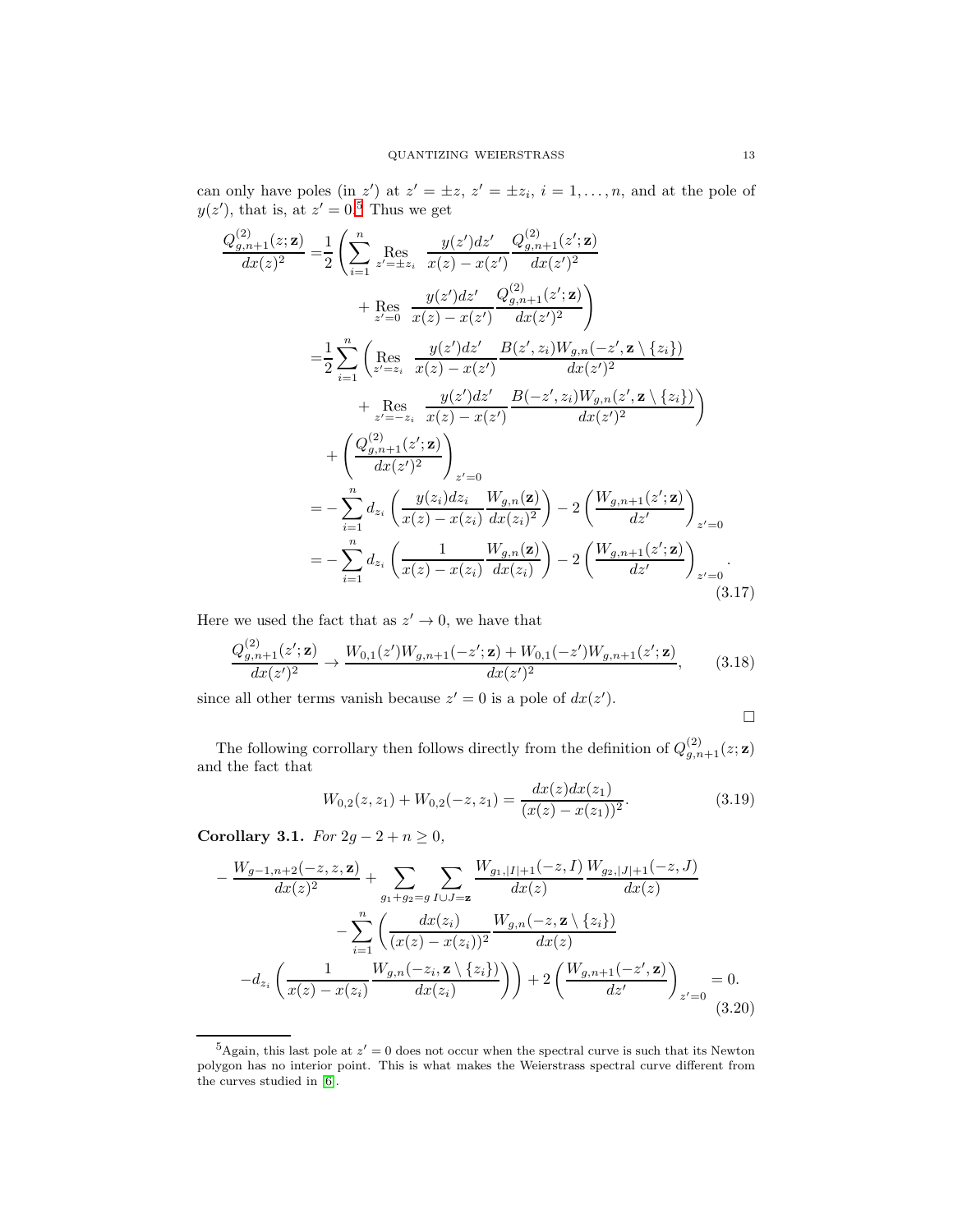For  $(g, n) = (0, 1),$ 

$$
2 \frac{W_{0,2}(-z,z_1)}{dx(z)} \frac{W_{0,1}(-z)}{dx(z)} - \frac{dx(z_1)}{(x(z) - x(z_1))^2} \frac{W_{0,1}(-z)}{dx(z)}
$$
  
+ 
$$
d_{z_1} \left( \frac{1}{(x(z) - x(z_1))} \frac{W_{0,1}(-z_1)}{dx(z_1)} \right) - 2P_2(z_1;\tau)dz_1 = 0, \quad (3.21)
$$

while for  $(g, n) = (0, 0)$ ,

$$
2\frac{W_{0,1}(-z)W_{0,1}(-z)}{dx(z)^2} - 4x(z)^3 + g_2(\tau)x(z) + g_3(\tau) = 0.
$$
 (3.22)

3.2. Integration. The next step is to integrate the equation above. Following the notation in [\[6\]](#page-34-8), we choose the integration divisor to be  $D = [z] - [0]$ , since  $z = 0$  is the only pole of  $x(z)$ . While  $z = 0$  is in R, it is easy to show that the correlation functions do not have poles at  $z = 0$ , therefore the integrals will converge.

### Definition 3.5. We define

$$
G_{g,n+1}(z; \mathbf{z}) = \int_0^{z_1} \cdots \int_0^{z_n} W_{g,n+1}(-z, z_1, \dots, z_n).
$$
 (3.23)

Note that we are integrating in each variable  $z_1, \ldots, z_n$ , with base point 0, but we are not integrating in the variable z.

Now we can integrate Corollary [3.1](#page-12-1) in  $z_1, \ldots, z_n$ . We get:

Lemma 3.6. For  $2g - 2 + n ≥ 0$ ,

$$
-\left(\frac{\partial}{\partial x(z_{n+1})}\frac{G_{g-1,n+2}(z;\mathbf{z},z_{n+1})}{dx(z)}\right)_{z_{n+1}=z} + \sum_{g_1+g_2=g} \sum_{I\cup J=\mathbf{z}} \frac{G_{g_1,|I|+1}(z;I)}{dx(z)} \frac{G_{g_2,|J|+1}(z;J)}{dx(z)} - \sum_{i=1}^n \left(\frac{1}{x(z_i)-x(z)}\left(\frac{G_{g,n}(z;i\mathbf{z}\setminus\{z_i\})}{dx(z_i)} - \frac{G_{g,n}(z;\mathbf{z}\setminus\{z_i\})}{dx(z)}\right)\right) + 2\left(\frac{G_{g,n+1}(z';\mathbf{z})}{dz'}\right)_{z'=0} = 0.
$$
 (3.24)

For  $(g, n) = (0, 1),$ 

$$
2\frac{G_{0,2}(z;z_1)}{dx(z)}\frac{G_{0,1}(z)}{dx(z)} - \frac{1}{x(z_1) - x(z)}\left(\frac{G_{0,1}(z_1)}{dx(z_1)} - \frac{G_{0,1}(z)}{dx(z)}\right)
$$

$$
-2P_1(z_1; \tau) = 0, \quad (3.25)
$$

while for  $(q, n) = (0, 0)$ ,

$$
2\frac{G_{0,1}(z)G_{0,1}(z)}{dx(z)^2} - 4x(z)^3 + g_2(\tau)x(z) + g_3(\tau) = 0.
$$
 (3.26)

Proof. The integration is straightforward; all we need to do is be careful with the base point 0.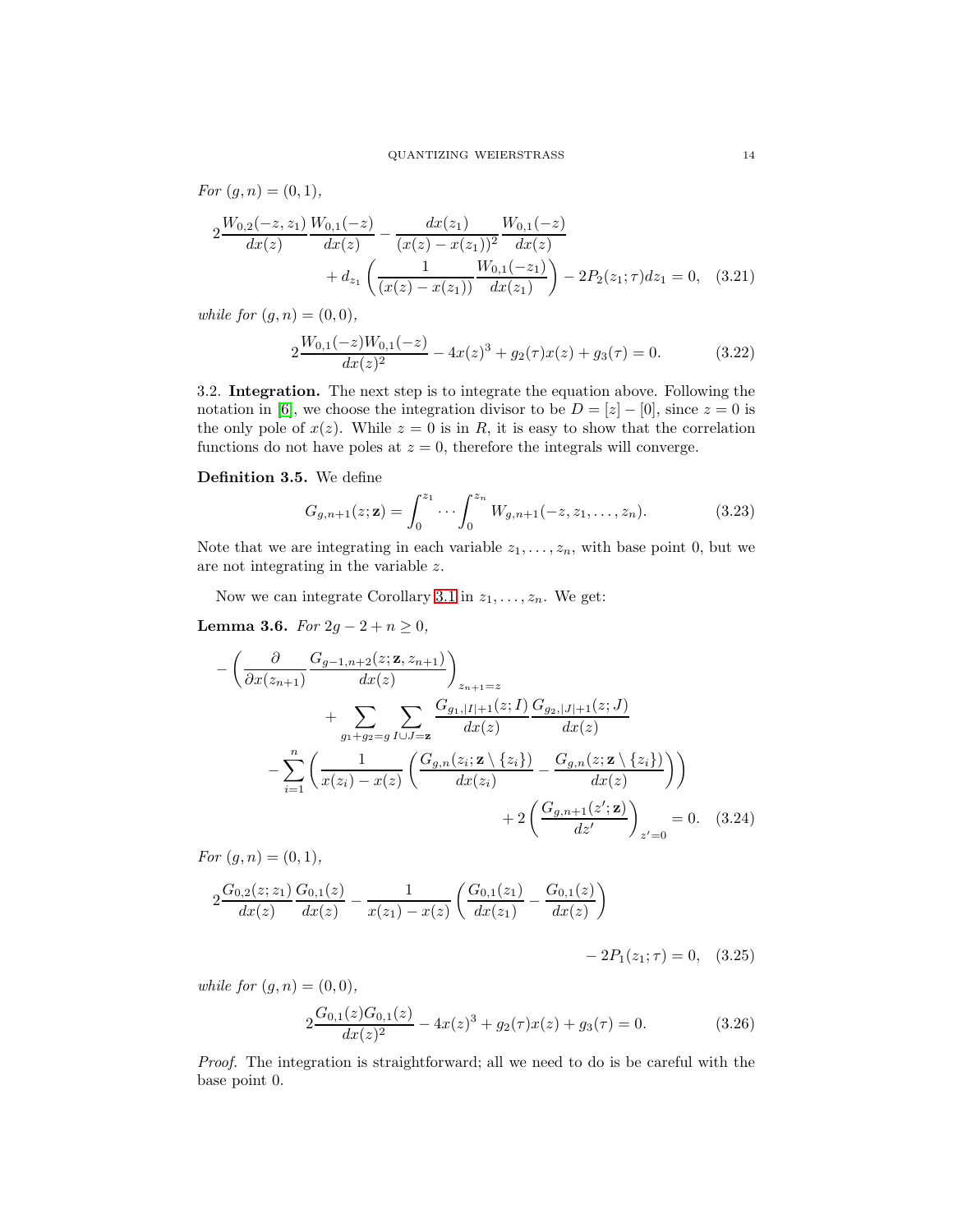For  $2g - 2 + n \ge 0$ , integrating the terms inside the summation  $\sum_{i=1}^{n}$  gives rise to a term of the form

$$
\sum_{i=1}^{n} \lim_{z_i=0} \left( \frac{1}{x(z) - x(z_i)} \frac{G_{g,n}(z; \mathbf{z} \setminus \{z_i\})}{dx(z)} - \frac{1}{x(z) - x(z_i)} \frac{G_{g,n}(z_i; \mathbf{z} \setminus \{z_i\})}{dx(z_i)} \right). \tag{3.27}
$$

The first term clearly vanishes since  $z_i = 0$  is a pole of  $x(z_i)$ . As for the second term, it also vanishes, because  $G_{g,n}(z_i; \mathbf{z} \setminus \{z_i\})$  cannot have a pole at  $z_i = 0$ . Hence we get the expression in the Lemma.

For  $(g, n) = (0, 1)$ , integrating in  $z_1$  gives rise to a term of the form

$$
\lim_{z_1=0} \left[ \frac{1}{x(z_1) - x(z)} \left( \frac{G_{0,1}(z_1)}{dx(z_1)} - \frac{G_{0,1}(z)}{dx(z)} \right) + 2P_1(z_1; \tau) \right]
$$

$$
= \lim_{z_1=0} \left[ \frac{1}{x(z_1) - x(z)} \left( -y(z_1) + y(z) \right) + 2P_1(z_1; \tau) \right]. \quad (3.28)
$$

But since, as  $z_1 \rightarrow 0$ ,

$$
x(z_1) = \wp(z_1; \tau) \to \frac{1}{z_1^2}, \qquad y(z_1) = \wp'(z_1; \tau) \to -\frac{2}{z_1^3}, \qquad P_1(z_1; \tau) \to -\frac{1}{z_1}, \tag{3.29}
$$

we see that the limit actually vanishes. Thus we get expression in the Lemma.

As for  $(g, n) = (0, 0)$ , we are not integrating so the expression is obvious.  $\square$ 

3.3. Principal specialization. Then we "principal specialize" by setting  $z_1 =$  $\ldots = z_n = z$ . We define

$$
\hat{G}_{g,n+1}(z';z) = G_{g,n+1}(z';z,\ldots,z). \tag{3.30}
$$

We get:

<span id="page-14-0"></span>Lemma 3.7. For  $2g - 2 + n ≥ 0$ ,

$$
-\frac{1}{n+1} \left( \frac{d}{dx(z)} \frac{\hat{G}_{g-1,n+2}(z';z)}{dx(z')} \right)_{z'=z} + \sum_{g_1+g_2=g} \sum_{m=0}^n \frac{n!}{m!(n-m)!} \frac{\hat{G}_{g_1,m+1}(z;z)}{dx(z)} \frac{\hat{G}_{g_2,n-m+1}(z;z)}{dx(z)} - n \left( \frac{d}{dx(z')} \frac{\hat{G}_{g,n}(z';z)}{dx(z')} \right)_{z'=z} + 2 \left( \frac{\hat{G}_{g,n+1}(z';z)}{dz'} \right)_{z'=0} = 0. \quad (3.31)
$$

For  $(g, n) = (0, 1),$ 

$$
2\frac{\hat{G}_{0,2}(z;z)}{dx(z)}\frac{\hat{G}_{0,1}(z)}{dx(z)} - \frac{d}{dx(z)}\left(\frac{\hat{G}_{0,1}(z)}{dx(z)}\right) - 2P_1(z;\tau) = 0,\tag{3.32}
$$

while for  $(g, n) = (0, 0)$ ,

$$
2\frac{\hat{G}_{0,1}(z)\hat{G}_{0,1}(z)}{dx(z)^{2}} - 4x(z)^{3} + g_{2}(\tau)x(z) + g_{3}(\tau) = 0.
$$
 (3.33)

Proof. This is straightforward, the only terms that need to be treated carefully are those that give rise to the derivatives.  $\square$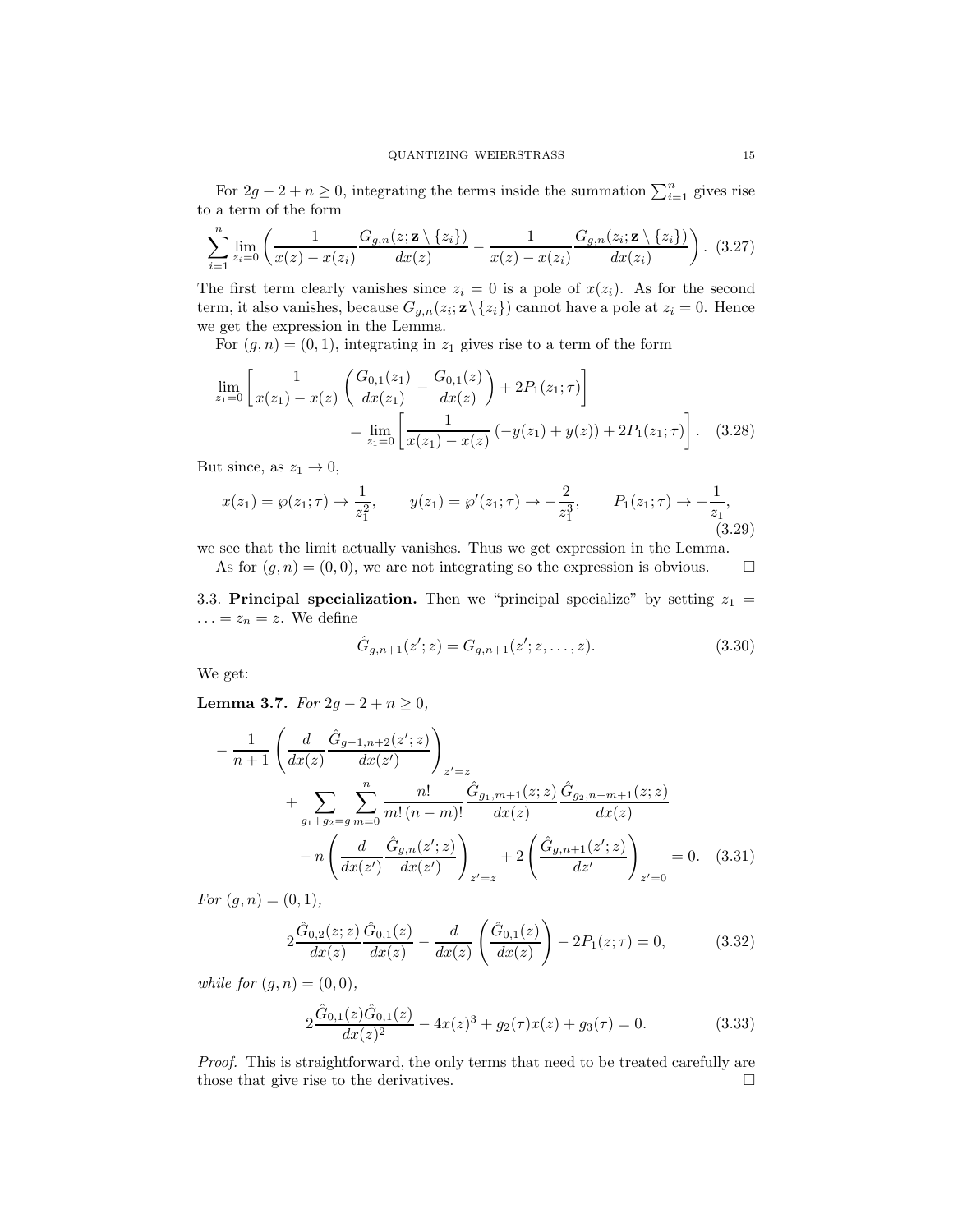Finally, we sum over  $g$  and  $n$ . More precisely, we define

$$
\xi_1(z';z) = -\sum_{g,n=0}^{\infty} \frac{\hbar^{2g+n}}{n!} \frac{\hat{G}_{g,n+1}(z';z)}{dx(z')}.
$$
\n(3.34)

Multiplying the equations in Lemma [3.7](#page-14-0) by  $\frac{\hbar^{2g+n}}{g!}$  $\frac{g+n}{n!}$ , and summing over g and n, we get:

Lemma 3.8.

$$
\hbar \frac{d}{dx(z)} \xi_1(z; z) + \xi_1(z; z)^2 - 4x(z)^3 + g_2(\tau)x(z) + g_3(\tau)
$$
  

$$
- 2\hbar P_1(z; \tau) + 2 \sum_{2g-2+n \ge 0} \frac{\hbar^{2g+n}}{n!} \left( \frac{\hat{G}_{g,n+1}(z'; z)}{dz'} \right)_{z'=0} = 0. \quad (3.35)
$$

3.4. Differential operator. As in [\[6\]](#page-34-8) we introduce the perturbative wave-function:

$$
\psi(z) = \exp\left(\frac{1}{\hbar} \sum_{2g-1+n\geq 0} \frac{\hbar^{2g+n-1}}{n!} \int_0^z \cdots \int_0^z (W_{g,n}(z_1,\ldots,z_n) -\delta_{g,0}\delta_{n,2} \frac{dx(z_1)dx(z_2)}{(x(z_1)-x(z_2))^2}\right),
$$
 (3.36)

and we define

<span id="page-15-0"></span>
$$
\psi_1(z';z) = \psi(z)\xi_1(z';z). \tag{3.37}
$$

Then it is easy to show that

<span id="page-15-3"></span><span id="page-15-2"></span>
$$
\psi_1(z; z) = \hbar \frac{d}{dx} \psi(z). \tag{3.38}
$$

(see Lemma 5.10 in  $[6]$ .) It follows that we can rewrite  $(3.35)$  as:

# <span id="page-15-1"></span>Theorem 3.9.

$$
\left[\hbar^2 \frac{d^2}{dx^2} - 4x(z)^3 + g_2(\tau)x(z) + g_3(\tau) - 2\hbar P_1(z;\tau) + 2 \sum_{2g-2+n \ge 0} \frac{\hbar^{2g+n}}{n!} \left( \frac{\hat{G}_{g,n+1}(z';z)}{dz'} \right)_{z'=0} \right] \psi(z) = 0. \quad (3.39)
$$

*Proof.* We start with [\(3.35\)](#page-15-0), multiply by  $\psi(z)$ , to get

$$
\hbar\psi(z)\frac{d}{dx}\xi_1(z;z) + \psi_1(z;z)\xi_1(z;z) + (-4x(z)^3 + g_2(\tau)x(z) + g_3(\tau))\psi(z)
$$
  

$$
-2\hbar P_1(z;\tau)\psi(z) + 2\psi(z)\sum_{2g-2+n\geq 0} \frac{\hbar^{2g+n}}{n!} \left(\frac{\hat{G}_{g,n+1}(z';z)}{dz'}\right)_{z'=0} = 0.
$$
 (3.40)

But

$$
\hbar\psi(z)\frac{d}{dx}\xi_1(z;z) = \hbar\frac{d}{dx}\psi_1(z;z) - \xi_1(z;z)\hbar\frac{d}{dx}\psi(z)
$$

$$
= \hbar^2\frac{d^2}{dx^2}\psi(z) - \xi_1(z;z)\psi_1(z;z), \tag{3.41}
$$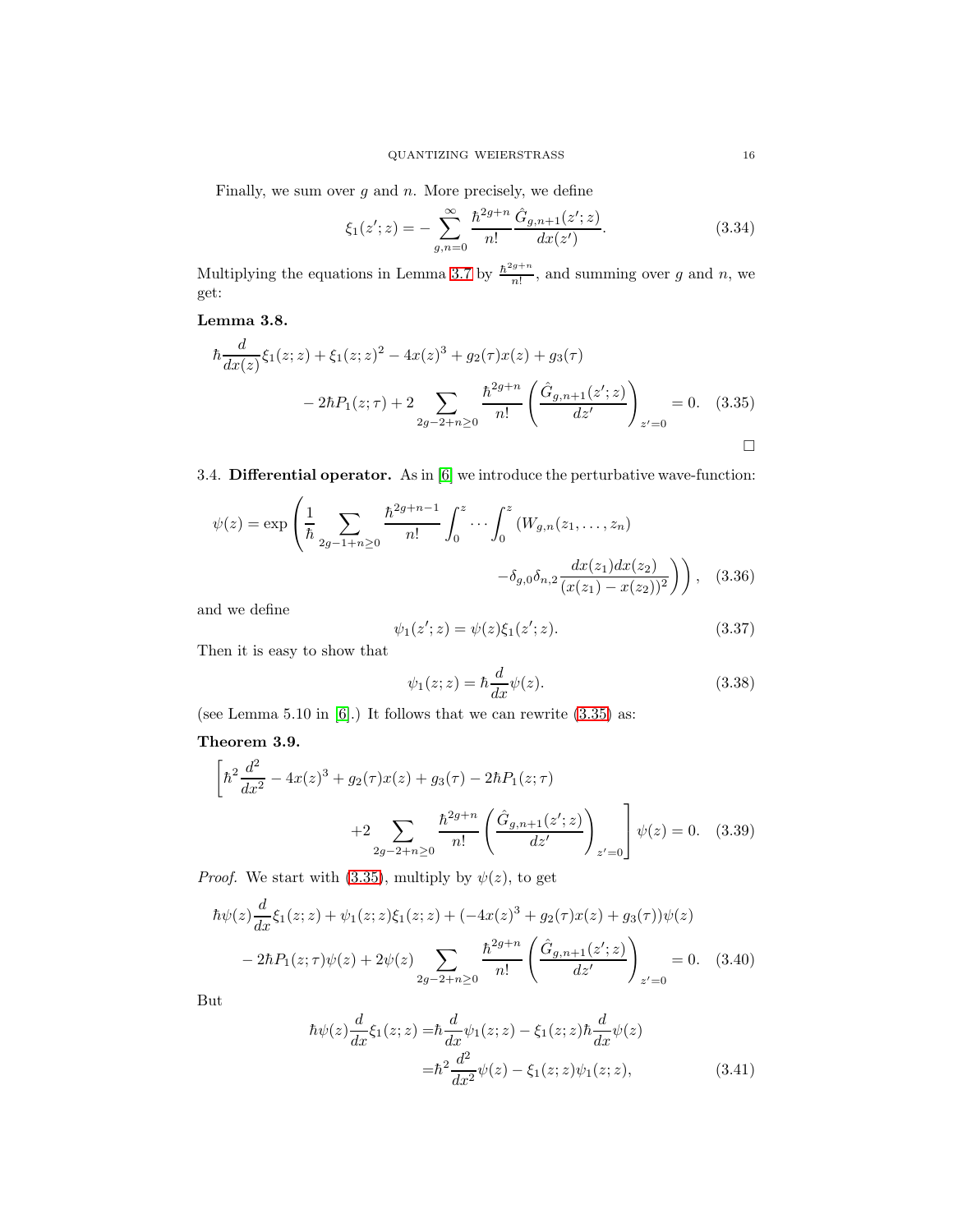thus the equation becomes

$$
\hbar^2 \frac{d^2}{dx^2} \psi(z) + (-4x(z)^3 + g_2(\tau)x(z) + g_3(\tau))\psi(z)
$$
  
- 2 $\hbar P_1(z;\tau)\psi(z) + 2\psi(z) \sum_{2g-2+n\geq 0} \frac{\hbar^{2g+n}}{n!} \left(\frac{\hat{G}_{g,n+1}(z';z)}{dz'}\right)_{z'=0} = 0.$  (3.42)

Theorem [3.9](#page-15-1) gives an order two differential operator that annihilates the perturbative wave-function  $\psi(z)$ . However, this is not a quantum curve, according to Definition [2.6.](#page-8-1) It has an infinite series of  $\hbar$  corrections, and those corrections are not polynomials in  $x$ ; in fact they are not even functions of  $x$ . They also have poles at the ramification points of the branched covering  $\pi$ .

What we have constructed is an order two differential operator that kills the standard perturbative wave-function [\(3.36\)](#page-15-2), but it is not a quantum curve. However, it may be possible to define a new wave-function, which can be obtained from  $\psi$ , and that is annihilated by a proper quantum curve. To achieve this, we need to define the non-perturbative wave-function, which we will do in section [6.](#page-22-0)

<span id="page-16-0"></span>Remark. We remark here that we checked numerically on Mathematica that The-orem [3.9](#page-15-1) is indeed satisfied for the first few orders in  $\hbar$ .

#### 4. Perturbative wave-function: second approach

In this section we study a second approach to obtain the order two differential operator that kills the perturbative wave-function. We will see that we obtain a differential operator that looks quite different a priori from the differential operator obtained in the previous section. But we can prove that the two are equivalent. In fact, this equivalent gives rise to an infinite tower of identities for cycle integrals of elliptic functions.

We start with the topological recursion (Equation [2.34\)](#page-7-1):

<span id="page-16-1"></span>
$$
W_{g,n+1}(z_0, \mathbf{z}) = dz_0 \sum_{a \in R} \text{Res}_{z=a} \left( \int_{\alpha}^{z} P_2(z'-z_0; \tau) dz' \right) \frac{\mathcal{R}^{(2)} W_{g,n+1}(z,-z; \mathbf{z})}{2\wp'(z; \tau)^2 dz}.
$$
 (4.1)

We now wish to express the sum over residues around poles in  $R$  in terms of residues of the other poles of the integrand. If the integrand was a well defined meromorphic differential in z over the compact Riemann surface  $\Sigma$ , then the sum of its residues at all poles would have to vanish. However, it is not a well defined meromorphic differential in z; because of the line integral from  $\alpha$  to z, it is only defined in the fundamental domain. Thus what we need to use is the Riemann bilinear identity.

4.1. Riemann bilinear identity. The integral form of the Riemann bilinear identity can be stated as follows:

$$
\sum_{\text{all poles }b \text{ of } u\eta} \operatorname{Res}_{z=b} u\eta = \frac{1}{2\pi i} \sum_{j=1}^g \left( \oint_{B_j} \omega \oint_{A_j} \eta - \oint_{B_j} \eta \oint_{A_j} \omega \right),
$$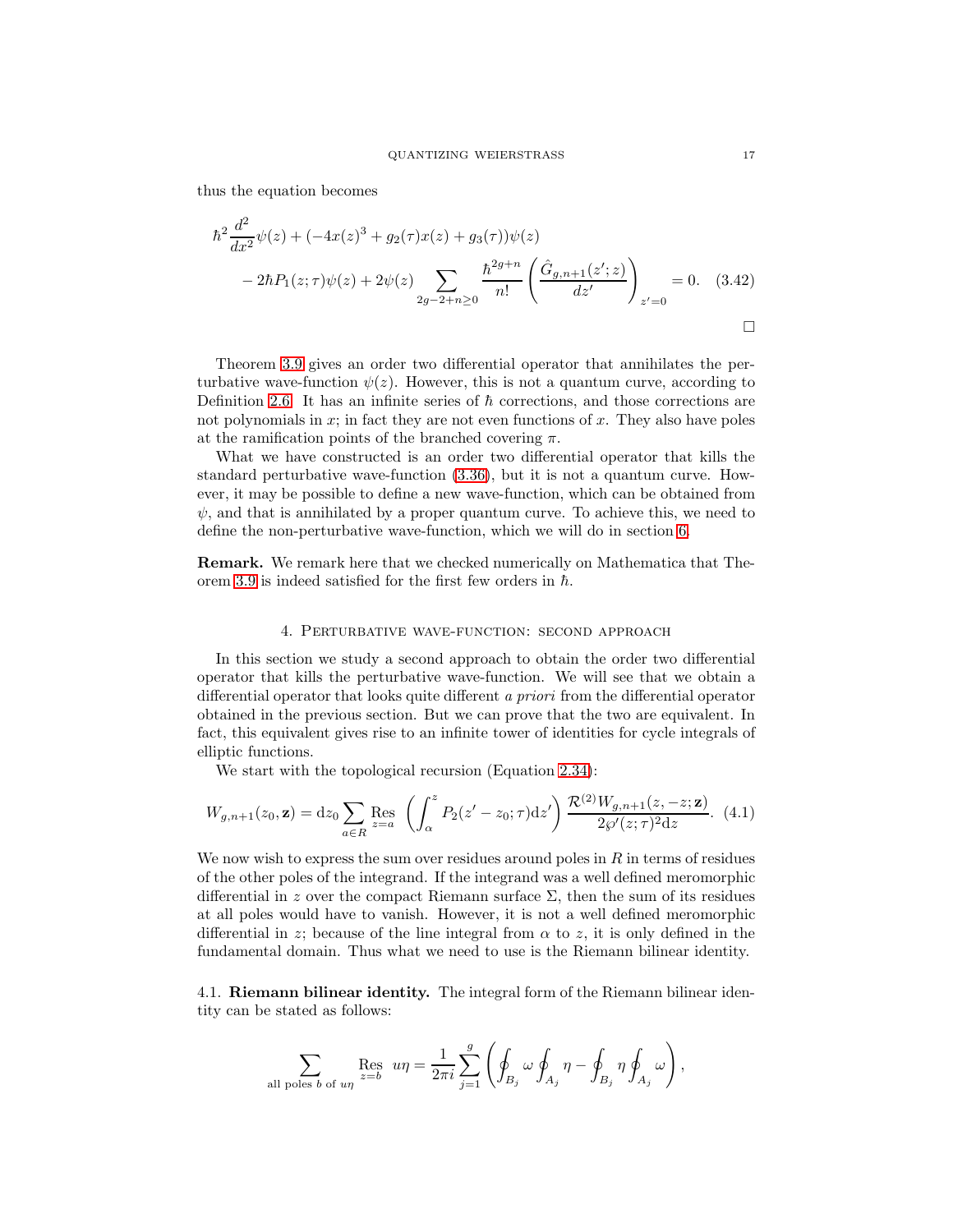where  $\eta$  is a meromorphic differential on the compact Riemann surface  $\Sigma$  of genus g, and  $(A_j, B_j)$ ,  $j = 1, ..., g$  is a symplectic basis of cycles. Moreover,

$$
u(z) = \int_{\alpha}^{z} \omega,\tag{4.2}
$$

where  $\omega$  is a residueless meromorphic differential,  $\alpha$  is an arbitrary base point, and the line integral is taken in the fundamental domain.

We can apply the Riemann bilinear identity to [\(4.1\)](#page-16-1). First, we have that

$$
\sum_{\text{all poles } b} \text{Res}_{z=b} \left( \int_{\alpha}^{z} P_2(z'-z_0; \tau) \, dz' \right) \frac{\mathcal{R}^{(2)} W_{g,n+1}(z, -z; \mathbf{z})}{2 \wp'(z; \tau)^2 \, dz}
$$
\n
$$
= \frac{1}{2\pi i} \left( \oint_B P_2(z-z_0; \tau) \, dz \oint_A \frac{\mathcal{R}^{(2)} W_{g,n+1}(z, -z; \mathbf{z})}{2 \wp'(z; \tau)^2 \, dz} - \oint_A P_2(z-z_0; \tau) \, dz \oint_B \frac{\mathcal{R}^{(2)} W_{g,n+1}(z, -z; \mathbf{z})}{2 \wp'(z; \tau)^2 \, dz} \right). \tag{4.3}
$$

We note that:

$$
\oint_{A} P_2(z - z_0; \tau) dz = 0, \qquad \oint_{B} P_2(z - z_0; \tau) dz = 2\pi i,
$$
\n(4.4)

thus

$$
\sum_{\text{all poles } b} \text{Res}_{z=b} \left( \int_{\alpha}^{z} P_2(z'-z_0; \tau) \mathrm{d}z' \right) \frac{\mathcal{R}^{(2)} W_{g,n+1}(z,-z; \mathbf{z})}{2\wp'(z; \tau)^2 \mathrm{d}z} = B_{g,n+1}(\mathbf{z}). \tag{4.5}
$$

where we defined

<span id="page-17-0"></span>
$$
B_{g,n+1}(\mathbf{z}) := \oint_A \frac{\mathcal{R}^{(2)} W_{g,n+1}(z,-z;\mathbf{z})}{2\wp'(z;\tau)^2 \mathrm{d}z}.
$$

But the poles b can be separated into poles in R and poles that are not in R, which means that we can rewrite [4.1](#page-16-1) as:

$$
\frac{W_{g,n+1}(z_0, \mathbf{z})}{dz_0} = B_{g,n+1}(\mathbf{z})
$$
\n
$$
- \sum_{a \notin R} \text{Res}_{z=a} (P_1(z - z_0; \tau) - P_1(\alpha - z_0; \tau)) \frac{\mathcal{R}^{(2)} W_{g,n+1}(z, -z; \mathbf{z})}{2\wp'(z; \tau)^2 dz} \tag{4.6}
$$

Given this equation we now seek to write it in a form (nearly) identical to equation [\(3.20\)](#page-12-2). To do this we must first calculate the residues.

4.2. Calculating the residues. Now since,  $P_1(z-z_0) \rightarrow -\frac{1}{z-z_0}$  as  $z \rightarrow z_0$ , we see that there is a simple pole at  $z = z_0$ . However there is also a collection of poles at each of the marked points  $z_j$  (with  $j = \{1, \dots, n\}$ ) coming from the recursive structure. To see this more clearly, let us examine equation [\(2.36\)](#page-7-0) more closely:

$$
\mathcal{R}^{(2)}W_{g,n+1}(z,-z;\mathbf{z}) = W_{g-1,n+2}(z,-z,\mathbf{z}) + \sum_{\text{stable}} W_{g_1,|I|+1}(z,I)W_{g_2,|J|+1}(-z,J) + \sum_{j=1}^{n} W_{0,2}(z,z_j)W_{g,n}(-z,\mathbf{z}/z_j) + W_{0,2}(-z,z_j)W_{g,n}(z,\mathbf{z}/z_j).
$$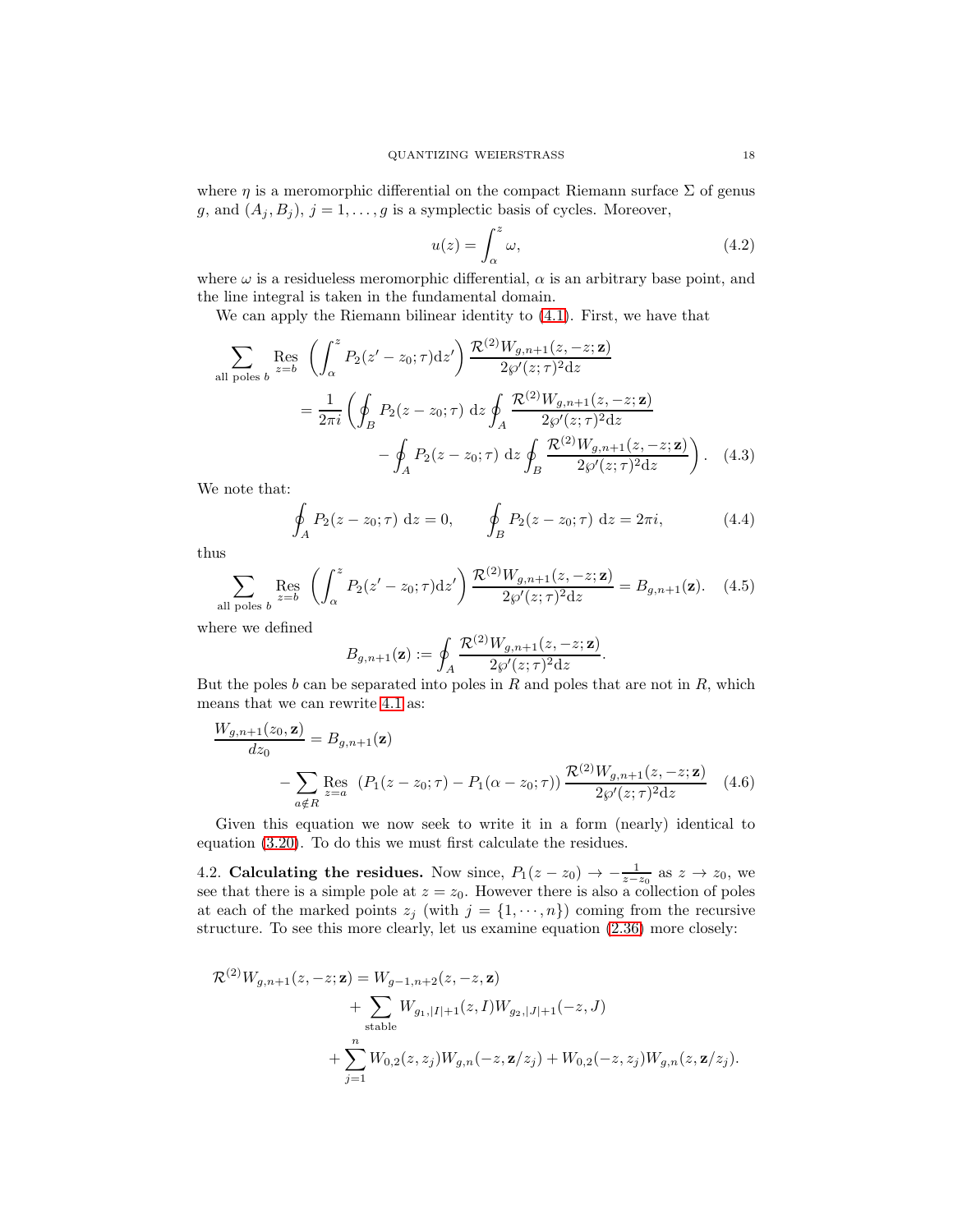The "stable" sum term excludes the cases where either  $(g_1, |I|)$  or  $(g_2, |J|)$  is equal to  $(0,0)$  or  $(0,1)$ . From here we note that as  $z \to \pm z_j$ ,  $W_{0,2}(\pm z, z_j) \to \pm \frac{\mathrm{d} z \mathrm{d} z_j}{(z \mp z_j)^2}$ , hence there are second order poles at each of the points  $\pm z_j$  (with  $j = \{1, \dots, n\}$ ). Now we can proceed to calculate the residues:

Residue at 
$$
z_0 = -\frac{dz_0}{2\wp'(z_0; \tau)^2} \left( \frac{W_{g-1,n+2}(z_0, -z_0, \mathbf{z})}{dz_0^2} + \sum_{g_1+g_2=g} \sum_{I \cup J=\mathbf{z}}' \frac{W_{g_1, |I|+1}(z_0, I)}{dz_0} \frac{W_{g_2, |J|+1}(-z_0, J)}{dz_0} \right)
$$
 (4.7)

Residue at 
$$
z_i = d_{z_i} \left( \frac{P_1(z_i - z_0; \tau) - P_1(\alpha - z_0; \tau)}{2g'(z_i, \tau)^2 dz_i} W_{g,n}(-z_i, \mathbf{z}/z_i) \right) dz_0
$$
 (4.8)

Residue at 
$$
(-z_i) = d_{z_i} \left( \frac{P_1(z_i + z_0; \tau) + P_1(\alpha - z_0; \tau)}{2\wp'(z_i, \tau)^2 dz_i} W_{g,n}(-z_i, \mathbf{z}/z_i) \right) dz_0
$$
 (4.9)

Summing all of these contributions, dividing both sides by  $dz_0$  and rearranging the expression we arrive at:

<span id="page-18-0"></span>Proposition 4.1. For  $2g - 2 + n \geq 0$ ,

$$
-\frac{W_{g-1,n+2}(-z_0, z_0, \mathbf{z})}{dx(z_0)^2} + \sum_{g_1+g_2=g} \sum_{I \cup J=\mathbf{z}} \frac{W_{g_1,|I|+1}(-z_0, I)}{dx(z_0)} \frac{W_{g_2,|J|+1}(-z_0, J)}{dx(z_0)}
$$

$$
-\sum_{i=1}^n \left(\frac{dx(z_i)}{(x(z_0) - x(z_i))^2} \frac{W_{g,n}(-z_0, \mathbf{z} \setminus \{z_i\})}{dx(z_0)}
$$

$$
-d_{z_i} \left(\frac{1}{x(z_0) - x(z_i)} \frac{W_{g,n}(-z_i, \mathbf{z} \setminus \{z_i\})}{dx(z_i)}\right)\right)
$$

$$
+\sum_{i=1}^n d_{z_i} \left(\frac{2P_1(z_i; \tau)}{s'(z_i; \tau)} \frac{W_{g,n}(-z_i, \mathbf{z} \setminus \{z_i\})}{dx(z_i)}\right) - 2B_{g,n+1}(\mathbf{z}) = 0. \quad (4.10)
$$

For  $(g, n) = (0, 1),$ 

$$
2 \frac{W_{0,2}(-z_0, z_1)}{dx(z_0)} \frac{W_{0,1}(-z_0)}{dx(z_0)} - \frac{dx(z_1)}{(x(z_0) - x(z_1))^2} \frac{W_{0,1}(-z_0)}{dx(z_0)}
$$
  
+  $d_{z_1} \left( \frac{1}{(x(z_0) - x(z_1))} \frac{W_{0,1}(-z_1)}{dx(z_1)} \right) + d_{z_1} \left( \frac{2P_1(z_1; \tau)}{\wp'(z_1; \tau)} \frac{W_{0,1}(-z_1)}{\wp'(z_1; \tau)} \right) = 0, \quad (4.11)$ 

while for  $(g, n) = (0, 0)$ ,

<span id="page-18-1"></span>
$$
2\frac{W_{0,1}(-z_0)W_{0,1}(-z_0)}{dx(z)^2} - 4x(z)^3 + g_2(\tau)x(z) + g_3(\tau) = 0.
$$
 (4.12)

This is to compare with Corollary [3.1](#page-12-1) obtained in the previous section.

4.3. Differential operator. From Proposition [4.1](#page-18-0) we want to obtain a differential operator that annihilates the perturbative wave-function. We follow the procedure outlined in the previous section. We arrive at the following differential equation: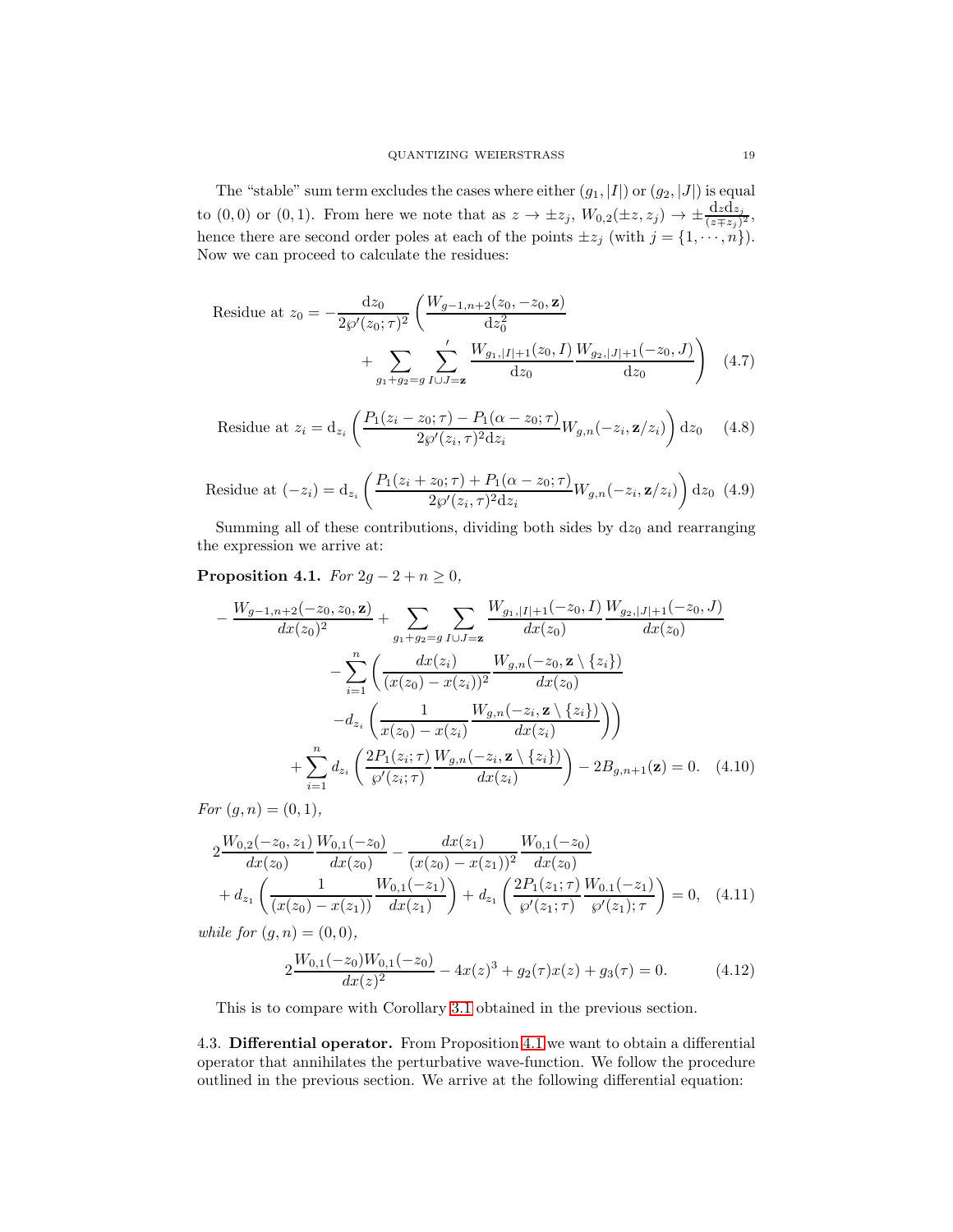<span id="page-19-2"></span>Theorem 4.2.

$$
\left[\hbar^2 \frac{d^2}{dx^2} - 2\hbar^2 \frac{P_1(z;\tau)}{\wp'(z;\tau)} \frac{d}{dx} - 4x(z)^3 + g_2(\tau)x(z) + g_3(\tau) -2 \sum_{2g-2+n \ge 0} \frac{\hbar^{2g+n}}{n!} \left( \int_0^z \cdots \int_0^z B_{g,n+1}(\mathbf{z}) \right) \psi(z) = 0. \quad (4.13)
$$

This is to be contrasted with the differential operator that was obtained in Theorem [3.9.](#page-15-1) The perturbative wave-function  $\psi$  is the same for both Theorems. It is then expected that the two differential equations should be equivalent, even though they look quite different a priori.

4.4. Connection with the calculation of the previous section. In the previous section, we calculated a differential equation satisfied by  $\psi$ ; in this section we also computed a differential equation satisfied by  $\psi$ , which looks different a priori. Let us now show that they are the same.

First, let us compare Proposition [4.1](#page-18-0) with Corollary [3.1](#page-12-1) of the previous section. In particular, for equation [\(4.10\)](#page-18-1) to be equivalent to equation [\(3.20\)](#page-12-2), the following identity must hold:

<span id="page-19-0"></span>Corollary 4.1. For the Weierstrass spectral curve, for  $2g - 2 + n \geq 0$ ,

<span id="page-19-1"></span>
$$
B_{g,n+1}(\mathbf{z}) = -\left(\frac{W_{g,n+1}(-z_0, \mathbf{z})}{dz_0}\right)_{z_0=0} + \sum_{i=1}^n d_{z_i} \left(\frac{P_1(z_i; \tau)}{\wp'(z_i; \tau)} \frac{W_{g,n}(-z_i, \mathbf{z} \setminus \{z_i\})}{dx(z_i)}\right). \tag{4.14}
$$

This is a non-trivial identity between elliptic functions; in fact, it gives an infinite tower of expressions for cycle integrals of elliptic functions. We will come back to that in the next subsection. But we note here that we can also prove Corollary [4.1](#page-19-0) directly.

We start with [\(4.6\)](#page-17-0), which we rewrite as

$$
B_{g,n+1}(\mathbf{z}) = -\frac{W_{g,n+1}(-z_0, \mathbf{z})}{dz_0} + \sum_{a \notin R} \text{Res}_{z=a} (P_1(z - z_0; \tau) - P_1(\alpha - z_0; \tau)) \frac{\mathcal{R}^{(2)} W_{g,n+1}(z, -z; \mathbf{z})}{2\wp'(z; \tau)^2 dz}.
$$
 (4.15)

We take the limit as  $z_0 \rightarrow 0$ . We obtain

$$
B_{g,n+1}(\mathbf{z}) = -\left(\frac{W_{g,n+1}(-z_0, \mathbf{z})}{dz_0}\right)_{z_0=0} + \sum_{a \notin R} \text{Res}_{z=a} (P_1(z;\tau) - P_1(\alpha;\tau)) \frac{\mathcal{R}^{(2)} W_{g,n+1}(z,-z;\mathbf{z})}{2\wp'(z;\tau)^2 dz}.
$$
 (4.16)

The only poles in the sum over  $a \notin R$  are at  $z = \pm z_i$ , for  $i = 1, \ldots, n$ . The residue at  $z = z_i$  gives rise to a term of the form

$$
d_{z_i}\left(\frac{P_1(z_i;\tau)-P_1(\alpha;\tau)}{2\wp'(z_i;\tau)}\frac{W_{g,n}(-z_i,\mathbf{z}\setminus\{z_i\})}{dx(z_i)}\right),\tag{4.17}
$$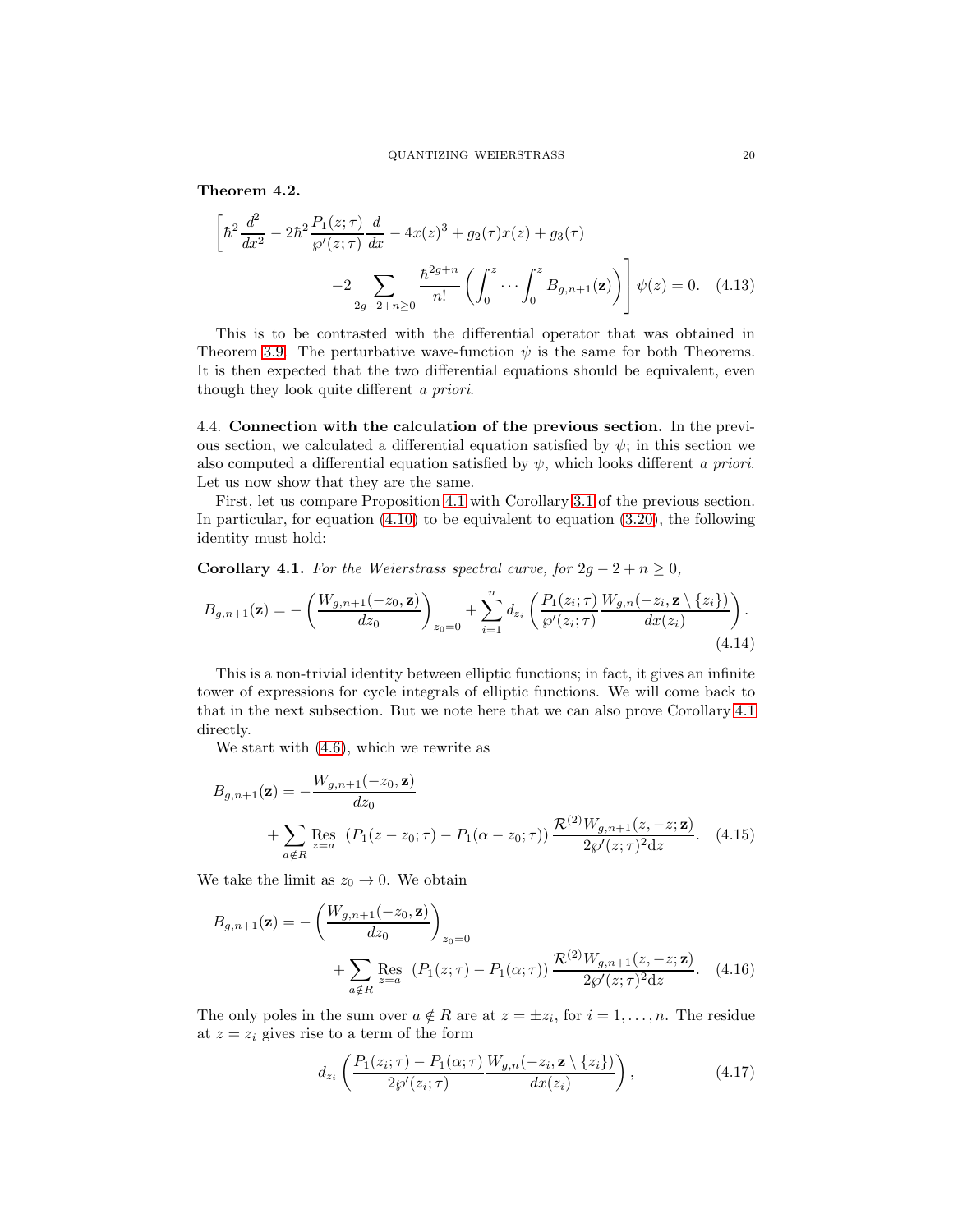while the residue at  $z = -z_i$  gives rise to a term of the form

$$
d_{z_i}\left(\frac{P_1(z_i;\tau) + P_1(\alpha;\tau)}{2\wp'(z_i;\tau)}\frac{W_{g,n}(-z_i,\mathbf{z}\setminus\{z_i\})}{dx(z_i)}\right). \tag{4.18}
$$

Putting those together, we obtain

$$
B_{g,n+1}(\mathbf{z}) = -\left(\frac{W_{g,n+1}(-z_0, \mathbf{z})}{dz_0}\right)_{z_0=0} + \sum_{i=1}^n d_{z_i} \left(\frac{P_1(z_i; \tau)}{\wp'(z_i; \tau)} \frac{W_{g,n}(-z_i, \mathbf{z} \setminus \{z_i\})}{dx(z_i)}\right),\tag{4.19}
$$

which is precisely [\(4.14\)](#page-19-1).

We can also compare Theorem [4.2](#page-19-2) with Theorem [3.9](#page-15-1) of the previous section. These give two differential equations satisfied by the perturbative wave-function  $\psi$ . For Theorems [3.9](#page-15-1) and [4.2](#page-19-2) to be equivalent, we need the following equation for the wave-function  $\psi$  to be satisfied:

# Corollary 4.2.

<span id="page-20-1"></span>
$$
\left[-\hbar P_1(z;\tau) + \sum_{2g-2+n\geq 0} \frac{\hbar^{2g+n}}{n!} \left(\frac{\hat{G}_{g,n+1}(z';z)}{dz'}\right)_{z'=0}\right] \psi
$$
  
= 
$$
-\left[\sum_{2g-2+n\geq 0} \frac{\hbar^{2g+n}}{n!} \left(\int_0^z \cdots \int_0^z B_{g,n+1}(\mathbf{z})\right) + \hbar^2 \frac{P_1(z;\tau)}{\wp'(z;\tau)} \frac{d}{dx}\right] \psi.
$$
 (4.20)

It turns out that we can indeed show directly that this is the case. We start with [\(4.14\)](#page-19-1), which is valid for  $2g - 2 + n \ge 0$ :

$$
B_{g,n+1}(\mathbf{z}) = -\left(\frac{W_{g,n+1}(-z',\mathbf{z})}{dz'}\right)_{z'=0} + \sum_{i=1}^{n} d_{z_i} \left(\frac{P_1(z_i;\tau)}{\wp'(z_i;\tau)} \frac{W_{g,n}(-z_i,\mathbf{z} \setminus \{z_i\})}{dx(z_i)}\right). \tag{4.21}
$$

We integrate in  $z_1, \ldots, z_n$  from 0 to z, multiply by  $\frac{\hbar^2 g + n}{n!}$  $\frac{g+n}{n!}$ , and sum over g and n from  $2g - 2 + n \geq 0$ . We get:

$$
\sum_{2g-2+n\geq 0} \frac{\hbar^{2g+n}}{n!} \left( \int_0^z \cdots \int_0^z B_{g,n+1}(\mathbf{z}) \right) =
$$
  

$$
-\sum_{2g-2+n\geq 0} \frac{\hbar^{2g+n}}{n!} \left( \frac{\hat{G}_{g,n+1}(z';z)}{dz'} \right)_{z'=0} + \sum_{2g-2+n\geq 0} \frac{\hbar^{2g+n}}{(n-1)!} \frac{P_1(z;\tau)}{\wp'(z;\tau)^2} \frac{\hat{G}_{g,n}(z;z)}{dz}.
$$
(4.22)

Then, using [\(3.38\)](#page-15-3), we notice that

<span id="page-20-0"></span> $\overline{a}$ 

$$
\hbar \frac{d}{dx} \psi(z) = \psi_1(z; z)
$$
\n
$$
= \left[ \wp'(z; \tau) - \frac{1}{\wp'(z; \tau)} \sum_{2g - 2 + n \ge -1} \frac{\hbar^{2g + n}}{n!} \frac{\hat{G}_{g, n+1}(z; z)}{dz} \right] \psi(z).
$$
\n(4.23)

Redefining the index in the sum and multiplying the equation by  $\hbar$ , we get

$$
\hbar^2 \frac{d}{dx} \psi(z) = \left[ \hbar \wp'(z; \tau) - \frac{1}{\wp'(z; \tau)} \sum_{2g - 2 + n \ge 0} \frac{\hbar^{2g + n}}{(n - 1)!} \frac{\hat{G}_{g, n}(z; z)}{dz} \right] \psi(z). \tag{4.24}
$$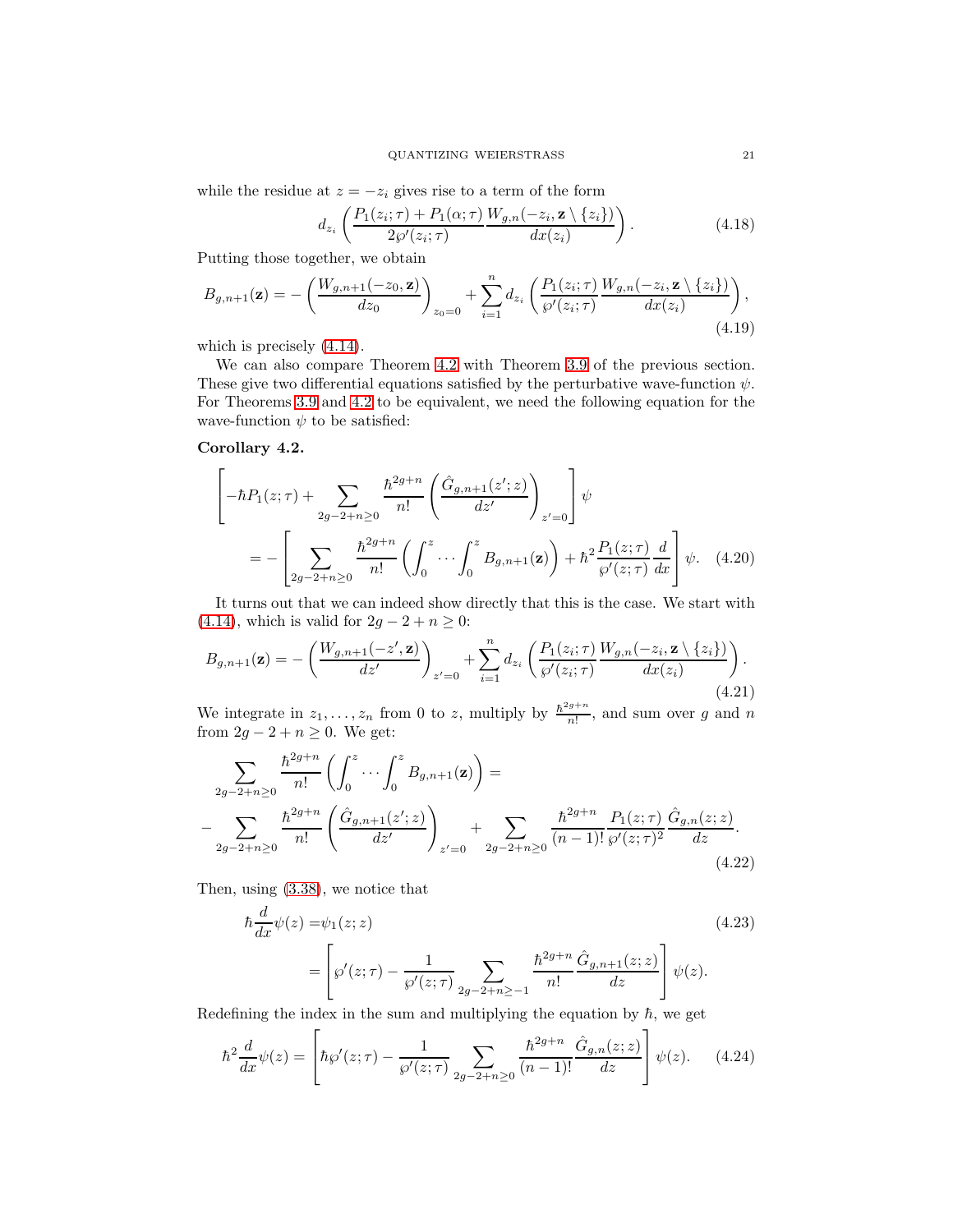Going back to [\(4.22\)](#page-20-0), we multiply by  $-\psi(z)$  and use the above to rewrite it as

$$
-\left[\sum_{2g-2+n\geq 0} \frac{\hbar^{2g+n}}{n!} \left(\int_0^z \cdots \int_0^z B_{g,n+1}(\mathbf{z})\right) + \hbar^2 \frac{P_1(z;\tau)}{\wp'(z;\tau)} \frac{d}{dx}\right] \psi(z)
$$
  
= 
$$
\left[-\hbar P_1(z;\tau) + \sum_{2g-2+n\geq 0} \frac{\hbar^{2g+n}}{n!} \left(\frac{\hat{G}_{g,n+1}(z';z)}{dz'}\right)_{z'=0}\right] \psi(z),
$$

<span id="page-21-0"></span>which is precisely [\(4.20\)](#page-20-1).

# 5. Identities for elliptic functions

In this section we go back to Corollary [4.1](#page-19-0) and explore its consequences for elliptic functions. We see that [\(4.14\)](#page-19-1) gives rise to an infinite sequence of identities for cycle integrals of elliptic functions. Let us have a look at these identities for the first few levels in  $2g - 2 + n$ .

Let us start at the first level, namely  $2g-2+n=0$ . We start with  $(g, n) = (1, 0)$ . In this case [\(4.14\)](#page-19-1) becomes

$$
B_{1,1} = -\left(\frac{W_{1,1}(-z_0)}{dz_0}\right)_{z_0=0}.\tag{5.1}
$$

By definition

$$
B_{1,1} = -\oint_A \frac{P_2(2z;\tau)}{2\wp'(z;\tau)^2} dz,\tag{5.2}
$$

while from Appendix A, after a few simplifications, we obtain

$$
\left(\frac{W_{1,1}(-z_0)}{dz_0}\right)_{z_0=0} = -\frac{G_4(\tau)(G_2(\tau)^2 - 5G_4(\tau))}{60(20G_4(\tau)^3 - 49G_6(\tau)^2)}.
$$
\n(5.3)

The identity is then

# <span id="page-21-1"></span>Corollary 5.1.

$$
\oint_{A} \frac{P_2(2z;\tau)}{\wp'(z;\tau)^2} dz = \frac{G_4(\tau)(5G_4(\tau) - G_2(\tau)^2)}{30(20G_4(\tau)^3 - 49G_6(\tau)^2)}.
$$
\n(5.4)

In other words, we obtain an explicit expression for the A-cycle integral of the elliptic function  $\frac{P_2(2z;\tau)}{\wp'(z;\tau)^2}$  in terms of quasi-modular forms. To emphasize the nontriviality of this expression, we provide an independent proof of this Corollary in Appendix B directly from the theory of elliptic functions.

Let us now study the other case at level  $2g - 2 + n = 0$ , namely  $(g, n) = (0, 3)$ . In this case [\(4.14\)](#page-19-1) becomes:

$$
\frac{B_{0,3}(z_1, z_2)}{dz_1 dz_2} = -\left(\frac{W_{0,3}(-z_0, \mathbf{z})}{dz_0 dz_1 dz_2}\right)_{z_0=0} - \frac{d}{dz_1} \left(\frac{P_1(z_1; \tau)}{\wp'(z_1; \tau)^2} P_2(z_1 + z_2; \tau)\right) - \frac{d}{dz_2} \left(\frac{P_1(z_2; \tau)}{\wp'(z_2)^2} P_2(z_1 + z_2; \tau)\right). \tag{5.5}
$$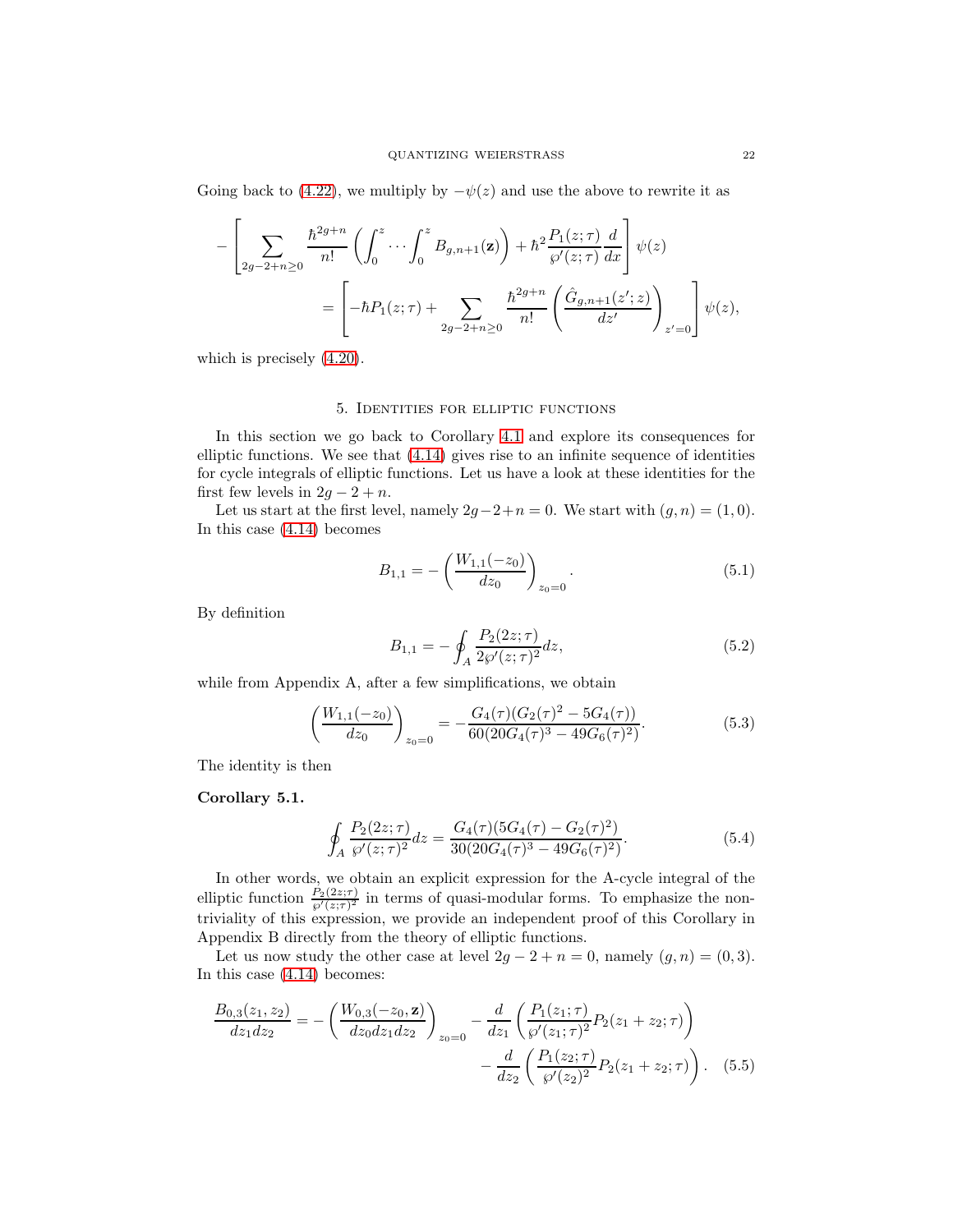But by definition

$$
\frac{B_{0,3}(z_1, z_2)}{dz_1 dz_2} = -\oint_A \frac{P_2(z - z_1; \tau) P_2(z + z_2; \tau)}{2\wp'(z; \tau)^2} dz - \oint_A \frac{P_2(z + z_1; \tau) P_2(z - z_2; \tau)}{2\wp'(z; \tau)^2} dz.
$$
(5.6)

Moreover, the result for  $W_{0,3}(z_0, z_1, z_2)$  in Appendix A reads

$$
\left(\frac{W_{0,3}(-z_0, z_1, z_2)}{dz_0 dz_1 dz_2}\right)_{z_0=0}
$$
\n
$$
= -\frac{12}{\Delta} \sum_{i=1}^3 (20G_4(\tau) - e_i^2)(e_i + G_2(\tau))P_2(z_1 - \omega_i; \tau)P_2(z_2 - \omega_i; \tau). \quad (5.7)
$$

Therefore, the identity becomes

# Corollary 5.2.

$$
\oint_{A} \frac{P_{2}(z-z_{1};\tau)P_{2}(z+z_{2};\tau)}{2\wp'(z;\tau)^{2}} dz + \oint_{A} \frac{P_{2}(z+z_{1};\tau)P_{2}(z-z_{2};\tau)}{2\wp'(z;\tau)^{2}} dz
$$
\n
$$
= \frac{d}{dz_{1}} \left( \frac{P_{1}(z_{1};\tau)}{\wp'(z_{1};\tau)^{2}} P_{2}(z_{1}+z_{2};\tau) \right) + \frac{d}{dz_{2}} \left( \frac{P_{1}(z_{2};\tau)}{\wp'(z_{2};\tau)^{2}} P_{2}(z_{1}+z_{2};\tau) \right)
$$
\n
$$
- \frac{12}{\Delta} \sum_{i=1}^{3} (20G_{4}(\tau) - e_{i}^{2})(e_{i} + G_{2}(\tau)) P_{2}(z_{1} - \omega_{i};\tau) P_{2}(z_{2} - \omega_{i};\tau). \quad (5.8)
$$

We can continue producing such identities at higher levels of  $2g - 2 + n \geq 0$ . In particular, for all cases with  $n = 1$ , we obtain identities relating cycle integrals of elliptic functions to quasi-modular forms. It would be interesting to study whether these identities are of interest from the point of view of elliptic functions and quasimodular forms. For instance, they may be related to the cycle integrals studied in [\[28\]](#page-35-19).

### 6. Non-perturbative wave-function and quantum curve

<span id="page-22-0"></span>In each of the previous two sections, we obtained a differential operator that annihilates the perturbative wave-function. However, these differential operators were not quantum curves, according to Definition [2.6.](#page-8-1)

In this section we will switch gears and study the non-perturbative topological recursion formalism described in [\[3,](#page-34-0) [4,](#page-34-7) [19,](#page-35-17) [20\]](#page-35-18). It is expected from matrix models that this non-perturbative wave-function should be annihilated by quantum curve. This is what we study in this section.

6.1. Non-perturbative wave-function. Let us now introduce a non-perturbative wave-function, along the lines of [\[3,](#page-34-0) [4,](#page-34-7) [19,](#page-35-17) [20\]](#page-35-18).

One of the major motivations for the definition of the non-perturbative partition function in [\[3,](#page-34-0) [4,](#page-34-7) [19,](#page-35-17) [20\]](#page-35-18) is to construct a  $\tau$ -function for an arbitrary algebraic curve.  $\tau$ -functions in classical integrable systems are functions that satisfy Hirota bilinear equations. The Hirota equations are also equivalent to a self-replication property of the kernel. Either of these statements imply that there exists a system of differential equations, which we can use to get the quantum curve. In  $[4]$ , it is conjectured that this non-perturbative partition function is indeed a  $\tau$ -function.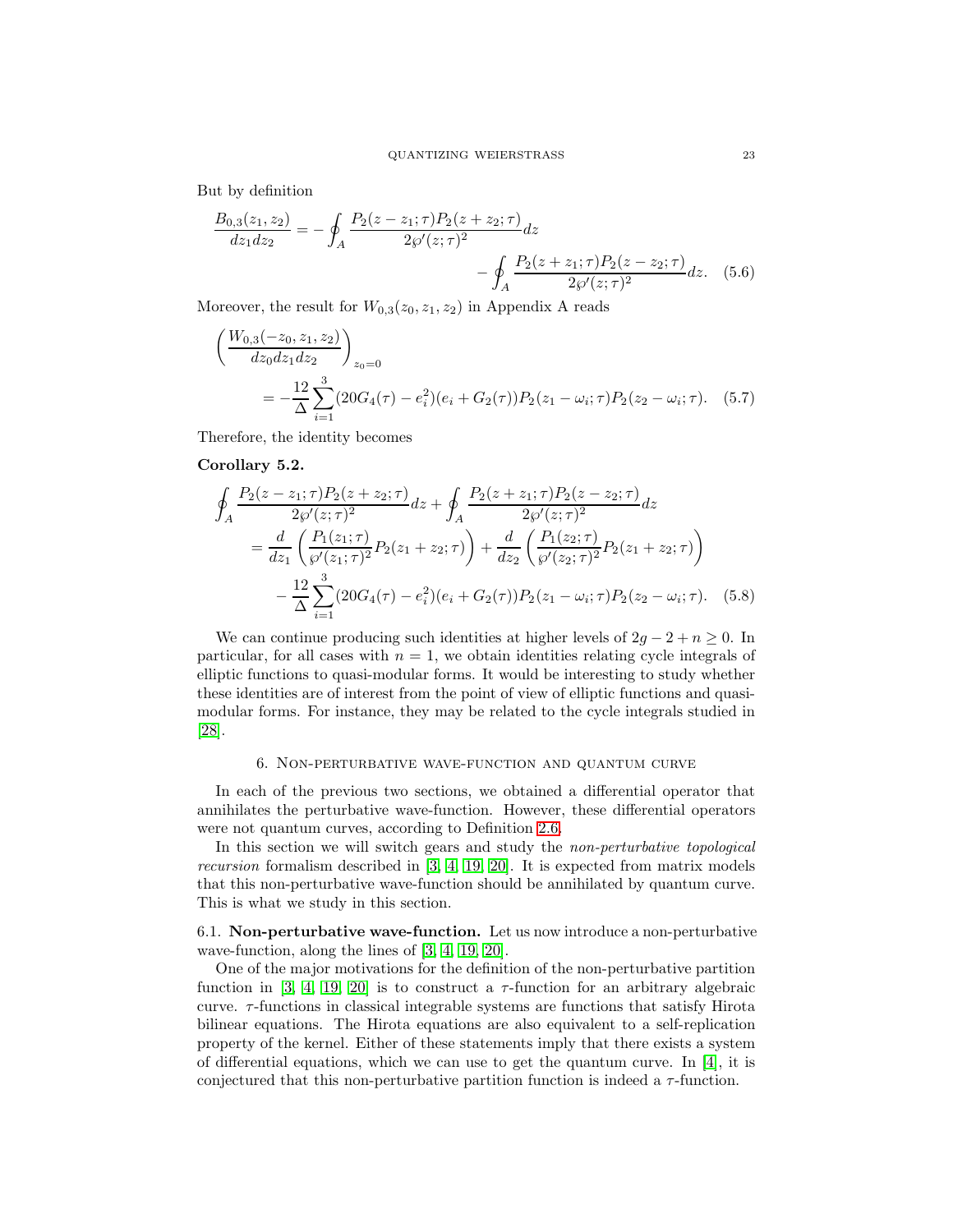6.1.1. Notation. Before we write down the expression for the non-perturbative partition function, we need to define some fundamental objects that we will use.

We define a Jacobi theta function (called  $\theta_{11}$  in some references):<sup>[6](#page-23-0)</sup>

$$
\theta(z|\tau) = \sum_{n \in \mathbb{Z}} e^{i\pi(n+1/2)^2 \tau + 2\pi i(z+1/2)(n+1/2)} \tag{6.1}
$$

where  $z \in \mathbb{C}$  and  $\tau \in \mathbb{H}$ . We also define:

$$
\zeta_{\hbar}(\tau) = \frac{1}{2\pi i \hbar} \left( \oint_{\mathcal{B}} y \mathrm{d}x - \tau \oint_{\mathcal{A}} y \mathrm{d}x \right) \tag{6.2}
$$

and introduce the following notation:

$$
\theta(\tau) = \theta(\zeta_{\hbar}(\tau)|\tau) \tag{6.3}
$$

$$
\theta_{\bullet}(z|\tau) = \theta(\zeta_{\hbar}(\tau) + z|\tau)
$$

Then we define the perturbative partition function:

$$
Z_{\text{pert}}(\tau) = \exp\left(\frac{1}{\hbar^2} \sum_{k\geq 0} \hbar^k F_k(\tau)\right),\tag{6.4}
$$

where the  $F_k$ 's are the free energies of the spectral curve defined in [\(2.37\)](#page-7-2) ( $F_0$  and  $F_1$  can be defined independently; we refer the reader to  $[4, 22, 23]$  $[4, 22, 23]$  $[4, 22, 23]$  for more details). However, this partition function is non-modular, which is not what we expect from a "true" partition function coming from a quantum field theory. In order to construct the non-perturbative partition function (conjectured to be a  $\tau$ -function), we multiply the perturbative partition function by certain combinations of theta functions and their derivatives, which exactly cancel out the non-modularity (proved in [\[19,](#page-35-17) [20\]](#page-35-18)). This also ensures that the non-perturbative partition function is background independent.

6.1.2. Non-perturbative partition function and wave-function. The non-perturbative partition function introduced in [\[19,](#page-35-17) [20\]](#page-35-18) is defined as a functional on the spectral curve:

$$
Z_{\rm NP}(\tau) = \exp\left(\frac{1}{\hbar^2} \sum_{k\geq 0} \hbar^k F_k(\tau)\right)
$$
(6.5)  

$$
\times \left\{\sum_{r\geq 0} \frac{1}{r!} \sum_{\substack{h_j, d_j \geq 0 \\ 2h_j + d_j - 2 > 0}} \hbar^{\sum 2h_j + d_j - 2} \prod_{j=1}^r \left(\frac{F_{h_j}^{(d_j)}(\tau)}{(2\pi i)^{d_j} d_j!} \right) \nabla^{(\sum_j d_j)} \theta(\tau)\right\}
$$

where

<span id="page-23-1"></span>
$$
F_h^{(d)}(\tau) = \frac{1}{n!} \frac{1}{(2\pi i)^d d!} \oint_{\mathcal{B}} \cdots \oint_{\mathcal{B}} W_{h,d}(z_1, \dots, z_d), \tag{6.6}
$$

and  $W_{h,d}(z_1,\ldots,z_d)$  are the meromorphic differentials constructed from the spectral curve. Here,  $\nabla \theta(\tau) = \left(\frac{d}{dz}\theta(z|\tau)\right)|_{z=0}$ .

From the non-perturbative partition function, one can define a non-perturbative wave-function, following [\[3,](#page-34-0) [4\]](#page-34-7). What we will call non-perturbative wave-function

<span id="page-23-0"></span> ${}^{6}\mathrm{We}$  make a choice of characteristics here in defining our theta function; it may be interesting to study other choices of characteristics.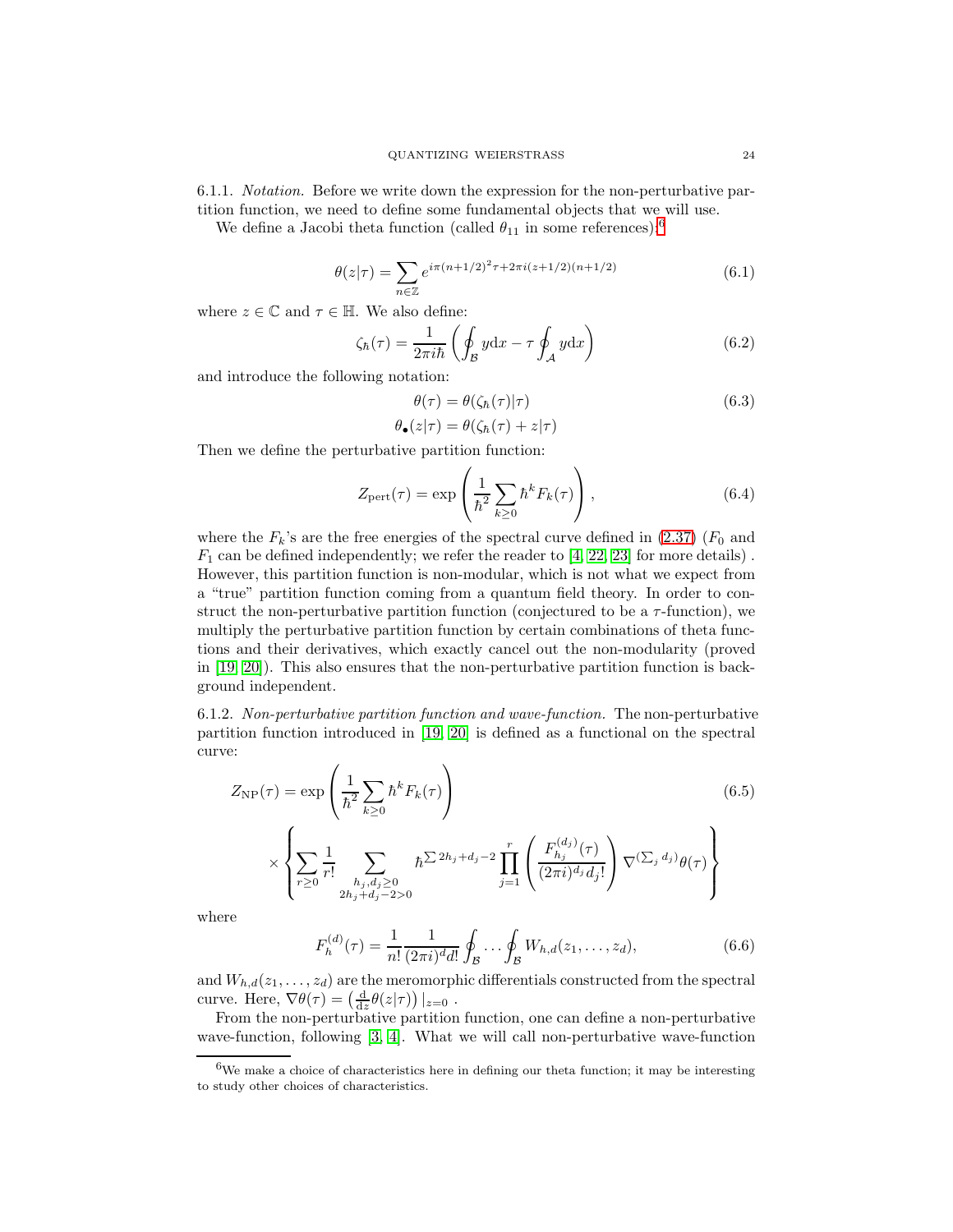in this paper, and denote by  $\psi_{\rm NP}$ , is the (1|1)-kernel of [\[3,](#page-34-0) [4\]](#page-34-7). It is defined as a "Schlesinger" transformation of the non-perturbative partition function:

$$
\psi_{\rm NP}(p_1, p_2) = \frac{\mathcal{T}_{\hbar}[ydx \to ydx + \hbar \omega^{p_2 - p_1}]}{\mathcal{T}_{\hbar}[ydx]},
$$
\n(6.7)

where  $\omega^{p_2-p_1}$  was defined in [\(2.29\)](#page-6-1) (we removed the p-dependence for clarity). In the following, for the Weierstrass spectral curve we will choose the base point  $p_1 = 0$ , and consider the wave-function as a function of  $p_2 = z$ . So we write

<span id="page-24-1"></span>
$$
\psi_{\rm NP}(z) = \frac{\mathcal{T}_{\hbar}[y\mathrm{d}x \to y\mathrm{d}x + \hbar\omega^{z-0}]}{\mathcal{T}_{\hbar}[y\mathrm{d}x]}.
$$
\n(6.8)

6.1.3. Graphical interpretation. It turns out that  $\psi_{\text{NP}}$  has a nice graphical interpretation in terms of connected graphs satisfying certain properties (see [\[3\]](#page-34-0) for more details). We define  $S_k(z)$ s,  $k \geq 0$  as follows:

<span id="page-24-0"></span>
$$
\psi_{\rm NP}(z) = \exp\left(\frac{1}{\hbar} \sum_{k \ge 0} \hbar^k S_k(z)\right). \tag{6.9}
$$

Then, we can write a general expression for the  $S_k$ s. For  $k \geq 2$ ,

$$
S_k(z) = \sum_{\substack{h_j, n_j, d_j \ge 0 \\ \sum_{j \ge 0} (2h_j + n_j + d_j - 2) = k - 1}} \frac{1}{j!} \left( \prod_j G_{n_j}^{h_j, d_j}(z) \right)
$$
  
 
$$
\times \left( V_{\bullet}^{(d_1, d_2, \cdots, d_j)} - \delta_{(\sum_j n_j), 0} V^{(d_1)} V^{(d_2)} \cdots V^{(d_j)} \right), \quad (6.10)
$$

where we used the notation

$$
G_n^{h,d}(z) = \frac{1}{n!} \frac{1}{(2\pi i)^d d!} \int_0^z \dots \int_0^z \oint_B \dots \oint_B W_{h,n+d}(z_1, \dots, z_{n+d}) \tag{6.11}
$$

$$
V_{\bullet}^{(d_1,\cdots,d_j)} = \frac{\partial}{\partial z_1} \cdots \frac{\partial}{\partial z_j} \log \left[ E \left( \exp \sum z_i \nabla^{d_i} \right) \vert_{z=0} \right]. \tag{6.12}
$$

Here, E is defined as  $E(\nabla^{d_i}) = \frac{\nabla^{d_i} \theta_{\bullet}(z|\tau)}{\theta_{\bullet}(z|\tau)},$  with  $\nabla = \frac{d}{dz}$ . The undotted  $V^{(\cdots)}$ s are given by the same expressions but in terms of undotted theta functions. We note as well that by connectedness we have

$$
V_{\bullet}^{(d_1, d_2)} = V_{\bullet}^{(d_1 + d_2)} - V_{\bullet}^{(d_1)} V_{\bullet}^{(d_2)},
$$
\n(6.13)

$$
V_{\bullet}^{(d_1, d_2, d_3)} = V_{\bullet}^{(d_1 + d_2 + d_3)} - V_{\bullet}^{(d_1 + d_2)} V_{\bullet}^{(d_3)} - V_{\bullet}^{(d_2 + d_3)} V_{\bullet}^{(d_1)} - V_{\bullet}^{(d_3 + d_1)} V_{\bullet}^{(d_2)}
$$
(6.14)

$$
+ 2V_{\bullet}^{(d_1)}V_{\bullet}^{(d_2)}V_{\bullet}^{(d_3)},
$$

and so on.

 $S_0$  and  $S_1$  are defined differently. For the Weierstrass spectral curve, they are simply given by

$$
S_0 = \int_0^z \wp'(z)^2 dz,
$$
\n(6.15)

$$
S_1 = -\int_0^z \frac{\wp''(z)}{2\wp'(z)} dz.
$$
 (6.16)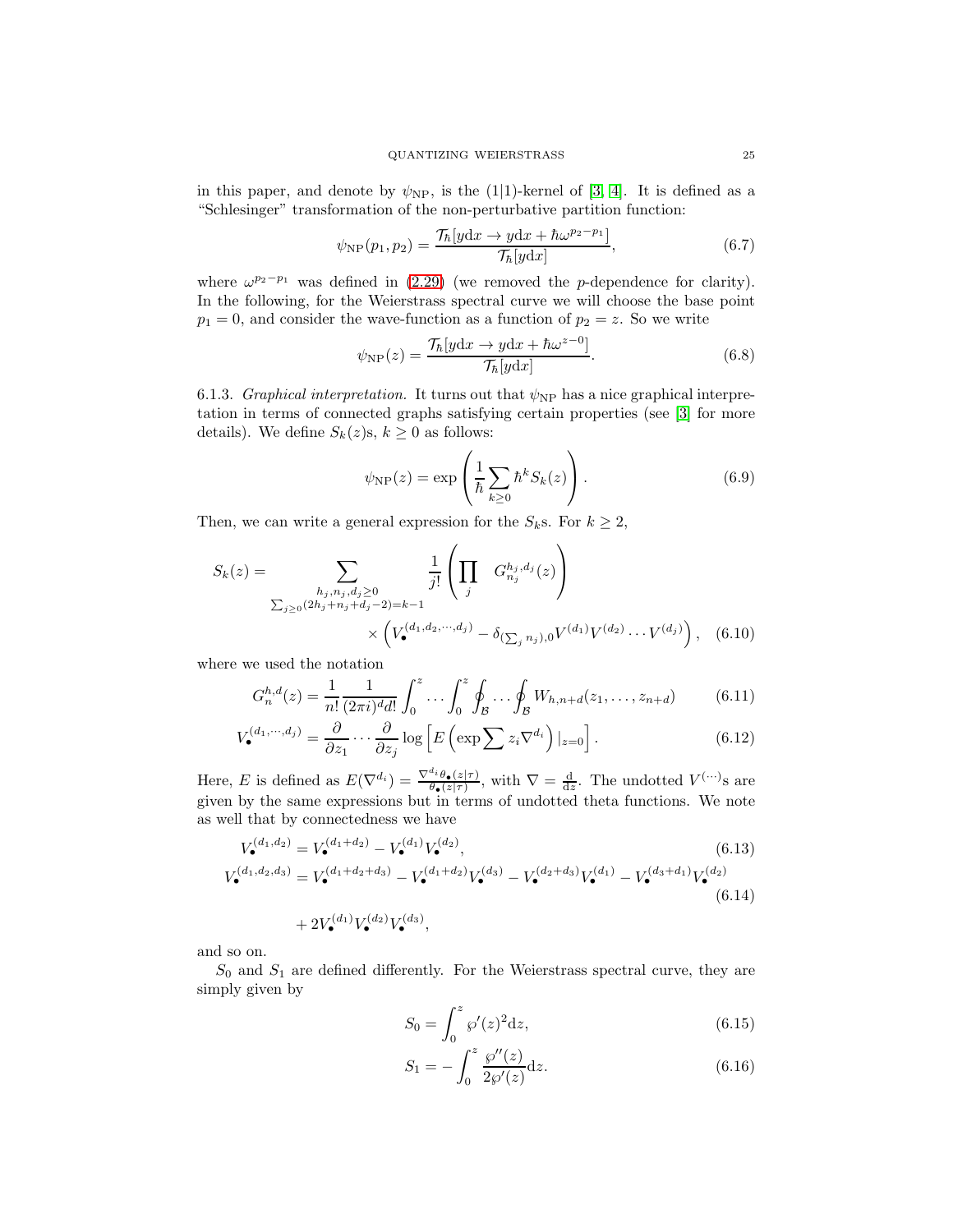$$
S_2(z) = G_3^{0,0}(z) + G_1^{1,0}(z) + G_2^{0,1}V_•^{(1)} + G_0^{1,1}(z) \left(V_•^{(1)} - V^{(1)}\right) + G_1^{0,2}(z)V_•^{(2)} + G_0^{0,3}(z)(V_•^{(3)} - V^{(3)}),
$$
(6.17)

$$
S_{3}(z) = G_{4}^{0,0}(z) + G_{2}^{1,0}(z) + G_{3}^{0,1}(z)V_{\bullet}^{(1)} + G_{1}^{1,1}(z)V_{\bullet}^{(1)} + G_{2}^{0,2}(z)V_{\bullet}^{(2)} \qquad (6.18)
$$
  
+  $G_{0}^{1,2}(z)(V_{\bullet}^{(2)} - V^{(2)}) + G_{1}^{0,3}(z)V_{\bullet}^{(3)} + G_{0}^{0,4}(z)(V_{\bullet}^{(4)} - V^{(4)})$   
+  $\frac{1}{2}(G_{2}^{0,1}(z))^{2}V_{\bullet}^{(1,1)} + G_{2}^{0,1}(z)G_{0}^{1,1}(z)V_{\bullet}^{(1,1)} + \frac{1}{2}(G_{0}^{1,1}(z))^{2}(V_{\bullet}^{(1,1)} - (V^{(2)})^{2}) + G_{2}^{0,1}(z)G_{1}^{0,2}(z)V_{\bullet}^{(1,2)} + G_{2}^{0,1}(z)G_{0}^{0,3}(z)V_{\bullet}^{(1,3)} + G_{0}^{0,3}(z)G_{0}^{1,1}(z)(V_{\bullet}^{(1,3)} - V^{(1)}V^{(3)})$   
+  $\frac{1}{2}G_{1}^{0,2}(z)V_{\bullet}^{(2,2)} + G_{1}^{0,2}(z)G_{0}^{0,3}(z)V_{\bullet}^{(2,3)}$   
+  $G_{1}^{0,2}(z)G_{0}^{1,1}(z)V_{\bullet}^{(1,2)} + \frac{1}{2}(G_{0}^{0,3}(z))^{2}(V_{\bullet}^{(3,3)} - (V^{(3)})^{2}),$ 

<span id="page-25-0"></span> ${\rm ^7N}$  ote that a few typos in the expressions of [\[3\]](#page-34-0) were corrected here.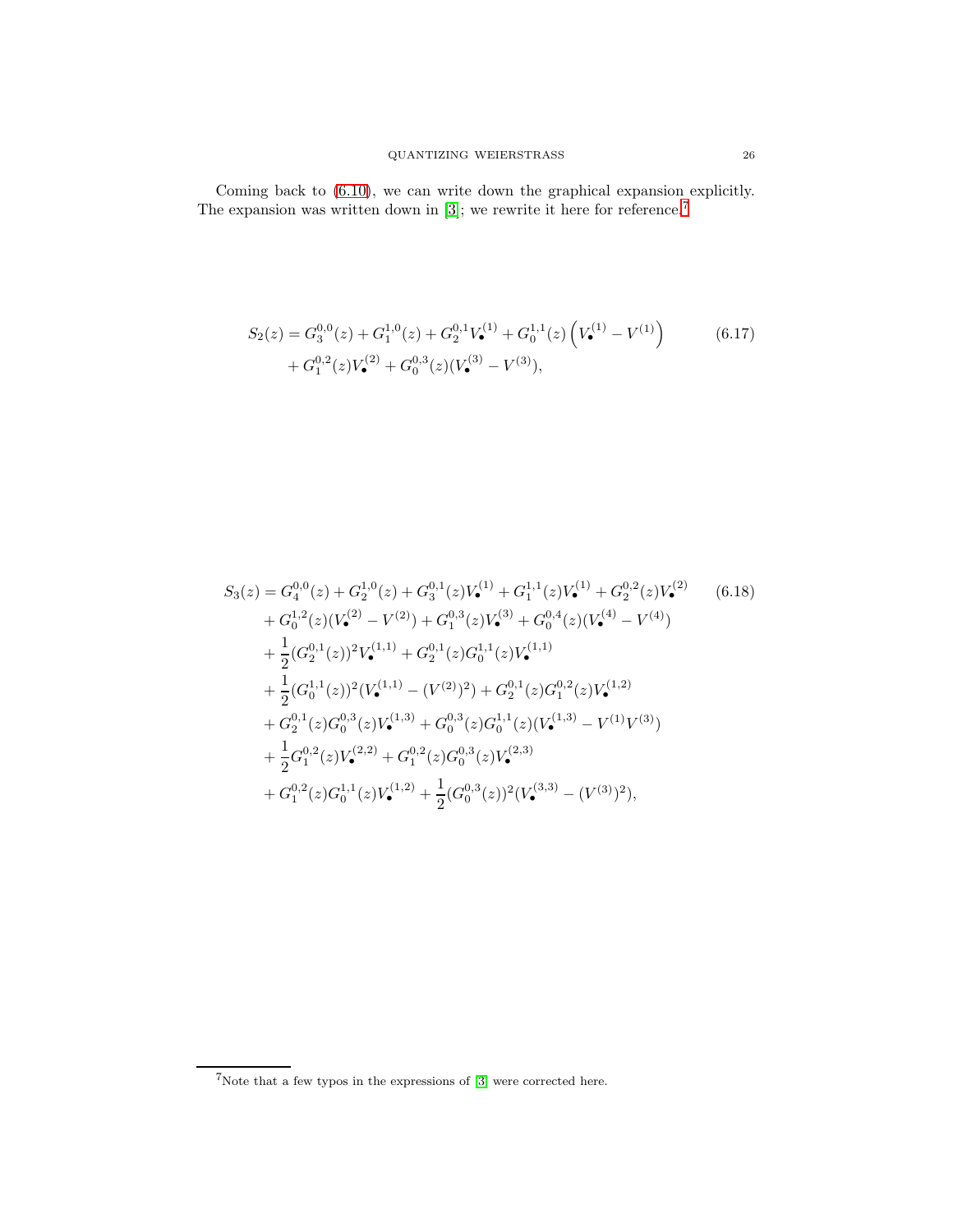$$
S_{4}(z) = G_{5}^{0,0}(z) + G_{3}^{1,0}(z) + G_{4}^{2,0}(z) + G_{4}^{0,1}(z)V_{4}^{1,1}(z)V_{4}^{1}(z)V_{4}^{1}(z)W_{4}^{1}(z)W_{4}^{1}(z)W_{4}^{1}(z)W_{4}^{1}(z)W_{4}^{1}(z)W_{4}^{1}(z)W_{4}^{1}(z)W_{4}^{1}(z)W_{4}^{1}(z)W_{4}^{1}(z)W_{4}^{1}(z)W_{4}^{1}(z)W_{4}^{1}(z)W_{4}^{1}(z)W_{4}^{1}(z)W_{4}^{1}(z)W_{4}^{1}(z)W_{4}^{1}(z)W_{4}^{1}(z)W_{4}^{1}(z)W_{4}^{1}(z)W_{4}^{1}(z)W_{4}^{1}(z)W_{4}^{1}(z)W_{4}^{1}(z)W_{4}^{1}(z)W_{4}^{1}(z)W_{4}^{1}(z)W_{4}^{1}(z)W_{4}^{1}(z)W_{4}^{1}(z)W_{4}^{1}(z)W_{4}^{1}(z)W_{4}^{1}(z)W_{4}^{1}(z)W_{4}^{1}(z)W_{4}^{1}(z)W_{4}^{1}(z)W_{4}^{1}(z)W_{4}^{1}(z)W_{4}^{1}(z)W_{4}^{1}(z)W_{4}^{1}(z)W_{4}^{1}(z)W_{4}^{1}(z)W_{4}^{1}(z)W_{4}^{1}(z)W_{4}^{1}(z)W_{4}^{1}(z)W_{4}^{1}(z)W_{4}^{1}(z)W_{4}^{1}(z)W_{4}^{1}(z)W_{4}^{1}(z)W_{4}^{1}(z)W_{4}^{1}(z)W_{4}^{1}(z)W_{4}^{1}(z)W_{4}^{1}(z)W_{4}^{1}(z)W_{4}^{1}(z)W_{4}^{1}(z)W_{4}^{1}(z)W_{4}^{1}(z)W_{4}^{1}(z)W_{4}^{1}(z)W_{4}^{1}(z)W_{4}^{1}(z)W_{4}^{1}(z)W_{4}^{1}(z)W_{4}^{1}(z)W_{4}^{1}(z)W_{4}^{1}(z)W_{4}^{1}(z)W_{4}^{1}(z)W_{4}
$$

Let us remark here that the theta functions vanish at argument 0, and hence the undotted  $V^{(d)}$ 's are not defined. However, they only appear along with terms  $G_n^{h,d}$  with  $n = 0$  (which are constant in z). These terms only change the wave-function  $\psi$  by an overall (possibly  $\hbar$ -dependent) constant, and hence do not pose an issue in the following.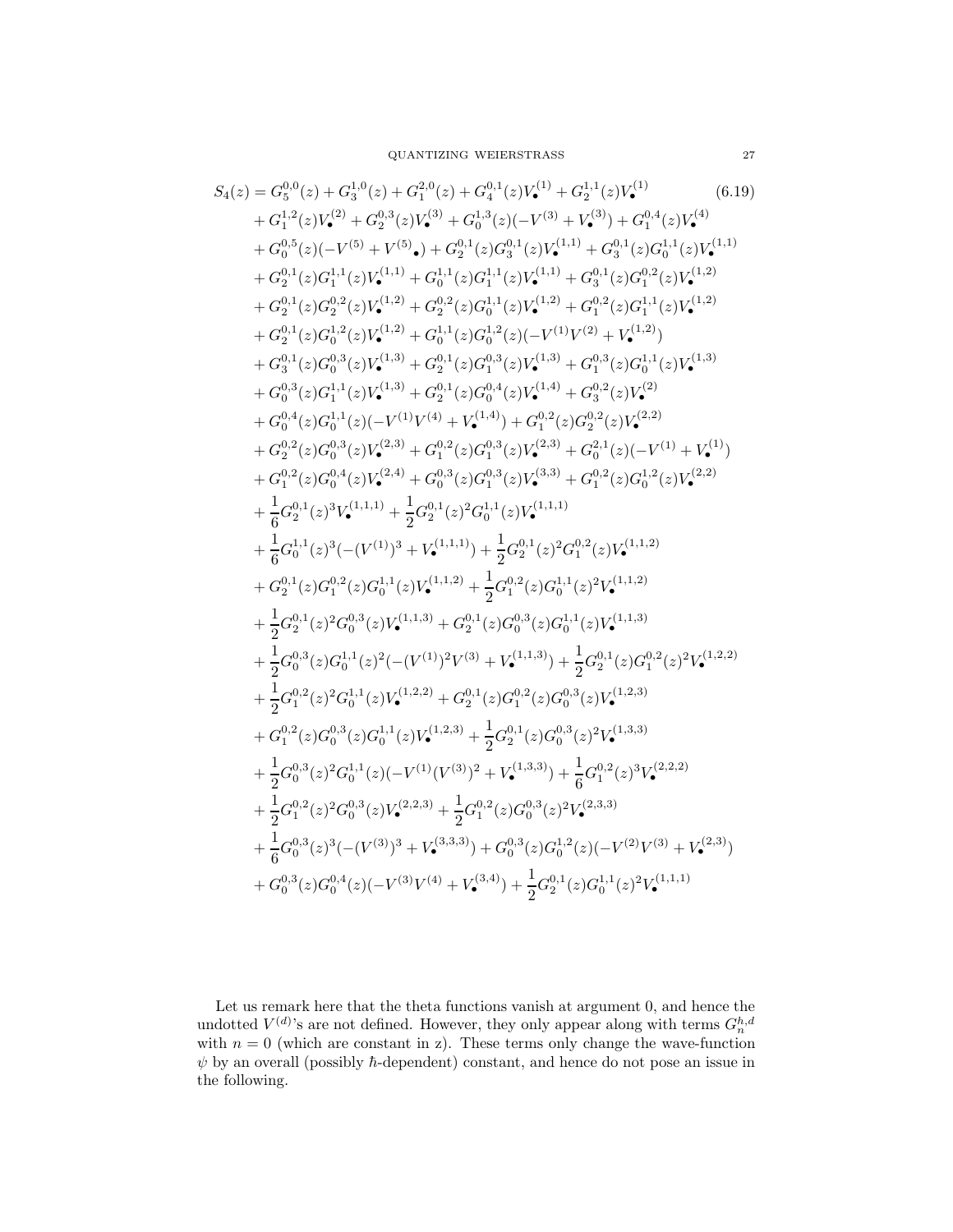6.2. Quantization condition. In the previous subsection, we defined a non-perturbative wave-function  $\psi_{\text{NP}}$ . We also studied its graphical interpretation in the form

$$
\psi_{\rm NP}(z) = \exp\left(\frac{1}{\hbar} \sum_{k\geq 0} \hbar^k S_k(z)\right). \tag{6.20}
$$

This was considered as a formal asymptotic series in  $\hbar$ . But in general, the  $S_k(z)$ will also depend on  $\hbar$ ; they however will not have power series expansions in  $\hbar$ . Thus, for this expansion to be useful for us, the  $S_k(z)$  should be independent of  $\hbar$ . This can be referred to as a *quantization condition* for the spectral curve.<sup>[8](#page-27-0)</sup>

The problem comes from

$$
\zeta_{\hbar}(\tau) = \frac{1}{2\pi i \hbar} \left( \oint_{\mathcal{A}} y \mathrm{d}x - \tau \oint_{\mathcal{B}} y \mathrm{d}x \right),\tag{6.21}
$$

which enters into the definition of  $\theta_{\bullet}(z|\tau)$ . In general, it depends on  $\hbar$ . The simplest way to ensure that the  $S_k$ 's do not depend on  $\hbar$  is to set  $\zeta_{\hbar} = 0$ .<sup>[9](#page-27-1)</sup> Let us work out what this means for the Weierstrass spectral curve. First,

$$
\oint_{\mathcal{B}} y dx = \oint_{\mathcal{B}} \wp'(z; \tau)^2 dz
$$
\n(6.22)\n  
\n
$$
= -\int_{0}^{\tau} \wp''(z; \tau) \wp(z; \tau) dz
$$
\n
$$
= -\int_{0}^{\tau} (6\wp(z; \tau)^2 - \frac{g_2(\tau)}{2}) \wp(z; \tau) dz
$$
\n
$$
= \left(-\frac{3}{5}g_3(\tau)z + \frac{2}{5}g_2(\tau)\zeta(z; \tau)\right)_{0}^{\tau}
$$
\n
$$
= -\frac{3}{5}g_3(\tau)z + \frac{2}{5}g_2(\tau)(2\pi i + \tau G_2(\tau)).
$$

Second,

$$
\oint_{\mathcal{A}} y \, dx = \left( -\frac{3}{5} g_3(\tau) z + \frac{2}{5} g_2(\tau) \zeta(z; \tau) \right)_0^1 \tag{6.23}
$$

$$
=-\frac{3}{5}g_3(\tau)+\frac{2}{5}g_2(\tau)G_2(\tau).
$$
\n(6.24)

Therefore, we get that

$$
\zeta_{\hbar} \equiv \frac{1}{\hbar} \left( \frac{2}{5} g_2(\tau) \right). \tag{6.25}
$$

This tells us that for  $\zeta_{\hbar} = 0$ , we should set  $g_2(\tau) = 0$ , which fixes the isomorphism class of the elliptic curve (i.e., fixes  $\tau$  in the fundamental domain). Without loss of

<span id="page-27-0"></span> ${}^{8}$ The quantization condition for spectral curves was explored in [\[30,](#page-35-21) [31\]](#page-35-22) and subsequently in [\[3\]](#page-34-0) for spectral curves in C<sup>∗</sup> × C∗, in the context of knot theory and the AJ conjecture. In this context, the quantization condition has a beautiful interpretation in terms of algebraic K-theory. See [\[31\]](#page-35-22) and also [\[3\]](#page-34-0) for more details.

<span id="page-27-1"></span> $9$ We note here that this is not the only way however; see [\[3,](#page-34-0) [31\]](#page-35-22) for more details. It would be interesting to investigate more general elliptic spectral curves that satisfy the quantization condition.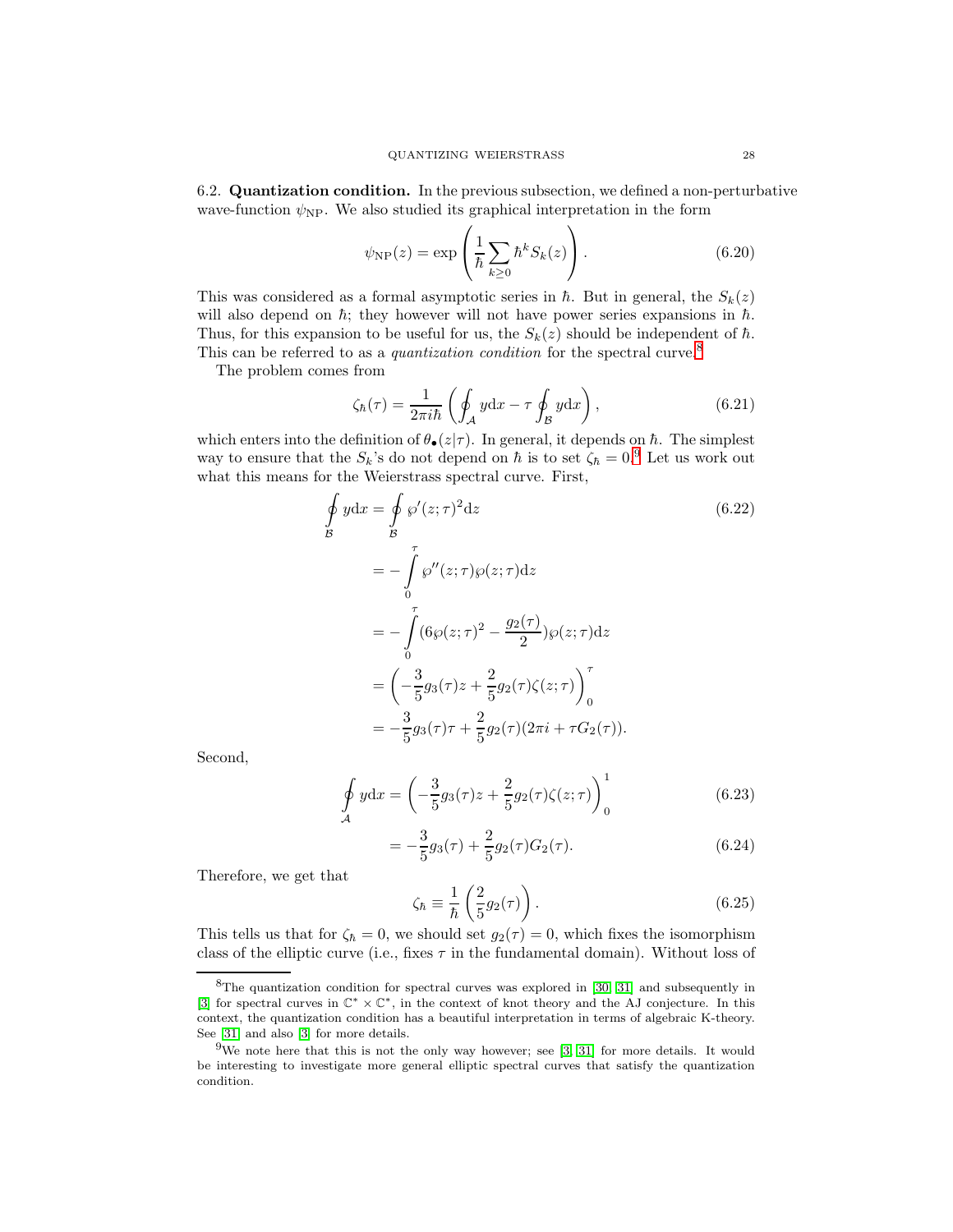generality we can also choose  $g_3(\tau) = 4$  to get the curve in the form  $y^2 = 4(x^3 - 1)$ . For this curve, the values of  $x = \wp(z; (\tau))$  at the half-periods are the third roots of unity:  $1, \omega, \omega^2$ .

This elliptic curve is of course very special. It corresponds to the curve with  $\tau = \exp\left(\frac{2\pi i}{3}\right)$ . Its *j*-invariant vanishes. It also has complex multiplication. In fact, after rescaling  $y \to 2y$ , it becomes the curve 144A1 in Cremona's classification. It would be interesting to investigate what role these special properties of the elliptic curve play in the non-perturbative setting.

For the rest of this section we focus on that particular elliptic curve, hence we will remove the explicit  $\tau$  dependence, since  $\tau$  is now fixed. The formulae that we will derive for the non-perturbative  $S_k$ 's are only valid for this particular elliptic curve.

6.3. Quantum curve. The authors of [\[4\]](#page-34-7) conjecture that the non-perturbative partition function [\(6.5\)](#page-23-1) is a  $\tau$ -function, *i.e.* that it satisfies the Hirota equations. Assuming this conjecture, they argue that there should be a quantum curve  $P(\hat{x}, \hat{y}; \hbar)$  of the spectral curve that kills the non-perturbative wave-function:

$$
\hat{P}(\hat{x}, \hat{y}; \hbar)\psi_{\rm NP}(z) = 0.
$$
\n(6.26)

We refer the reader to [\[4\]](#page-34-7) for the details of the argument. The goal of this subsection is to study whether this conjecture is true for the Weierstrass spectral curve  $y^2 =$  $4(x^3-1)$ .

To be more precise, for the case of the Weierstrass spectral curve the conjecture can be formulated as follows:

<span id="page-28-2"></span>**Conjecture 6.1.** Consider the Weierstrass spectral curve  $P(x, y) = y^2 - 4(x^3 - 1) = 0$ 0. Then there is a unique quantum curve  $\hat{P}(\hat{x}, \hat{y}; \hbar)$  of the form

$$
\hat{P}(\hat{x}, \hat{y}; \hbar) = \hbar^2 \frac{d^2}{dx^2} - 4(x^3 - 1) + \sum_{i \ge 1} \hbar^{2i} A_{2i}(x) \frac{d}{dx} + \sum_{j \ge 1} \hbar^{2j} B_{2j}(x), \qquad (6.27)
$$

where the  $A_i(x)$  and  $B_j(x)$  are polynomials of x, which kills the non-perturbative wave-function constructed by equation [\(6.7\)](#page-24-1):

<span id="page-28-1"></span><span id="page-28-0"></span>
$$
\hat{P}(\hat{x}, \hat{y}; \hbar)\psi_{NP}(z) = 0.
$$
\n(6.28)

Note that only even powers of  $\hbar$  appear in the quantum curve. Moreover, we conjecture that the  $A_{2i}(x)$  are polynomials of degree at most  $i-2$ , and the  $B_{2i}(x)$  are polynomials of degree at most j.

The general form of a quantum curve for the spectral curve  $y^2 = 4(x^3 - 1)$  was given in [\(2.40\)](#page-8-2). The fact that only even powers of  $\hbar$  should appear is clear. It is easy to see that the  $S_k$ 's transform as  $S_k(-z) = (-1)^{k+1}S_k(z)$  from the transformation properties of the  $W_{g,n}$  and the  $V_{\bullet}^{(\cdots)}$ s. The WKB expansion of [\(6.28\)](#page-28-0) is

$$
S_{k-1}'' + \sum_{l=0}^{k} S_l' S_{k-l}' + B_k + \sum_{l=0}^{k} S_{k-l}' A_{l+1} = 0.
$$
 (6.29)

As  $A_i(z) = A_i(-z)$  and  $B_j(z) = B_j(-z)$ , we see that  $A_{2i+1} = B_{2i+1} = 0$  for all  $i\in\mathbb{Z}$ .

Uniqueness of the quantum curve also follows directly from the WKB expansion above, which uniquely defines the  $A_{2i}(x)$  and  $B_{2i}(x)$ .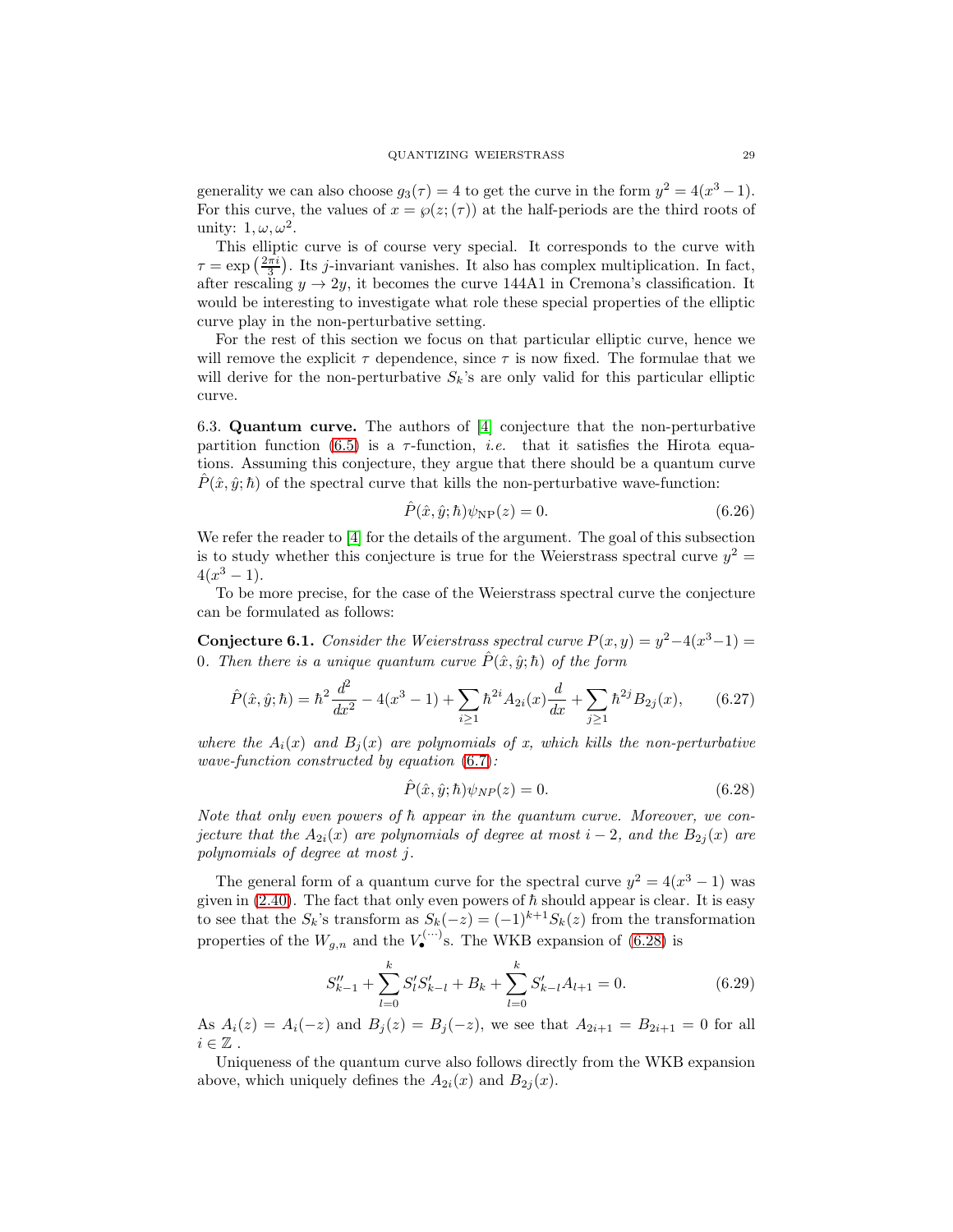As for the degree of  $A_{2i}(x)$  and  $B_{2i}(x)$ , the conjectured bound is easily obtained by looking at the behaviour of the  $S_k$ 's at  $z = 0$  (*i.e.*, the double pole of x). For all  $k \geq 1$ ,  $S_k$  is of order  $3 - k$  at  $z = 0$  (positive order meaning a zero of degree  $3 - k$ , negative order meaning a pole of order  $|3-k|$ ). As for  $k = 0$ ,  $S'_0$  has a pole of order 3. Now,  $(6.29)$  (for a specified k) ensures that  $B_{2k}$  cannot have a pole of order greater than 2k, while  $A_{2k}$  cannot have a pole of order greater than  $2k - 4$ , which justifies the bound stated in the conjecture, since x has a double pole at  $z = 0$ .

What remains to be proven however is that the non-perturbative wave-function is annihilated by a quantum curve at all. At the moment we do not have a com-plete proof of Conjecture [6.1.](#page-28-2) However, we computed correlation functions  $W_{g,n}$ for the Weirstrass curve up to level  $2g - 2 + n = 3$  — see Appendix A. Focusing on the particular curve  $y^2 = 4(x^3 - 1)$ , we then calculated the relevant cycle integrals to construct the  $S_k$ 's for the non-perturbative wave-function  $\psi_{\text{NP}}$ . Using Mathematica, we were then able to verify Conjecture [6.1](#page-28-2) to order  $\hbar^5$ :

**Theorem 6.2.** The quantum curve to order  $\hbar^5$  is

$$
\hat{P}(\hat{x}, \hat{y}; \hbar) = \hbar^2 \frac{d^2}{dx^2} - 4(x^3 - 1) + \hbar^4 \frac{1}{2^6 3^2} \frac{d}{dx} + \hbar^2 \frac{x}{2^2 3} + \hbar^4 \frac{x^2}{2^8 3^3} + O(\hbar^5) \quad (6.30)
$$

In particular, it satisfies the requirements of Conjecture [6.1.](#page-28-2)

Proof. The proof is computational. Using the correlation functions calculate in Appendix A, restricting to the curve with  $g_2 = 0$  and  $g_3 = 4$ , and evaluating the relevant cycle integrals on Mathematica, we obtain the following expressions for the non-perturbative  $S_k$ 's defined in the previous subsection:

$$
S'_0(z) = \wp'(z)
$$
  
\n
$$
S'_1(z) = -\frac{3\wp^2(z)}{\wp'(z)^2}
$$
  
\n
$$
S'_2(z) = -\frac{\wp(z)}{24\wp'(z)} - \frac{21\wp(z)}{8\wp'(z)^3} - \frac{45\wp(z)}{2\wp'(z)^5}
$$
  
\n
$$
S'_3(z) = -\frac{1}{1152} - \frac{1}{24\wp'(z)^2} - \frac{109}{16\wp'(z)^4} - \frac{243}{2\wp'(z)^6} - \frac{405}{\wp'(z)^8}
$$
  
\n
$$
S'_4(z) = -\frac{\wp(z)^2}{13824\wp'(z)} - \frac{\wp(z)^2}{1152\wp'(z)^3} - \frac{31\wp(z)^2}{64\wp'(z)^5} - \frac{13641\wp(z)^2}{128\wp'(z)^7} - \frac{41769\wp(z)^2}{16\wp'(z)^9}
$$
  
\n
$$
-\frac{89505\wp(z)^2}{8\wp'(z)^{11}}
$$

Here primes refer to differentiation with respect to  $x = \wp(z)$ . Using those results it is straightforward to check that the non-perturbative wave-function  $\psi_{\rm NP}$  is annihilated by the differential operator above, up to order  $\hbar^5$ . В последните последните под на приема в село в село в село в село в село в село в село в село в село в село <br>В село в село в село в село в село в село в село в село в село в село в село в село в село в село в село в сел

We note here that the  $S'_k(z)$  that we calculated are rational functions of  $\wp(z)$ and  $\wp'(z)$ , but we also remind the reader that these results are only valid for the particular Weierstrass spectral curve  $y^2 = 4(x^3 - 1)$ . For other Weierstrass curves, the non-perturbative  $S_k$ 's will generally depend on  $\hbar$ , and the expressions above will certainly not be valid. It is not clear to us whether we can reconstruct the WKB expansion of a quantization of the general Weierstrass spectral curve from the non-perturbative topological recursion.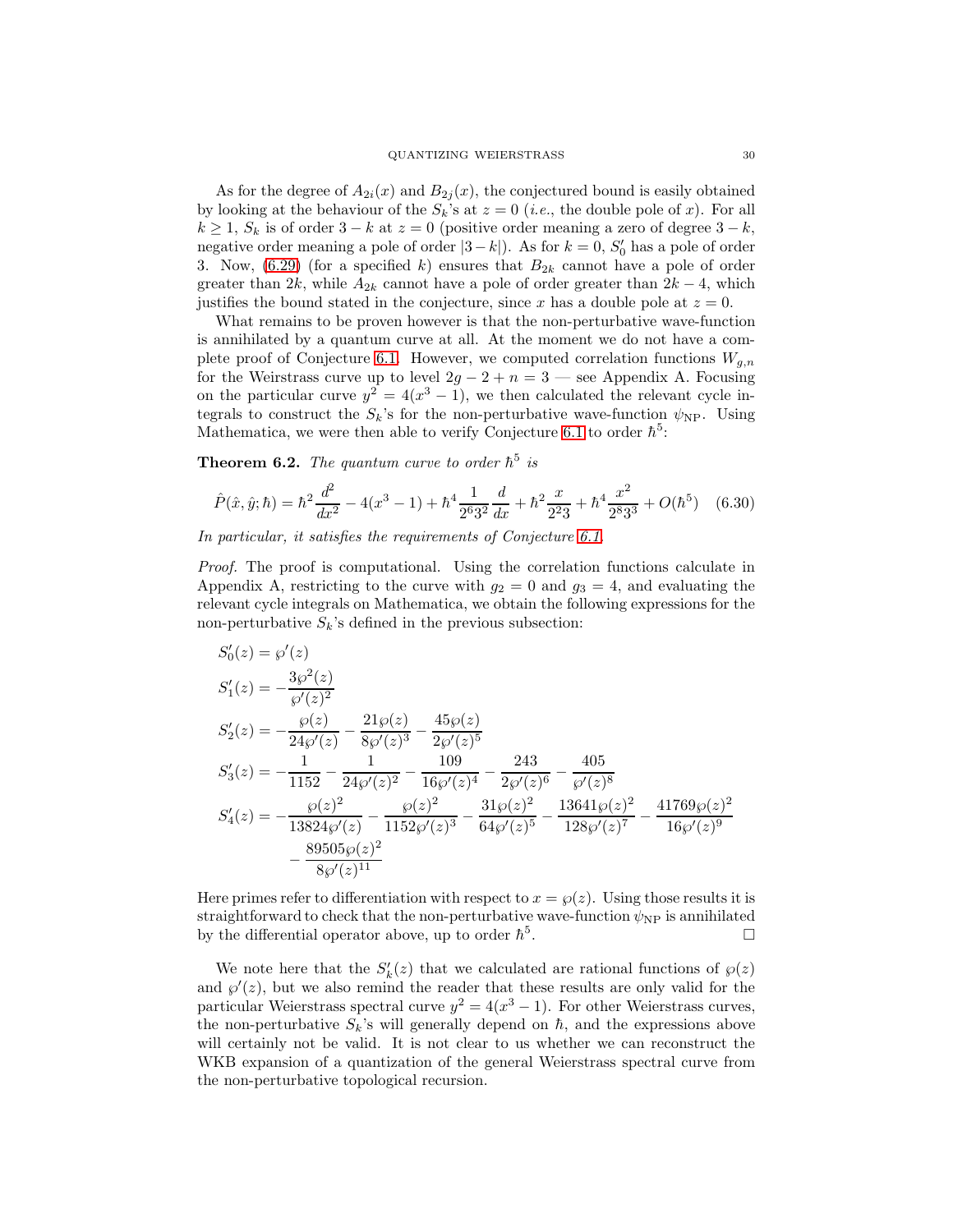#### 7. Conclusion and open questions

<span id="page-30-0"></span>In this paper we studied how to quantize the Weierstrass spectral curve via the Eynard-Orantin topological recursion. More precisely, we investigated whether there exists a quantization of the Weierstrass spectral curve that kills the wavefunction constructed from the topological recursion.

We first studied the naive question of whether there is such a quantization that kills the perturbative wave-function, as is the case for genus zero spectral curves. Not surprisingly, we did obtain a differential operator that annihilates the wavefunction, but it is not a quantum curve according to Definition [2.6.](#page-8-1) Nevertheless, we obtained this differential operator using two different approaches, and as a side result we produced an infinite tower of identities for cycle integrals of elliptic functions.

We then constructed a non-perturbative wave-function, which is a better candidate for a quantum curve, as expected from matrix models. By direct computations on Mathematica, we showed that indeed, up to order  $\hbar^5$ , the non-perturbative wave-function is killed by a non-trivial quantization of the Weierstrass spectral curve. However, we could only construct the non-perturbative wave-function if the quantization condition was satisfied; for this we focused on the simple elliptic curve  $y^2 = 4(x^3 - 1).$ 

There are many open questions that should be further studied. To name a few:

- Conjecture [6.1](#page-28-2) remains to be proven for the spectral curve  $y^2 = 4(x^3 -$ 1). It is somehow expected to be true from the point of view of matrix models, but it would be very nice to have a formal proof of this conjecture. It may be possible to use our results from Sections [3](#page-8-0) and [4](#page-16-0) about the perturbative wave-function to construct a proof of the conjecture for the non-perturbative wave-function.
- In the non-perturbative case, we restricted ourselves to the elliptic curve  $y^2 = 4(x^3 - 1)$  to ensure that the non-perturbative wave-function has an expansion in  $\hbar$ . It would be very nice to see whether we can get rid of this constraint and study more general Weierstrass curves in the non-perturbative setting.
- Via the non-perturbative approach, we obtained a proper quantization of the Weierstrass spectral curve. However, it is a rather non-trivial one, since it has an infinite number of  $\hbar$  corrections. A more natural quantization would consist in

$$
\hat{P}(\hat{x}, \hat{y}) = \hbar^2 \frac{d^2}{dx^2} - 4(x^3 - 1),\tag{7.1}
$$

that is, without  $\hbar$  corrections. It would certainly be very interesting to study whether the WKB asymptotic solution to this equation can somehow be reconstructed, non-perturbatively, from the Eynard-Orantin topological recursion.

• In this paper we focused on the Weierstrass spectral curve. But of course it would be very interesting to study larger classes of spectral curves, both at genus one and at higher genus, in the spirit of [\[6\]](#page-34-8) for genus zero curves. The approach of [\[6\]](#page-34-8) for the perturbative wave-function can certainly be generalized to higher genus curves, as we did in section [3](#page-8-0) (the general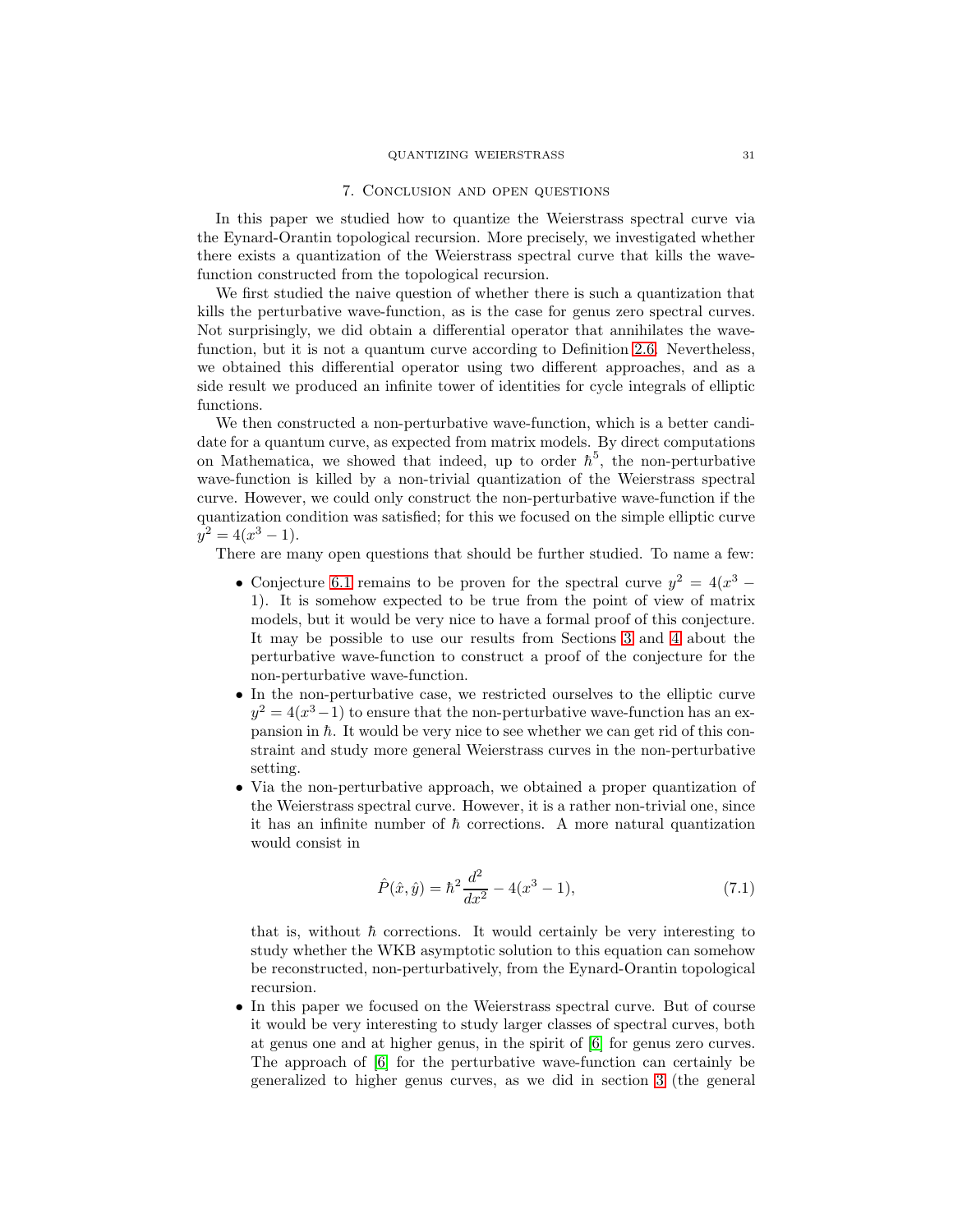expresions become rather messy quickly though). But the most interesting question would be to study the non-perturbative wave-function.

- Coming back to the Weierstrass spectral curve, in Appendix A we calculated many correlation functions produced by the topological recursion. Generally speaking, in most applications of the topological recursion those correlation functions are generating functions for some interesting enumerative invariants. It is unclear at the moment whether there is such an interpretation for the correlation functions produced by the Weierstrass spectral curve. This is certainly worth investigating.
- Finally, we obtained in section [5](#page-21-0) an infinite sequence of identities for cycle integrals of elliptic functions. A natural question is whether those are interesting from the point of view of elliptic functions and quasi-modular forms. In particular, they may be related to the results on cycle integrals of elliptic functions obtained in [\[28\]](#page-35-19). Moreover, the manipulations done in this paper are quite general, and would probably lead to analogous relations for higher genus curves, which would certainly be interesting to investigate. We hope to report on that in the near future.

# Appendix A. Correlation functions for Weierstrass curve

<span id="page-31-0"></span>In this appendix we record the correlation functions constructed from the Eynard-Orantin topological recursion at the first few recursive levels. Those are needed to calculate the first few terms  $(S_2, S_3 \text{ and } S_4)$  in the WKB expansion in section [6.](#page-22-0)

First, at level  $2g - 2 + n = 1$ , we get:

$$
W_{0,3}(z_0, z_1, z_2)
$$
  
=  $\frac{12}{\Delta} dz_0 dz_1 dz_2 \sum_{i=1}^3 (20G_4(\tau) - e_i^2) P_2(z_0 - \omega_i) P_2(z_1 - \omega_i) P_2(z_2 - \omega_i),$  (A.1)

and

 $\mathbf{H}^T$  ( )

$$
W_{1,1}(z_0)
$$
  
=  $\frac{6}{\Delta} dz_0 \sum_{i=1}^3 (20G_4(\tau) - e_i^2) \left( (G_2(\tau) - e_i) P_2(z_0 - \omega_i, \tau) + \frac{1}{4!} P_2^{(2)}(z_0 - \omega_i, \tau) \right).$   
(A.2)

At level  $2g - 2 + n = 2$ , we get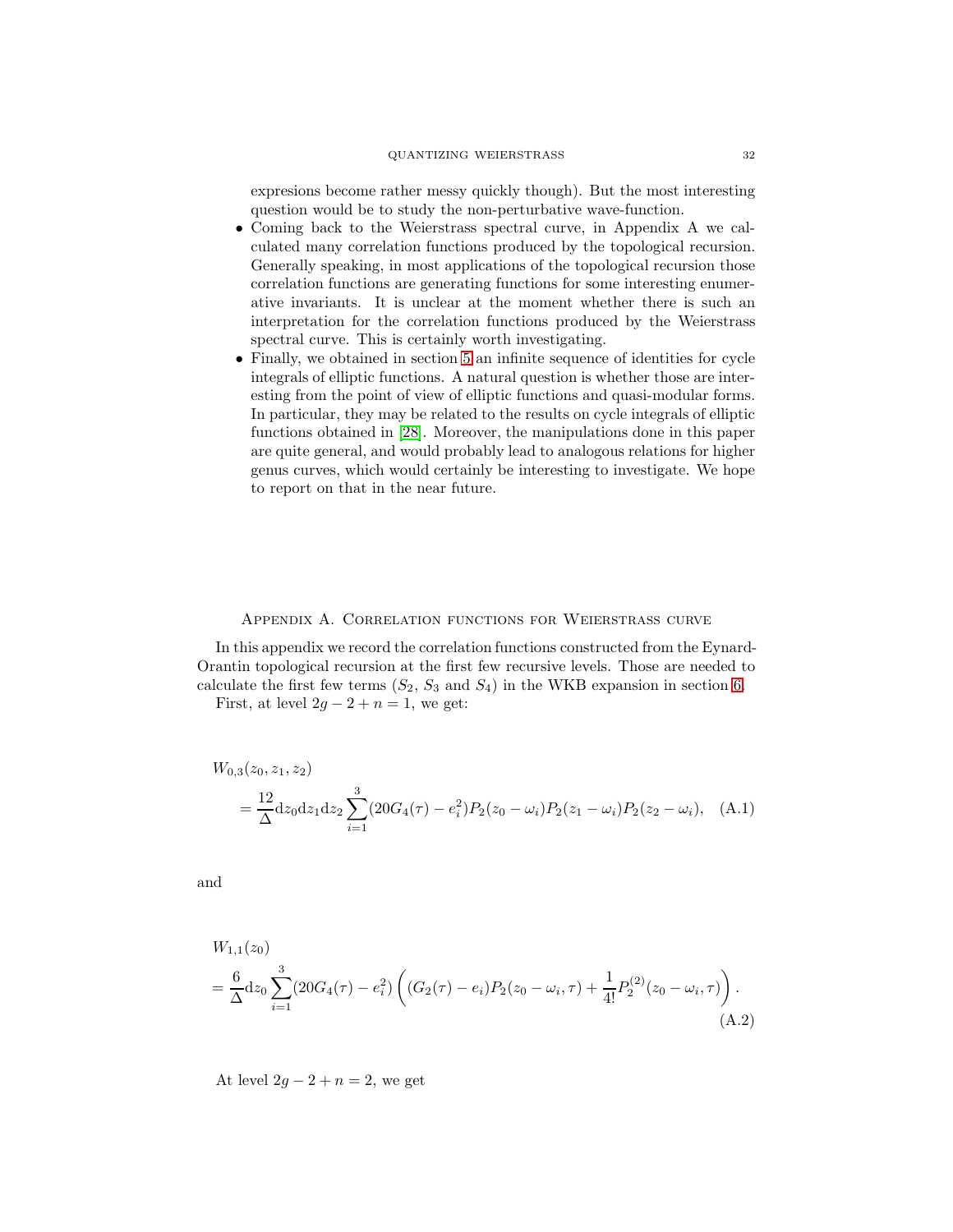$$
W_{1,2}(z_0, z_1) = \frac{1}{\Delta^2} \sum_{i=1}^3 9(20G_4 - e_i^2)(-60G_4(e_i^2 - 20G_4)
$$
  
\n
$$
(G_2 + \wp(z_0 - w_i))(G_2 + \wp(z_1 - w_i)) - (e_i^2 - 20G_4)(6\wp(z_0 - w_i)^3 - 30G_4\wp(z_0 - w_i)
$$
  
\n
$$
+ \wp'(z_0 - w_i)^2)(G_2 + \wp(z_1 - w_i)) - 6(e_i^2 - 20G_4)(5G_4 - \wp(z_0 - w_i)^2)
$$
  
\n
$$
(-4G_2^2 + 8e_iG_2 - \wp(z_1 - w_i)^2 + 5G_4 + (8e_i - 4G_2)\wp(z_1 - w_i))
$$
  
\n
$$
+ (G_2 + \wp(z_0 - w_i))(-8(e_{i+2}^2 - 20G_4)(G_2 + \wp(z_1 - w_{i+2}))(e_{i+1} + G_2)^2 - 8(e_i^2 - 20G_4)(G_2^2 + 6G_4)(G_2 + \wp(z_1 - w_i))
$$
  
\n
$$
- 60(e_i^2 + 2G_4)(e_i^2 - 20G_4)(G_2 + \wp(z_1 - w_i)) + 2((4G_2(G_2 - e_i) + G_4)(20G_4 - e_i^2) + (20G_4 - e_{i+2}^2)(e_{i+1}^2 + 4(e_{i+1} + G_2)(G_2 - e_{i+2}) - 5G_4)
$$
  
\n
$$
+ (20G_4 - e_{i+1}^2)(e_{i+2}^2 + 4(G_2 - e_{i+1})(e_{i+2} + G_2) - 5G_4)(G_2 + \wp(z_1 - w_i)) - 24(e_i - G_2)(e_i^2 - 20G_4)(5G_4 - \wp(z_1 - w_i)^2)
$$
  
\n
$$
- 8e_i(e_i^2 - 20G_4)(-12G_2^2 + 4e_iG_2 - 3\wp(z_1 - w_i)^2 + 15G_4
$$
  
\n
$$
+ 4(e_i - 3G_2)\wp(z_1 - w_i) - 8(e_{i+2} + G_2)^2(e
$$

and

$$
W_{0,4}(z_0, z_1, z_2, z_3) = \sum_{i=1}^{3} 3 \frac{144(20G_4 - e_i^2)}{\Delta^2} (e_i^2 - 20G_4)
$$
  
\n
$$
(5G_4 - \wp(z_0 - w_i)^2)(G_2 + \wp(z_1 - w_i))(G_2 + \wp(z_2 - w_i))(G_2 + \wp(z_3 - w_i))
$$
  
\n
$$
+ \frac{144(20G_4 - e_i^2)}{\Delta^2} (G_2 + \wp(z_0 - w_i))(12e_i(e_i^2 - 20G_4)(G_2 + \wp(z_1 - w_i))
$$
  
\n
$$
(G_2 + \wp(z_2 - w_i))(G_2 + \wp(z_3 - w_i)) + 3(e_i^2 - 20G_4)(5G_4 - \wp(z_1 - w_i)^2)
$$
  
\n
$$
(G_2 + \wp(z_2 - w_i))(G_2 + \wp(z_3 - w_i)) + 3(e_i^2 - 20G_4)(G_2 + \wp(z_1 - w_i))
$$
  
\n
$$
(5G_4 - \wp(z_2 - w_i)^2)(G_2 + \wp(z_3 - w_i)) + (-G_2(e_i^2 - 20G_4)(G_2 + \wp(z_1 - w_i)))
$$
  
\n
$$
(G_2 + \wp(z_2 - w_i)) - (e_{i+2} + G_2)(e_{i+1}^2 - 20G_4)(G_2 + \wp(z_1 - w_{i+1}))
$$
  
\n
$$
(G_2 + \wp(z_2 - w_{i+1})) - (e_{i+1} + G_2)(e_{i+2}^2 - 20G_4)(G_2 + \wp(z_1 - w_{i+2}))
$$
  
\n
$$
(G_2 + \wp(z_2 - w_{i+2})))(G_2 + \wp(z_3 - w_i)) + 3(e_i^2 - 20G_4)(G_2 + \wp(z_1 - w_i))
$$
  
\n
$$
(G_2 + \wp(z_2 - w_i))(5G_4 - \wp(z_3 - w_i)^2) + (G_2 + \wp(z_2 - w_i))(-G_2(e_i^2 - 20G_4)
$$
  
\n
$$
(G_2 + \wp(z_1 - w_{i+1}))(G_2 + \wp(z_3 - w_i)) - (e_{i+2} + G_2
$$

where the index  $i$  is defined mod 3.

We also calculated the correlation functions at level  $2g - 2 + n = 3$ , namely  $W_{0,5}(z_0, z_1, z_2, z_3, z_4), W_{1,3}(z_0, z_1, z_2)$  and  $W_{2,1}(z_0)$ . The expressions are very long though so we will not include them here. They are available upon request.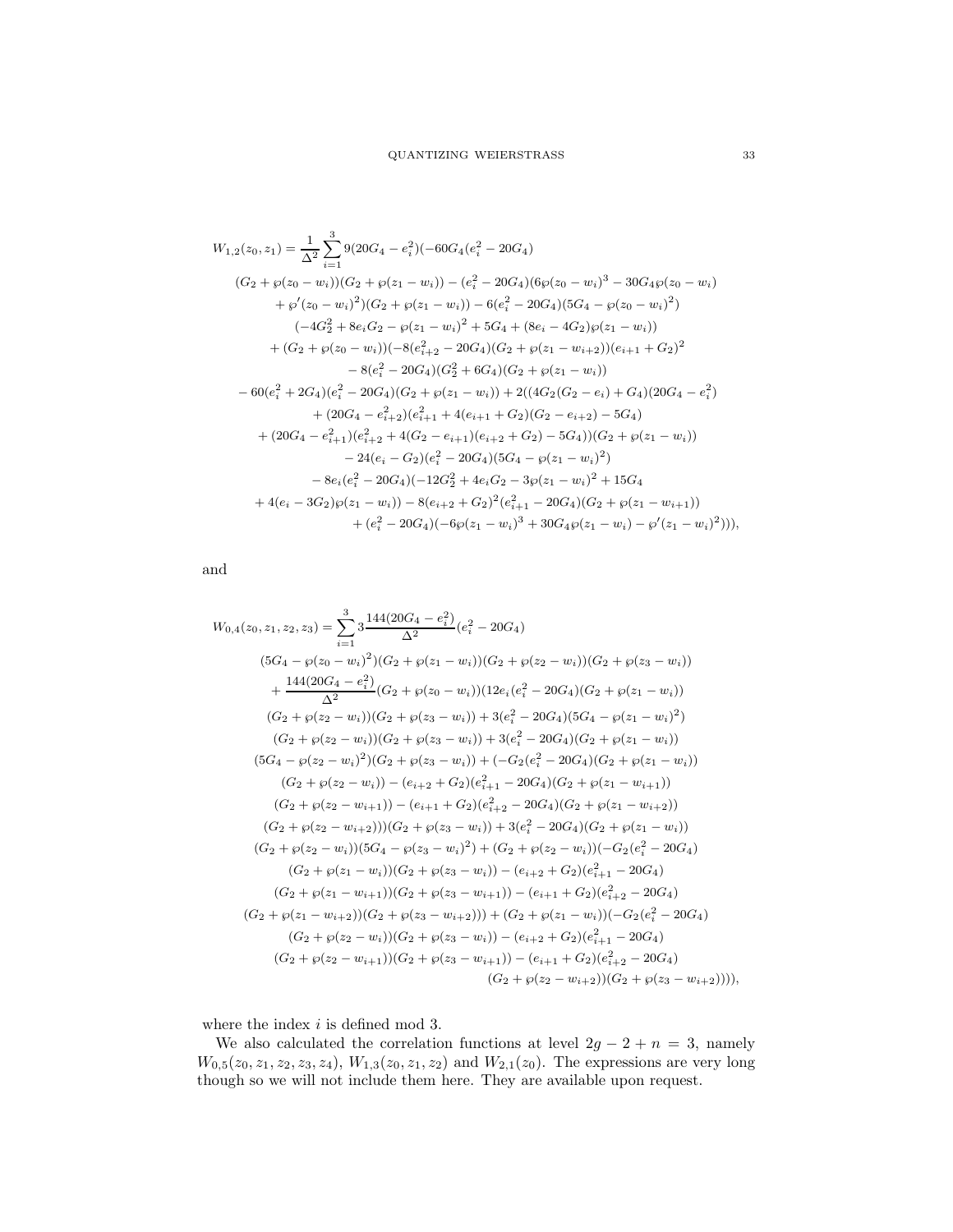### Appendix B. An independent proof of Corollary [5.1](#page-21-1)

<span id="page-33-0"></span>In this Appendix we provide an independent proof of Corollary [5.1](#page-21-1) directly from the theory of elliptic functions. Recall that Corollary [5.1](#page-21-1) states that:

$$
\oint_{A} \frac{P_2(2z;\tau)}{\wp'(z;\tau)^2} dz = \frac{G_4(\tau)(5G_4(\tau) - G_2(\tau)^2)}{30(20G_4(\tau)^3 - 49G_6(\tau)^2)}.
$$
\n(B.1)

Let us evaluate the period integral on the LHS explicitly and show that it is indeed equal to the quasi-modular form on the RHS. In this Appendix we will suppress the  $\tau$ -dependence for brevity.

First we expand the integrand with a "double angle" identity:

$$
P_2(2z) = G_2 - 2\wp(z) + \frac{1}{4} \left( \frac{\wp''(z)}{\wp'(z)} \right)^2
$$
 (B.2)

Hence our original integral splits into the following three integrals:

$$
\oint_{A} \frac{P_2(2z)}{\wp'(z)^2} dz = G_2 \oint_{A} \frac{dz}{\wp'(z)^2} - 2 \oint_{A} \frac{\wp(z)}{\wp'(z)^2} dz + \frac{1}{4} \oint_{A} \frac{\wp''(z)^2}{\wp'(z)^4} dz
$$
(B.3)

Let us focus on the third constituent integral. Using integration by parts and the fact that  $\wp'''(z) = 12\wp(z)\wp'(z)$  we see that it simplifies into a more familiar form:

$$
\frac{1}{4} \oint_A \frac{\wp''(z)^2}{\wp'(z)^4} dz = \frac{1}{4} \left\{ -\frac{\wp''(z)}{3\wp'(z)^3} \Big|_0^1 + 4 \oint_A \frac{\wp(z)}{\wp'(z)^2} \right\} = \oint_A \frac{\wp(z)}{\wp'(z)^2}
$$
(B.4)

Hence our original problem reduces to solving only two integrals:

<span id="page-33-3"></span>
$$
\oint_{A} \frac{P_2(2z)}{\wp'(z)^2} dz = G_2 \oint_{A} \frac{\mathrm{d}z}{\wp'(z)^2} - \oint_{A} \frac{\wp(z)}{\wp'(z)^2} \mathrm{d}z \tag{B.5}
$$

To solve both we need a very useful identity, which follows directly from the differential equation for the Weierstrass  $\wp$ -function [\(2.11\)](#page-4-1) and the fact that  $\frac{2}{3}(\wp''(z)$  $g_2) = 4\wp(z)^2 - g_2$ :

$$
\frac{1}{\wp'(z)^2} = \frac{1}{g_3} \left[ \frac{2}{3} \frac{\wp(z) \left( \wp''(z) - g_2 \right)}{\wp'(z)^2} - 1 \right]
$$
(B.6)

As it turns out, using integration by parts we can express these two integrals in terms of one another:

$$
\oint_{A} \frac{\mathrm{d}z}{\wp'(z)^2} = \frac{1}{g_3} \left[ -1 + \frac{2}{3} \oint_{A} \frac{\wp(z) \left( \wp''(z) - g_2 \right)}{\wp'(z)^2} \right] \tag{B.7}
$$

<span id="page-33-2"></span><span id="page-33-1"></span>
$$
= -\frac{1}{3g_3} \left[ 1 + 2g_2 \oint_A \frac{\wp(z)}{\wp'(z)^2} dz \right]
$$
 (B.8)

$$
\oint_{A} \frac{\wp(z)}{\wp'(z)^2} dz = \frac{1}{g_3} \left[ \frac{2}{3} \oint_{A} \frac{\wp(z)^2 (\wp''(z) - g_2)}{\wp'(z)^2} - \oint_{A} \wp(z) dz \right]
$$
(B.9)

$$
= -\frac{1}{3g_3} \left[ G_2 + \frac{g_2^2}{6} \oint_A \frac{\mathrm{d}z}{\wp'(z)^2} \right] \tag{B.10}
$$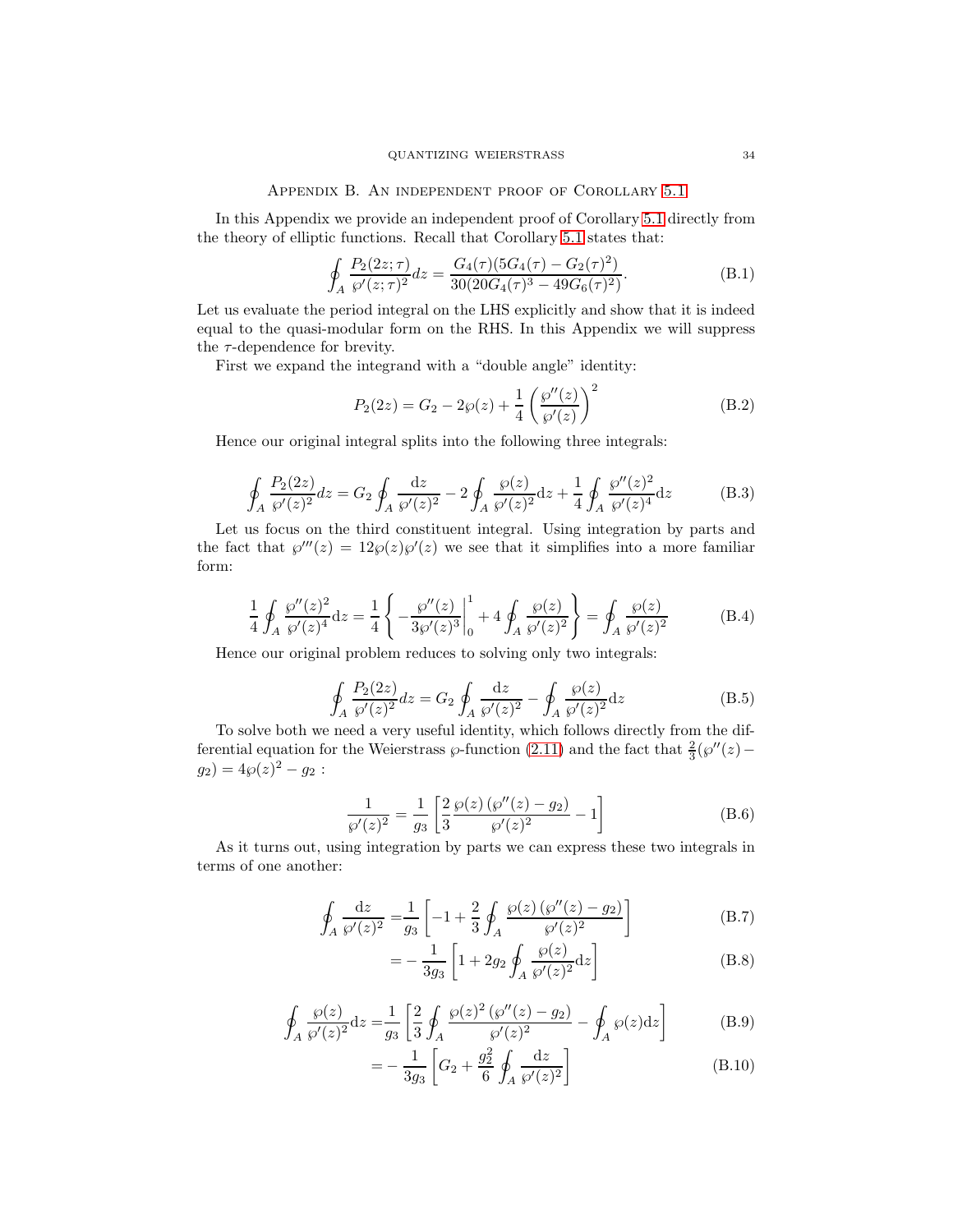For the last equation, we used the fact that

$$
\oint_{A} \wp(z)dz = -G_2,\tag{B.11}
$$

since

$$
0 = \oint_{A} P_2(z)dz = \oint_{A} (\wp(z) + G_2)dz.
$$
 (B.12)

Solving the system of equations [\(B.7\)](#page-33-1) and [\(B.9\)](#page-33-2) results in the following explicit expressions (with  $\Delta = g_2^3 - 27g_3^2$ ):

$$
\oint_{A} \frac{\mathrm{d}z}{\wp'(z)^2} = \frac{18g_3 - 12G_2g_2}{2\Delta} \tag{B.13}
$$

$$
\oint_{A} \frac{\wp(z)}{\wp'(z)^2} dz = \frac{18G_2 g_3 - g_2^2}{2\Delta} \tag{B.14}
$$

As a result we see that the original integral [\(B.5\)](#page-33-3) is given by:

$$
\oint_{A} \frac{P_2(2z)}{\wp'(z)^2} dz = \frac{18G_2 g_3 - 12G_2^2 g_2}{2\Delta} - \frac{18G_2 g_3 - g_2^2}{2\Delta} = \frac{g_2(g_2 - 12G_2^2)}{2\Delta}
$$
(B.15)

Making the substitutions  $g_2 = 60G_4$  and  $g_3 = 140G_6$  we arrive at the final expected result:

$$
\oint_{A} \frac{P_2(2z)}{\wp'(z)^2} dz = \frac{G_4(5G_4 - G_2^2)}{30(20G_4^3 - 49G_6^2)}
$$
\n(B.16)

#### **REFERENCES**

- <span id="page-34-5"></span>[1] M. Bergère and B. Eynard, "Determinantal formulae and loop equations," [arXiv:0901.3273](http://arxiv.org/abs/0901.3273) [math-ph].
- <span id="page-34-6"></span>[2] M. Berg`ere and B. Eynard, "Universal scaling limits of matrix models, and (p,q) Liouville gravity," arXiv.0909.0854 [math-ph].
- <span id="page-34-0"></span>[3] G. Borot and B. Eynard, "All-order asymptotics of hyperbolic knot invariants from nonperturbative topological recursion of A-polynomials," Quantum Topol. 6, 39-138 (2015) [\[arXiv:1205.2261](http://arxiv.org/abs/1205.2261) [math-ph]].
- <span id="page-34-7"></span>[4] G. Borot and B. Eynard, "Geometry of spectral curves and all order integrable dispersive systems," SIGMA 8 (2012), 100, 53 p. [arXiv.1110.4936 [math-ph]].
- <span id="page-34-1"></span>[5] G. Borot, B. Eynard, M. Mulase and B. Safnuk, "A matrix model for simple Hurwitz numbers, and topological recursion," J. Geom. Phys.  $61$  (2), 522-540 (2011) [\[arXiv:0906.1206](http://arxiv.org/abs/0906.1206) [mathph]].
- <span id="page-34-8"></span>[6] V. Bouchard and B. Eynard, "Reconstructing WKB from topological recursion," [arXiv:1606.04498](http://arxiv.org/abs/1606.04498) [math-ph].
- <span id="page-34-9"></span>[7] V. Bouchard and B. Eynard, "Think globally, compute locally," JHEP 02 (2013) 143 [\[arXiv:1211.2302v](http://arxiv.org/abs/1211.2302)2 [math-ph]].
- <span id="page-34-10"></span>[8] V. Bouchard, J. Hutchinson, P. Loliencar, M. Meiers and M. Rupert, "A generalized topological recursion for arbitrary ramification," Annales Henri Poincaré, Vol.15 (2014), pp 143-169 [\[arXiv:1208.6035v](http://arxiv.org/abs/1208.6035)1 [math-ph]].
- <span id="page-34-2"></span>[9] V. Bouchard, A. Klemm, M. Mariño and S. Pasquetti, "Remodeling the B-model," Commun.Math.Phys.287:117-178 (2009)[ [arXiv:0709.1453](http://arxiv.org/abs/0709.1453) [hep-th]].
- <span id="page-34-3"></span>[10] V. Bouchard and M. Mariño, "Hurwitz numbers, matrix models and enumerative geometry," in From Hodge Theory to Integrability and tQFT: tt∗-geometry, Proceedings of Symposia in Pure Mathematics, AMS (2008) [\[arXiv:0709.1458](http://arxiv.org/abs/0709.1458) [math.AG]].
- <span id="page-34-4"></span>[11] V. Bouchard, D. H. Serrano, X. Liu and M. Mulase, "Mirror symmetry for orbifold Hurwitz numbers," J. Differential Geom. Volume 98, Number 3 (2014), pp. 375-423 [\[arXiv:1301.4871](http://arxiv.org/abs/1301.4871) [math.AG]].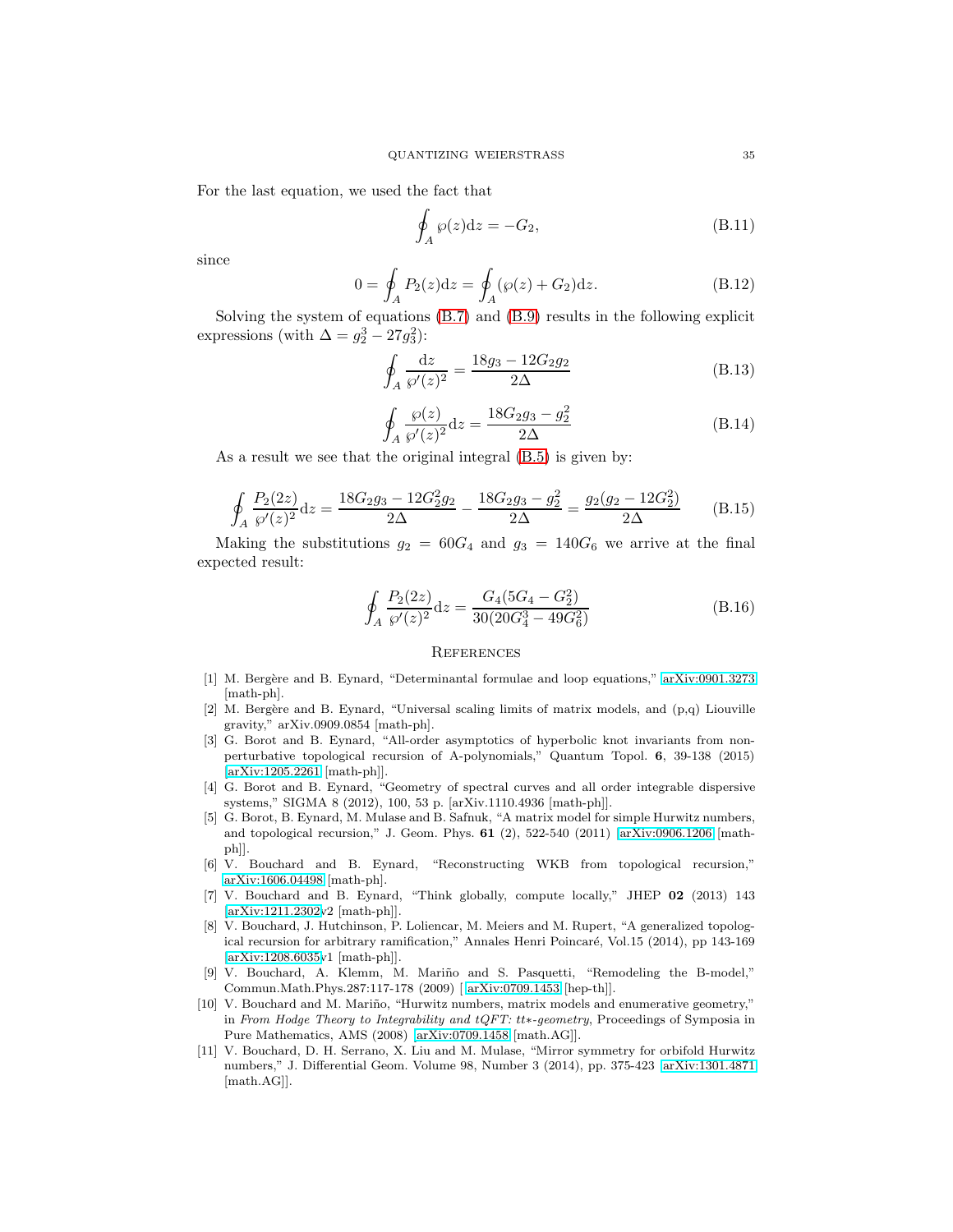- <span id="page-35-15"></span>[12] L. Chekhov, B. Eynard and N. Orantin, "Free energy topological expansion for the 2-matrix model," JHEP 12 (2006), 053 [\[arXiv:math-ph/0603003\]](http://arxiv.org/abs/math-ph/0603003).
- <span id="page-35-2"></span>[13] R. Dijkgraaf, H. Fuji, M. Manabe, "The Volume Conjecture, Perturbative Knot Invariants, and Recursion Relations for Topological Strings", Nucl. Phys. B849 (2011), 166-211, arXiv: hep-th 1010.4542.
- <span id="page-35-3"></span>[14] N. Do, O. Leigh and P. Norbury, "Orbifold Hurwitz numbers and Eynard-Orantin invariants," [arXiv:1212.6850](http://arxiv.org/abs/1212.6850) [math.AG].
- <span id="page-35-4"></span>[15] P. Dunin-Barkowski, N. Orantin, S. Shadrin and L. Spitz, "Identification of the Givental formula with the spectral curve topological recursion procedure," Comm. Math. Phys. 328 2, 669–700 (2014) [\[arXiv:1211.4021](http://arxiv.org/abs/1211.4021) [math-ph]].
- <span id="page-35-5"></span>[16] P. Dunin-Barkowski, M. Kazarian, N. Orantin, S. Shadrin and L. Spitz, "Polynomiality of Hurwitz numbers, Bouchard-Mariño conjecture, and a new proof of the ELSV formula," Advances in Mathematics 279 67–103 (2015) [\[arXiv:1307.4729](http://arxiv.org/abs/1307.4729) [math.AG]].
- <span id="page-35-6"></span>[17] P. Dunin-Barkowski, M. Mulase, P. Norbury, A. Popolitov and S. Shadrin, "Quantum spectral curve for the Gromov-Witten theory of the complex projective line," Journal für die reine und angewandte Mathematik (Crelles Journal), DOI: 10.1515/crelle-2014-0097 (2014) [\[arXiv:1312.5336](http://arxiv.org/abs/1312.5336) [math-ph]].
- <span id="page-35-16"></span>[18] B. Eynard, "Topological expansion for the 1-hermitian matrix model correlation functions," JHEP 024 0904 [\[arXiv:hep-th/0407261\]](http://arxiv.org/abs/hep-th/0407261).
- <span id="page-35-17"></span>[19] B. Eynard, "Large N expansion of convergent matrix integrals, holomorphic anomalies, and background independence," JHEP 03 003 (2009) [\[arXiv:0802.1788](http://arxiv.org/abs/0802.1788) [math-ph]].
- <span id="page-35-18"></span>[20] B. Eynard and M. Mariño, "A holomorphic and background independent partition function for matrix models and topological strings," J.Geom.Phys. 61, 1181-1202 (2011) [\[arXiv:0810.4273](http://arxiv.org/abs/0810.4273) [hep-th]].
- <span id="page-35-7"></span>[21] B. Eynard, M. Mulase and B. Safnuk, "The Laplace transform of the cut-and-join equation and the Bouchard-Marino conjecture on Hurwitz numbers," Publications of the Research Institute for Mathematical Sciences 47, 629–670 (2011) [\[arXiv:0907.5224](http://arxiv.org/abs/0907.5224) [math.AG]].
- <span id="page-35-0"></span>[22] B. Eynard and N. Orantin, "Invariants of algebraic curves and topological expansion," Comm. Numb. Theor. Phys. 1, 347-452 (2007) [\[arXiv:math-ph/0702045v](http://arxiv.org/abs/math-ph/0702045)4].
- <span id="page-35-1"></span>[23] B. Eynard and N. Orantin, "Algebraic methods in random matrices and enumerative geometry," [arXiv:0811.3531v](http://arxiv.org/abs/0811.3531)1 [math-ph].
- <span id="page-35-8"></span>[24] B. Eynard and N. Orantin, "Computation of open Gromov-Witten invariants for toric Calabi-Yau 3-folds by topological recursion, a proof of the BKMP conjecture," [arXiv:1205.1103](http://arxiv.org/abs/1205.1103) [math-ph].
- <span id="page-35-9"></span>[25] B. Fang, C.-C. M. Liu and Z. Zong, "All Genus Open-Closed Mirror Symmetry for Affine Toric Calabi-Yau 3-Orbifolds," [arXiv:1310.4818](http://arxiv.org/abs/1310.4818) [math.AG].
- <span id="page-35-10"></span>[26] B. Fang, C. C. M. Liu and Z. Zong, "On the Remodeling Conjecture for Toric Calabi-Yau 3-Orbifolds," [arXiv:1604.07123](http://arxiv.org/abs/1604.07123) [math.AG].
- <span id="page-35-11"></span>[27] B. Fang, C. C. M. Liu and Z. Zong, "The SYZ mirror symmetry and the BKMP remodeling conjecture," [arXiv:1607.06935](http://arxiv.org/abs/1607.06935) [math.AG].
- <span id="page-35-19"></span>[28] E. Goujard and M. Moeller, "Counting Feynman-like graphs: Quasimodularity and Siegel-Veech weight," [arXiv:1609.01658v](http://arxiv.org/abs/1609.01658)1 [math.GT] .
- <span id="page-35-12"></span>[29] J. Gu, H. Jockers, A. Klemm and M. Soroush, "Knot Invariants from Topological Recursion on Augmentation Varieties," [arXiv:1401.5095](http://arxiv.org/abs/1401.5095) [hep-th].
- <span id="page-35-21"></span>[30] S. Gukov, "Three-dimensional quantum gravity, Chern-Simons theory, and the Apolynomial," Comm. Math. Phys. 255 577–627 (2005) [\[hep-th/0306165\]](http://arxiv.org/abs/hep-th/0306165).
- <span id="page-35-22"></span>[31] S. Gukov and P. Sułkowski, "A-polynomial, B-model, and Quantization," JHEP 1202 070 (2012) [\[arXiv:1108.0002](http://arxiv.org/abs/1108.0002) [hep-th]].
- <span id="page-35-13"></span>[32] M. Mariño, "Open string amplitudes and large order behavior in topological string theory," JHEP 0803 060 (2008) [\[arXiv:hep-th/0612127\]](http://arxiv.org/abs/hep-th/0612127).
- <span id="page-35-20"></span>[33] G. Mason and M. P. Tuite, "Vertex Operators and Modular Forms," in A Window into Zeta and Modular Physics, ed. Kirsten, K. and Williams, F., MSRI Publications 57, 183–278 CUP (2010) [\[arXiv:0909.4460v](http://arxiv.org/abs/0909.4460)1 [math.QA]].
- <span id="page-35-14"></span>[34] M. Mulase, S. Shadrin and L. Spitz, "The spectral curve and the Schroedinger equation of double Hurwitz numbers and higher spin structures," Comm. Numb. Theor. Phys. 7 1, 125–143 (2013) [\[arXiv:1301.5580](http://arxiv.org/abs/1301.5580) [math.AG].]